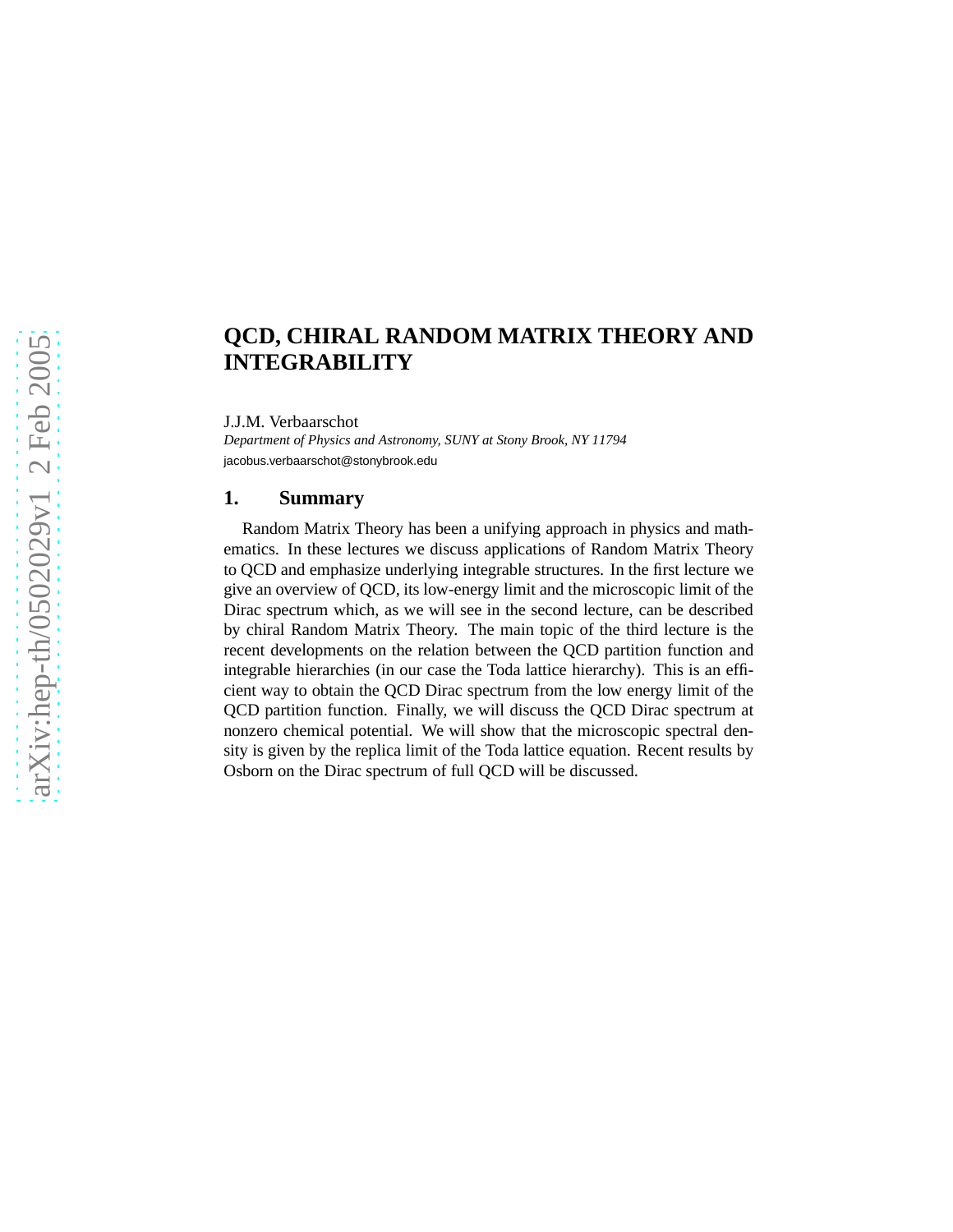# **Contents**

| 1              | J.J.M. Verbaarschot<br>Summary                                                                         | $\mathbf{1}$ |
|----------------|--------------------------------------------------------------------------------------------------------|--------------|
| $\overline{c}$ | Introduction                                                                                           | 7            |
| 3              | <b>QCD</b>                                                                                             | 9            |
|                | 3.1<br>Introduction                                                                                    | 9            |
|                | 3.2<br>The QCD partition function                                                                      | 10           |
|                | 3.3<br>Symmetries of the QCD Partition Function                                                        | 12           |
|                | 3.3.1<br><b>Axial Symmetry</b>                                                                         | 12           |
|                | 3.3.2<br><b>Flavor Symmetry</b>                                                                        | 13           |
|                | 3.3.3<br>Flavor Symmetry for Bosonic Quarks                                                            | 14           |
|                | 3.4<br>Anti-Unitary Symmetries and the Three-fold Way                                                  | 15           |
|                | 3.4.1<br>Anti-Unitary symmetries and the Dyson index<br>3.4.2<br>QCD in the Fundamental Representation | 15<br>16     |
|                | 3.4.3<br>QCD in the Adjoint Representation                                                             | 17           |
| 4              |                                                                                                        | 17           |
|                | The Dirac Spectrum in QCD<br>4.1<br><b>Banks-Casher Relation</b>                                       | 17           |
|                | 4.2<br>Microscopic Spectral Density                                                                    | 19           |
| 5              | Low Energy Limit of QCD                                                                                | 19           |
|                | 5.1<br>The chiral Lagrangian                                                                           | 20           |
|                | 5.2<br>The Low Energy Limit of $Z_{\nu}^{\text{pq}}$                                                   | 21           |
|                | 5.3<br>The Mesoscopic Limit of QCD                                                                     | 22           |
|                | 5.3.1<br><b>Comparison to Disordered Systems</b>                                                       | 24           |
| 6              | Chiral RMT and the QCD Dirac Spectrum                                                                  | 25           |
|                | 6.1<br>The chiral ensembles                                                                            | 25           |
|                | 6.2<br><b>Mathematical Methods</b>                                                                     | 26           |
|                | 6.2.1<br><b>Resolvent Expansion Methods</b>                                                            | 27           |
|                | 6.2.2<br>The Orthogonal Polynomial Method                                                              | 27           |
|                | 6.2.3<br>The Replica Trick<br>6.2.4<br>The Supersymmetric Method                                       | 28<br>28     |
|                | 6.3<br>The Microscopic Spectral Density of the chGUE                                                   | 28           |
|                | 6.3.1<br><b>Orthogonal Polynomials</b>                                                                 | 28           |
|                | 6.3.2<br>Supersymmetric Method                                                                         | 29           |
| 7              | Integrability and the QCD Partition Function                                                           | 32           |
|                | 7.1<br><b>Virasoro Constraints</b>                                                                     | 32           |
|                | 7.1.1<br>Solution of the Virasoro Constraints                                                          | 33           |
|                | 7.1.2<br><b>Flavor-Topology Duality</b>                                                                | 34           |
|                | 7.2<br>$\tau$ -Function                                                                                | 34           |
|                | 7.2.1<br>Itzykson-Zuber Integral                                                                       | 34           |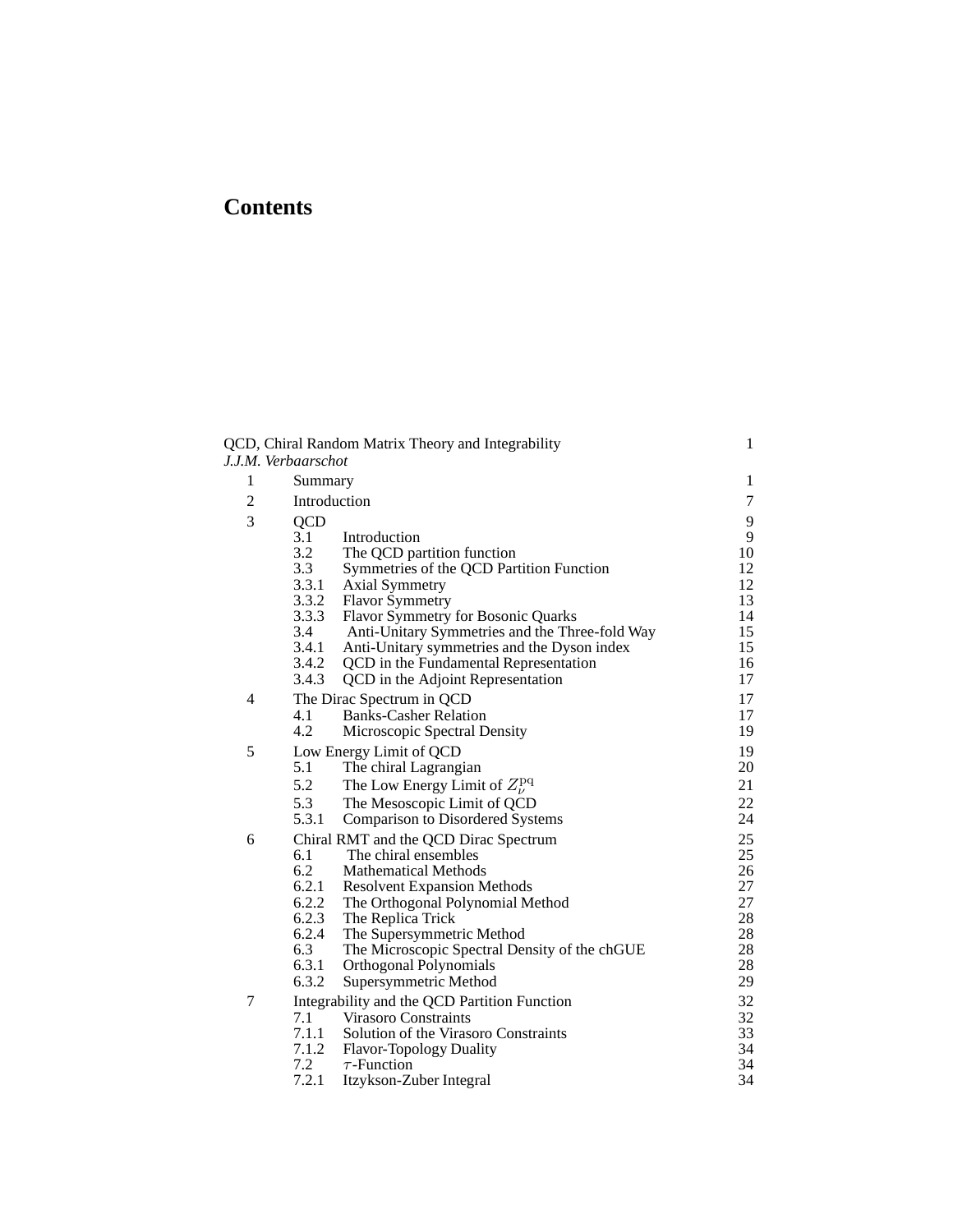|    | 7.2.2                                   | The QCD Partition Function is a $\tau$ -Function      | 34 |
|----|-----------------------------------------|-------------------------------------------------------|----|
|    | 7.2.3                                   | <b>QCD Partition Function for Equal Masses</b>        | 35 |
|    | 7.3<br><b>Toda Lattice Equation</b>     |                                                       | 36 |
|    | 7.3.1<br>The Sylvester Identity         |                                                       | 36 |
|    | 7.3.2<br><b>Toda Lattice Equation</b>   |                                                       | 36 |
|    | 7.4<br>Painlevé System                  |                                                       | 37 |
|    | 7.4.1                                   | Solutions of the Painlevé equation                    | 39 |
|    | 7.4.2<br>The Bosonic Partition Function |                                                       | 40 |
|    | 7.5                                     | Replica Limit of the Toda Lattice Equation            | 41 |
|    | 7.6                                     | Replica Limit for the GUE Two-Point Function          | 42 |
| 8  | <b>QCD</b> at Finite Baryon Density     |                                                       | 43 |
|    | <b>General Remarks</b><br>8.1           |                                                       | 44 |
|    | 8.2<br>The Ginibre Ensemble             |                                                       | 44 |
|    | 8.3                                     | <b>QCD</b> at Nonzero Chemical Potential              | 45 |
|    | 8.3.1                                   | Generating Function for the Quenched Spectral Density | 45 |
|    | 8.3.2<br>Random Matrix Model            |                                                       | 46 |
|    | 8.3.3<br>Mean Field Analysis            |                                                       | 47 |
|    | 8.4                                     | The Microscopic Spectral Density                      | 48 |
|    | 8.4.1<br>Integration Formula            |                                                       | 48 |
|    | 8.4.2                                   | Toda Lattice Equation at Nonzero Chemical Potential   | 48 |
|    | 8.4.3 The Bosonic Partition Function    |                                                       | 49 |
|    | 8.4.4<br>Symmetries of $Z_{-1}(\mu)$    |                                                       | 51 |
|    | 8.4.5                                   | Calculation of the Integral over $Q$                  | 52 |
|    | 8.4.6                                   | The Dirac Spectrum at Nonzero Chemical Potential      | 53 |
| 9  |                                         | Full QCD at Nonzero Chemical Potential                |    |
| 10 | Conclusions                             |                                                       |    |
|    | Acknowledgments                         |                                                       | 56 |
|    |                                         |                                                       |    |

References 57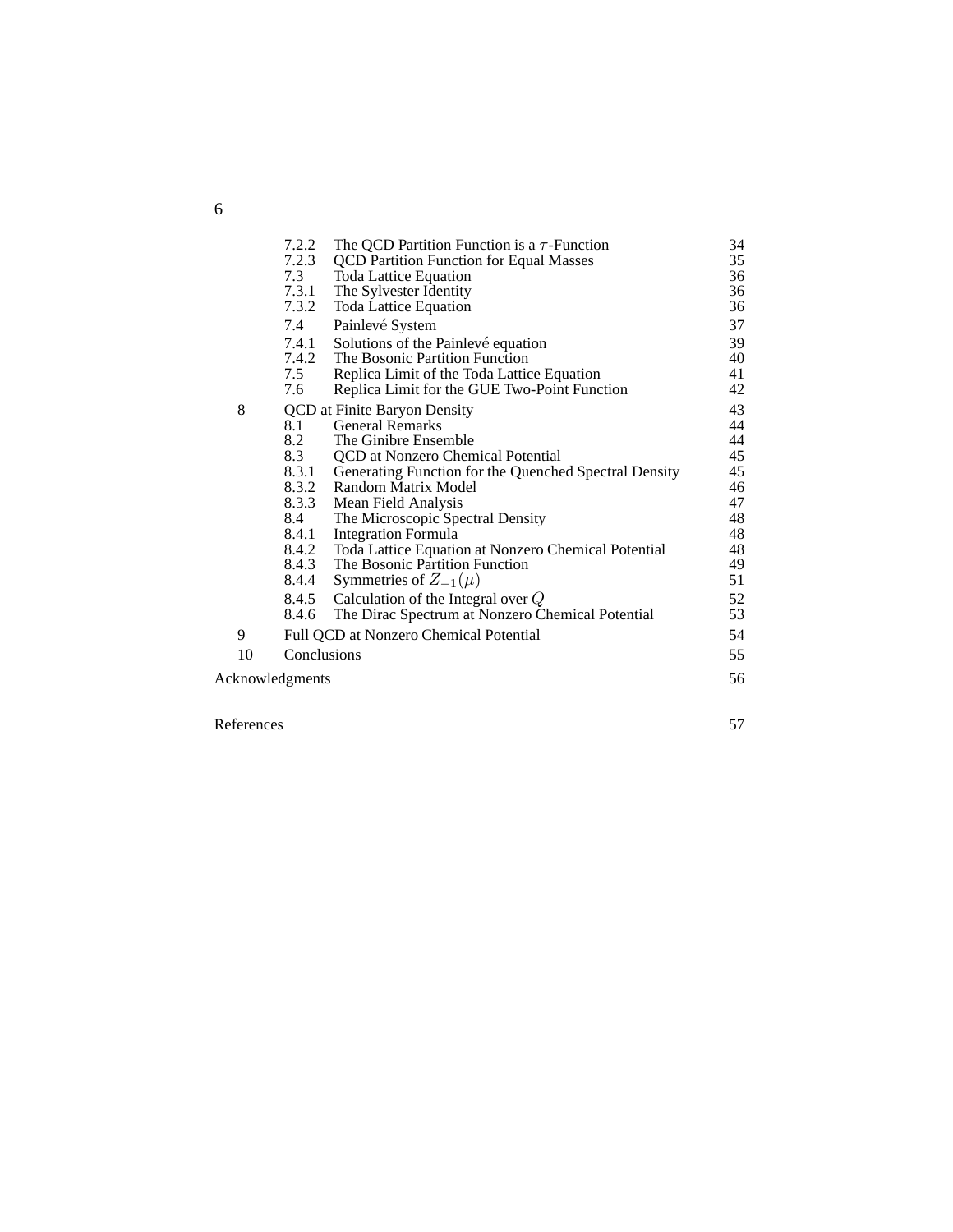### **2. Introduction**

Applications of Random Matrix Theories to problems in physics have a long history starting with the idea of Wigner [1] to describe the spacing distribution of nuclear levels by an ensemble of real symmetric matrices. Although this is the first application of Random Matrix Theory (RMT) to strong interactions, applications of RMT to QCD started much later. The first paper that put QCD into the context of RMT was the work of 't Hooft on two-dimensional QCD in the limit of a large number of colors [2]. It was shown [3] that the combinatorial factors that enter in this large  $N_c$  expansion could be obtained from matrix integrals. Even today, as we have seen in the lectures by Di Francesco [4], this work attracts a great deal of attention. It greatly stimulated the analysis of a complicated nonlinear theory such as QCD by means of much simpler matrix models. Because of the success of the application of RMT to the planar expansion of QCD, the hope was that nontrivial results could be derived this way. I will mention three well-known results that have emerged from this line of thought: the Brezin-Gross-Witten model [5, 6], the Eguchi-Kawai [7] reduction, and induced QCD according to Kazakov and Migdal [8].

The Wilson loop in lattice QCD *without* quarks in 1+1 dimensions can be reduced to the calculation of the unitary matrix integral

$$
z(g^2, N_c) = \int_{U \in SU(N_c)} dU e^{g^{-2} \text{Tr}(U + U^{\dagger})}.
$$
 (2.1)

which is known as the Brezin-Gross-Witten model [9, 5, 6]. This reduction was generalized to an arbitrary Wilson loop amplitude in the large  $N_c$  limit of lattice QCD in four dimensions and is known as the Eguchi-Kawai reduction [7]. It was shown that Wilson loop amplitudes do not depend on space-time and can be obtained from a single plaquette integral. However, this reduction is not valid in the weak coupling limit [10]. The idea of induced QCD [8] is to induce the plaquette action by a unitary matrix integral. With a vanishing Wilson line [11] this approach turned out to be unsuccessful as well.

The matrix model (2.1) also appears in the low-energy limit of QCD *with* quarks. However, in this case the integral over  $SU(N_c)$  is not over the color degrees of freedom but rather over the flavor degrees of freedom, and  $g^{-2}$  is replaced by  $mV\sum/2$  with  $\Sigma$  the chiral condensate, m the quark mass and V the volume of space time. It coincides with the full QCD partition function in a domain where the pion Compton wavelength is much larger than the size of the box [12, 13]. In this limit we have

$$
\frac{1}{VN_f} \partial_m z(m\Sigma V/2, N_f) = \langle \frac{1}{V} \sum_k \frac{1}{i\lambda_k + m} \prod_k (i\lambda_k + m)^{N_f} \rangle, \qquad (2.2)
$$

where the  $\lambda_k$  are the eigenvalues of the Dirac operator. By expanding in powers of the inverse mass, one obtains sum rules for the inverse Dirac eigenvalues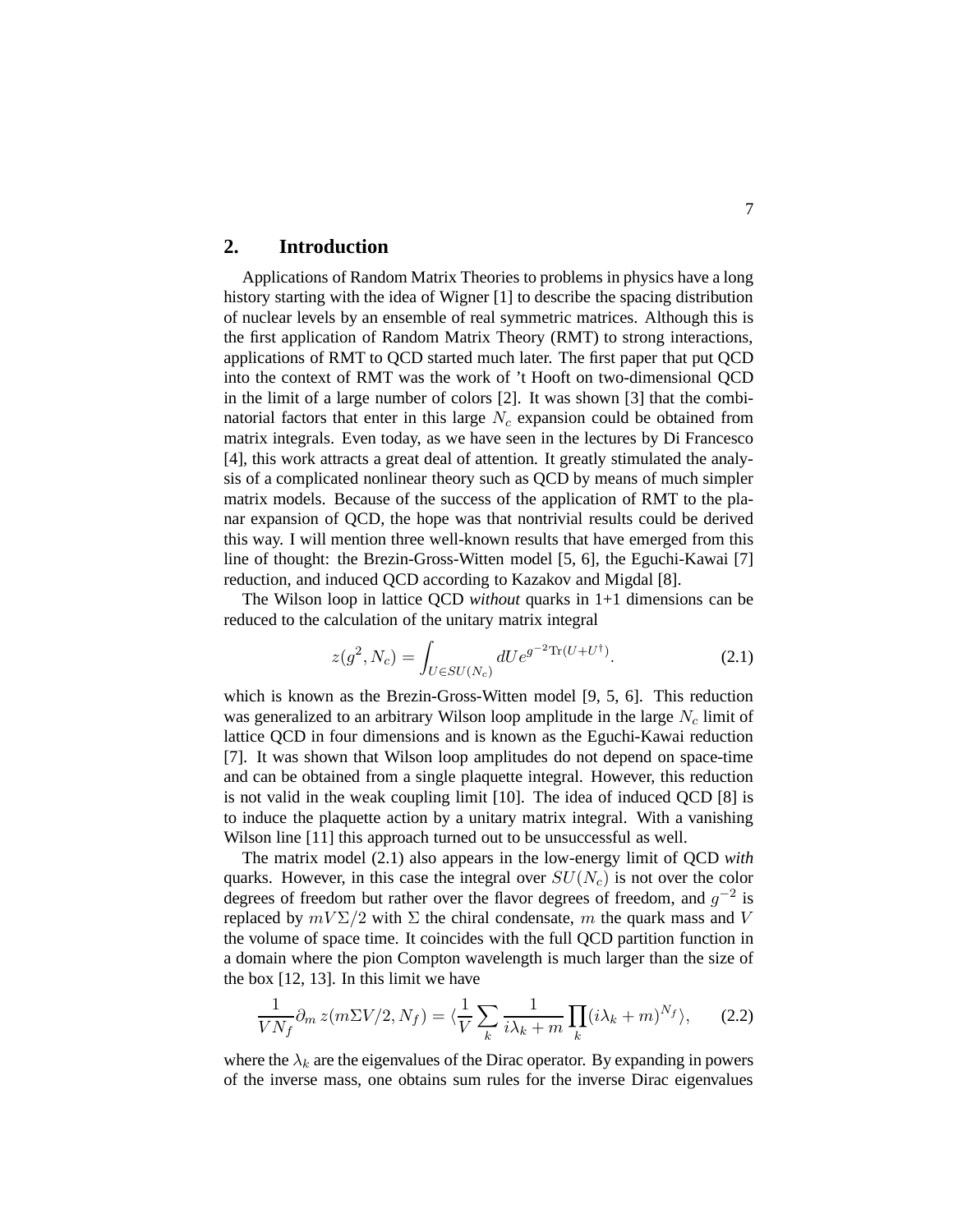[13] which put constraints on the Dirac spectrum, but do not determine the average spectral density on the scale of the average level spacing (which is known as the microscopic spectral density) and other spectral correlators.

A Random Matrix Theory that describes the fluctuations of the small eigenvalues of the Dirac operator was introduced in [14, 15]. It was shown that chiral RMT is equivalent to the flavor unitary matrix integral (2.1). The spectral correlation functions were found to be in good agreement with lattice QCD simulations (see [16, 17] for a review of lattice results). One argument to understand this is that level correlations of complex systems on the scale of the average level spacing are universal, i.e. they do not depend on the details of the system. This could be shown rigorously in the context of RMT [18]. However, it was understood later that the generating function for the Dirac spectrum is completely determined by chiral symmetry [19, 20], and its microscopic limit does not change if the Dirac operator is replaced by a random matrix. This is one of the main topics of these lectures.

The question has been raised if the quenched spectral density can be obtained from the limit  $N_f \rightarrow 0$  of (2.2). This procedure is known as the replica trick. It has been argued that this limit generally gives the wrong result [21]. However, the family of partition functions for different values of  $N_f$  are related by the Toda lattice equation [22]. If we take the replica limit of the Toda lattice equation [23], or of the corresponding Painlevé equation [24], we obtain the correct nonperturbative result. This is a second main topic of these lectures.

A third main topic of these lectures is the discussion of QCD at nonzero baryon chemical potential. In that case the Dirac operator is non-Hermitian and its eigenvalues are scattered in the complex plane. We will show that also in this case the spectral density can be obtained from the Toda lattice equation [25, 26]. Recent analytical results by Osborn [27] for the Dirac spectrum of QCD with dynamical quarks at nonzero chemical potential will be discussed.

We start these lectures with an elementary introduction to QCD and its symmetries. The Dirac spectrum is discussed in section 4. The low energy limit of QCD or partially quenched QCD (see section 5) is equivalent to a RMT with the symmetries of QCD that will be introduced in section 6. In section 6 we also calculate the microscopic spectral density by means of orthogonal polynomials and the supersymmetric method. In section 7 we show that this spectral density can be obtained from the replica limit of the Toda lattice equation. In the same section we connect these results with ideas from the theory of exactly solvable systems such as Virasoro constraints, Painlevé equations, Backlund transformations and the Toda lattice. QCD at nonzero chemical potential is discussed in sections 8 and 9. In section 8 we show that the microscopic spectral density can be obtained from the replica limit of a Toda lattice equation. Recent results for full QCD at nonzero chemical potential are discussed in section 9 and concluding remarks are made in section 10.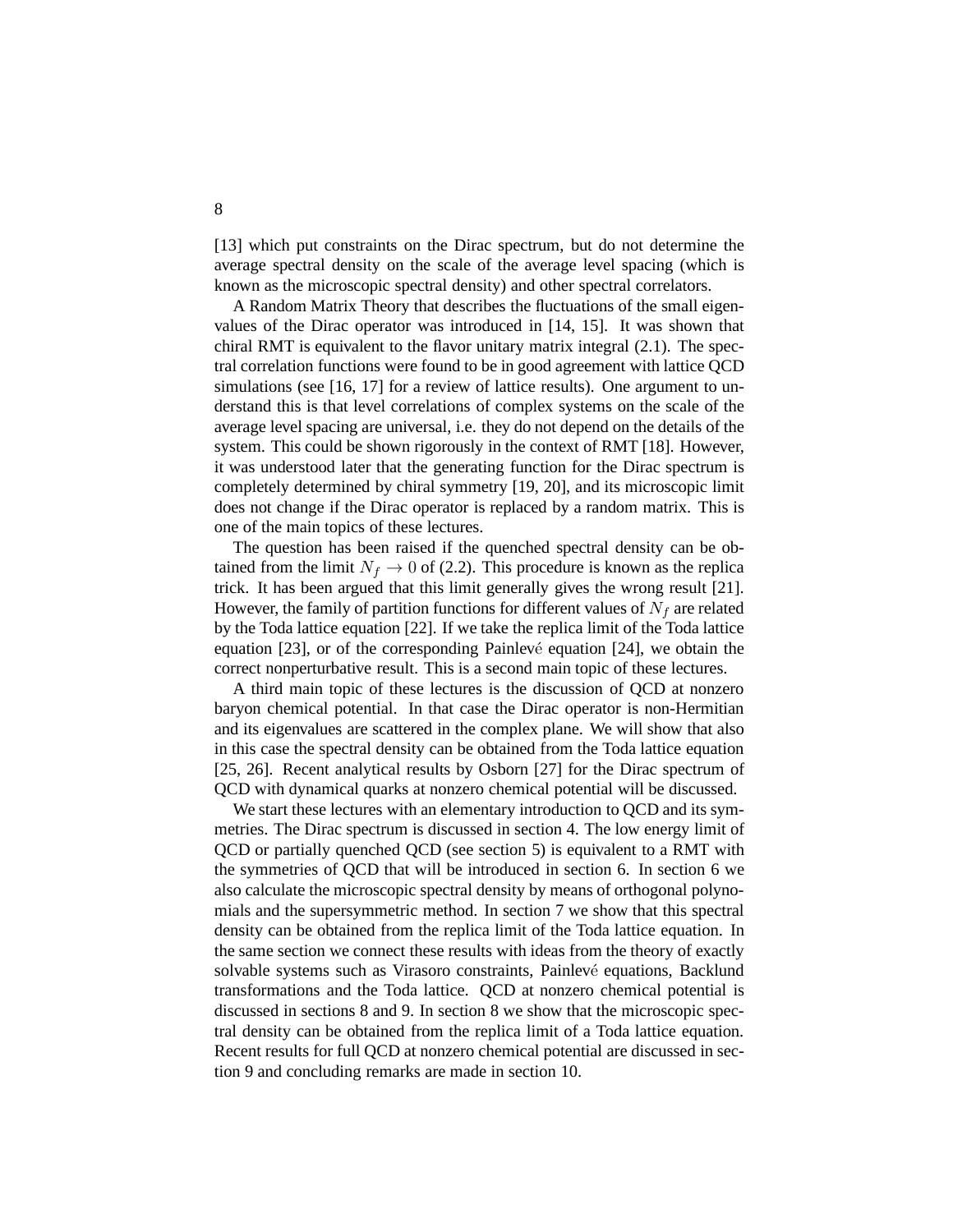*Table 1.* Quark Masses

| $m_u = 4$ MeV   | $m_c = 1.3$ GeV         |
|-----------------|-------------------------|
| $m_d = 8$ MeV   | $m_b = 4.4$ GeV         |
| $m_s = 160$ MeV | $m_t = 175 \text{ GeV}$ |

Finally, a note about books and reviews on the subject of these lectures. The classic RMT text is the book by Mehta [28] which emphasizes the orthogonal polynomial method. The third edition of this book appeared recently. In the book by Forrester [29] the emphasis is on the relation between RMT and solvable models and mathematical physics. A comprehensive review of RMT is given in [30]. A collection of recent papers on RMT can be found in [31] which also contains several reviews. Applications to mesoscopic physics are discussed in [32, 33], applications to QCD in [16] and applications to Quantum Gravity in [34]. Among the pedagogical reviews we mention a general review of RMT [35] and an introduction to the supersymmetric method [36, 37]. These lecture notes overlap in part with lecture notes I prepared for the Latin American Summer School in Mexico City [37], where the main emphasis was on the supersymmetric method rather than on applications of RMT to QCD.

### **3. QCD**

#### **3.1 Introduction**

QCD (Quantum Chromo Dynamics) is the theory of strong interactions that describes the world of nucleons, pions and the nuclear force. No experimental deviations from this theory have ever been detected. QCD is a theory of quarks which interact via gauge bosons known as gluons. In nature we have 6 different flavors of quarks which each occur in three colors. Each quark is represented by a 4-component Dirac spinor

$$
q_{i,\mu}^f
$$
,  $f = 1, \dots, N_f = 6$ ,  $i = 1, \dots, N_c = 3$  (3.1)

with Dirac index  $\mu$ . In total we have 18 quarks (plus an equal number of antiquarks). The gluon fields are represented by the gauge potentials

$$
A_{\mu}^{ij}, \qquad i, j = 1, \cdots, N_c = 3,
$$
\n(3.2)

which, as is the case in electrodynamics, are spin 1 vector fields. The gauge fields are Hermitian and traceless; they span the algebra of  $SU(N_c)$ . In total we have 8 massless gluons. The 6 quark flavors are known as up, down, strange, charm, bottom and and top. The quark masses are given in Table 1. Only the two lightest quarks are important for low-energy nuclear physics.

First principle calculations of QCD can be divided into three different groups, perturbative QCD, lattice QCD and chiral perturbation theory. The main do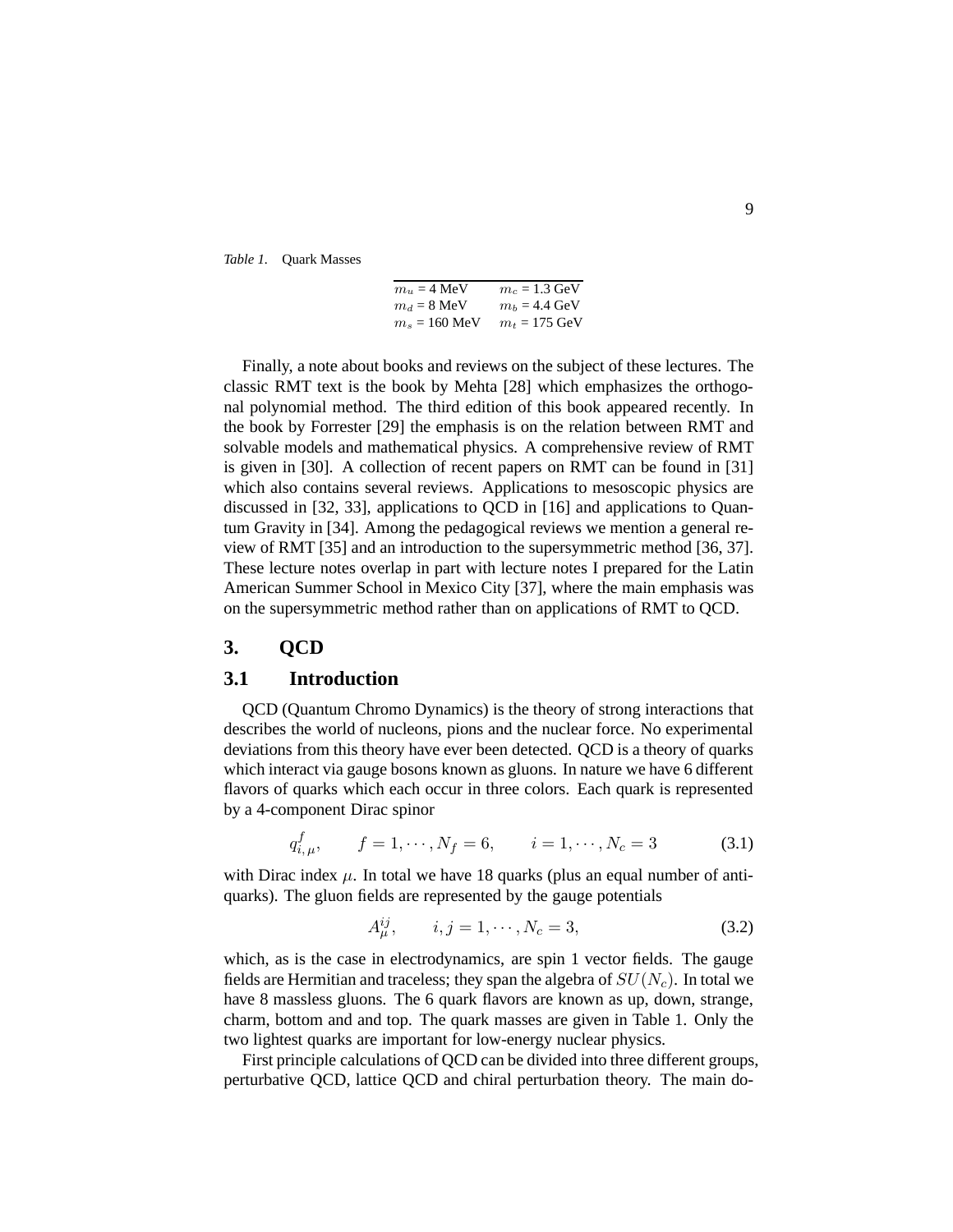main of applicability of perturbative QCD is for momenta above several GeV. Chiral perturbation theory is an expansion in powers of the momentum and the pion mass and is only reliable below several hundred MeV. Although lattice QCD is an exact reformulation of QCD, in practice both the domain of low momenta and high momenta cannot be accessed, and its main domain of applicability lies somewhere in between the two perturbative schemes.

The reason that perturbative QCD is applicable at high energies is asymptotic freedom: the coupling constant  $g \to 0$  for momenta  $p \to \infty$ . This property was instrumental in gaining broad acceptance for QCD as the theory of strong interactions and its discovers were awarded this years Nobel prize.

A second important property of QCD is confinement, meaning that only color singlets can exist as asymptotic states. This empirically known property has been confirmed by lattice QCD calculations. However, a first principle proof of the existence of a mass gap in QCD is still lacking even in the absence of quarks. Because of confinement the lightest particles of the theory are not quarks or gluons but rather composite mesons.

This brings us to the third important property of QCD: chiral symmetry. At low temperatures and density chiral symmetry is broken spontaneously which, according to Goldstone's, theorem gives rises to massless Goldstone bosons. Because the chiral symmetry is slightly broken by the light quark masses, the Goldstone bosons are not exactly massless, but the mass of the pions of 135- 138 MeV is an order of magnitude less than a typical QCD scale of about 1 GeV. This justifies a systematic expansion in the pion mass and the momenta known as chiral perturbation theory.

A fourth important property of QCD is that a first principle nonperturbative lattice formulation can be simulated numerically. This allows us to compute nonperturbative observables such as for example the nucleon mass and  $\rho$ -meson mass. Without lattice OCD we would have had only a small number of first principle nonperturbative results and the validity of QCD in this domain would still have been a big question mark.

### **3.2 The QCD partition function**

The QCD partition function in a box of volume  $V_3 = L^3$  can be expressed in terms of the eigenvalues of the QCD Hamiltonian  $E<sub>k</sub>$  as

$$
Z^{\text{QCD}} = \sum_{k} e^{-\beta E_k},\tag{3.3}
$$

where  $\beta$  is the inverse temperature. At low temperatures,  $(\beta \to \infty)$ , the partition function is dominated by the lightest states of the theory, namely the vacuum state, with an energy density of  $E_0/V_3$  and massless excitations thereof. The partition function  $Z^{\text{QCD}}$  can be rewritten as a Euclidean functional inte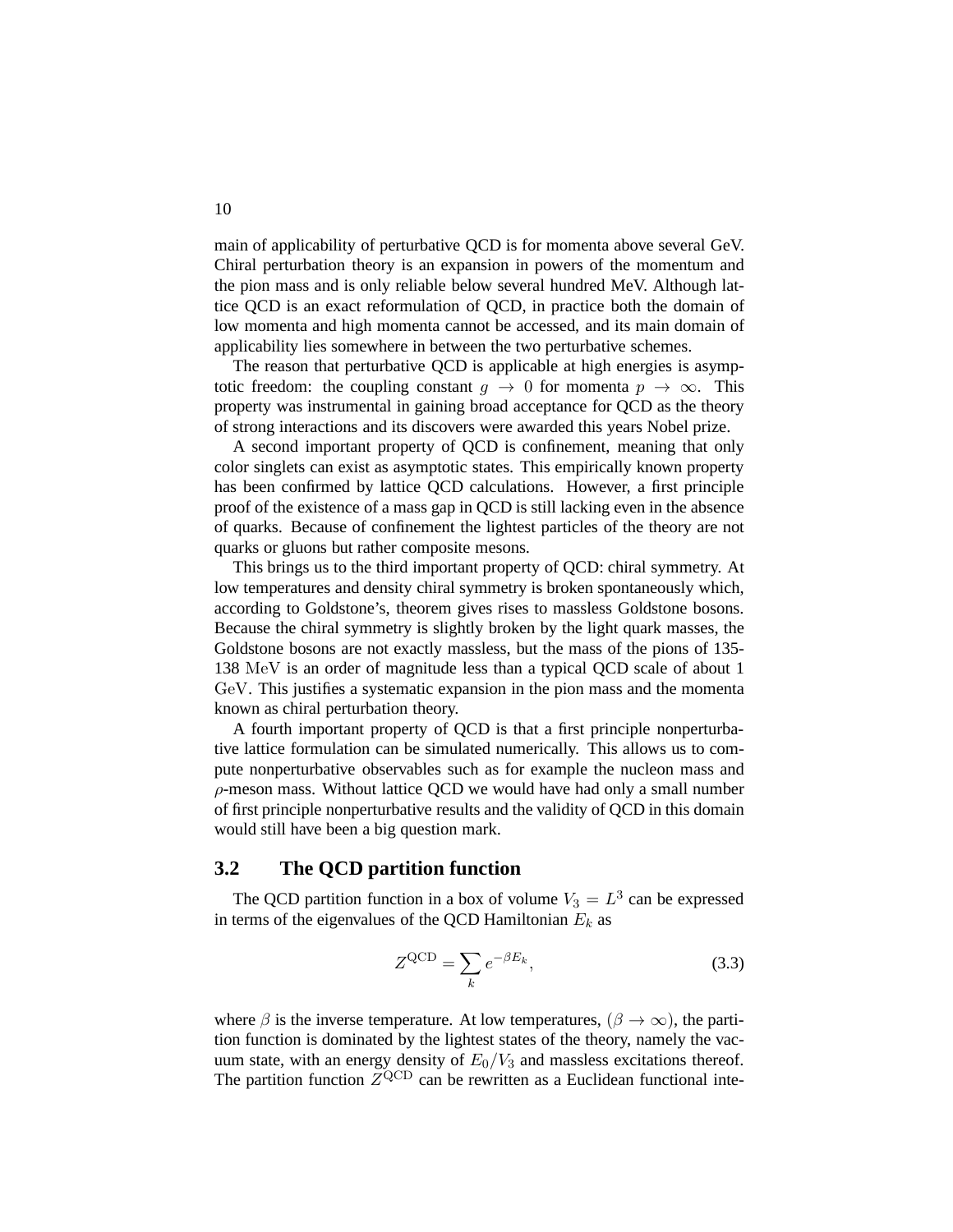gral over the nonabelian gauge fields  $A_{\mu}$ ,

$$
Z^{\rm QCD}(M) = \int dA_{\mu} \prod_{f=1}^{N_f} \det(D + m_f) e^{-S^{\rm YM}},
$$
 (3.4)

where  $S<sup>YM</sup>$  is the Yang-Mills action given by

$$
S^{\text{YM}} = \int d^4x \left[\frac{1}{4g^2} F_{\mu\nu}^a{}^2 - i \frac{\theta}{32\pi^2} F_{\mu\nu}^a \tilde{F}_{\mu\nu}^a\right].\tag{3.5}
$$

The field strength and its dual are given by

$$
F_{\mu\nu}^a = \partial_\mu A_\nu^a - \partial_\nu A_\mu^a + f_{abc} A_\mu^b A_\nu^c, \qquad \tilde{F}_{\mu\nu} = \frac{1}{2} \epsilon_{\mu\nu\alpha\beta} F^{\alpha\beta}.
$$
 (3.6)

The  $f_{abc}$  are the structure constants of the gauge group  $SU(N_c)$ . The gauge fields are denoted by  $A_{\mu} = A_{\mu a} \frac{T^a}{2}$  $\frac{r_a}{2}$ , where  $T^a$  are the generators of the gauge group. The integral  $\nu \equiv \frac{1}{32\pi^2} \int d^4x F^a_{\mu\nu} \tilde{F}^a_{\mu\nu}$  is a topological invariant, i.e. it does not change under continuous transformations of the gauge fields. An important class of field configurations are instantons. These are topological nontrivial field configurations that minimize the classical action. They are classified according to their topological charge  $\nu$ . The parameter  $\theta$  is known as the  $\theta$ -angle. Experimentally, its value is consistent with zero. In (3.4), the mass matrix is diagonal,  $M = diag(m_1, \dots, m_{N_f})$ , but below we will also consider a general mass matrix. The anti-Hermitian Dirac operator in (3.4) is given by

$$
D = \gamma_{\mu} (\partial_{\mu} + iA_{\mu}), \tag{3.7}
$$

where the  $\gamma_{\mu}$  are the Euclidean Dirac matrices with anti-commutation relation  $\{\gamma_{\mu}, \gamma_{\nu}\} = 2\delta_{\mu\nu}$ . In the chiral representation the  $\gamma$ -matrices are given by

$$
\gamma_k = \begin{pmatrix} 0 & i\sigma_k \\ -i\sigma_k & 0 \end{pmatrix}, \quad \gamma_4 = \begin{pmatrix} 0 & 1 \\ 1 & 0 \end{pmatrix}, \quad \gamma_5 = \begin{pmatrix} 1 & 0 \\ 0 & -1 \end{pmatrix}.
$$
 (3.8)

In this representation the Dirac operator has the structure

$$
D = \left(\begin{array}{cc} 0 & id \\ id^{\dagger} & 0 \end{array}\right). \tag{3.9}
$$

The integration measure is defined by discretizing space-time

$$
dA_{\mu}^{a} = \prod_{x} dA_{\mu}^{a}(x). \tag{3.10}
$$

A particular popular discretization is the lattice discretization where the QCD action is discretized on a hyper-cubic lattice with spacing a. The discussion of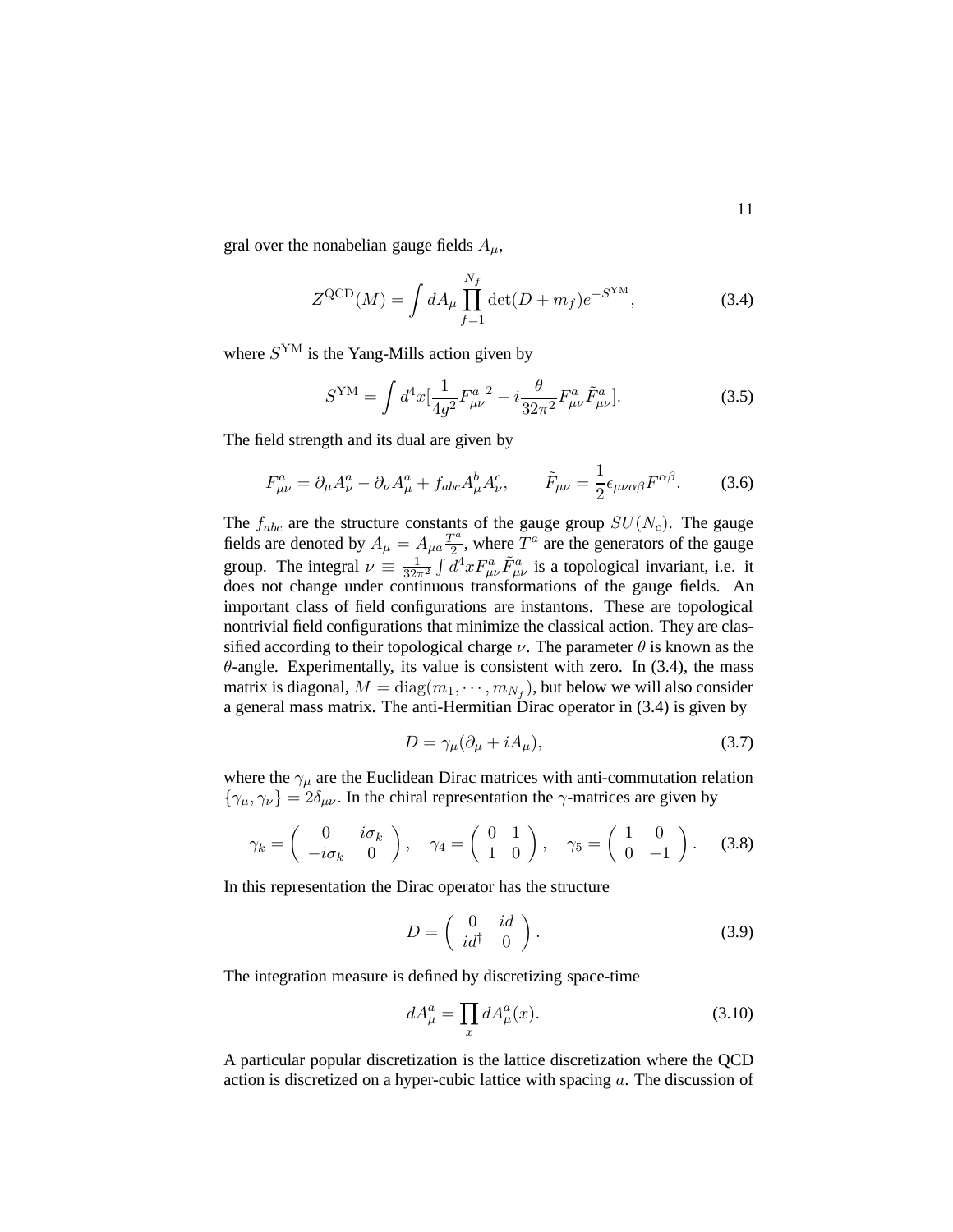lattice QCD would be a lecture by itself. For the interested reader we recommended several excellent textbooks on the subject [38, 39, 40].

A field theory is obtained by taking the continuum limit, i.e. the limit of zero lattice spacing a for the integration measure discussed above. This limit only exists if we simultaneously adjust the coupling constant, i.e.  $g \to g(a)$ . If such limit exists the field theory is called renormalizable. For QCD  $q(a)$  approaches zero in the continuum limit, a property known as asymptotic freedom.

We will be mainly interested in the eigenvalues of the Dirac operator and how they fluctuate for gauge fields  $A_\mu$  distributed according to the QCD action. We will show that below a well-defined scale the fluctuations of the Dirac eigenvalues are given by a RMT with the global symmetries of the QCD.

#### **3.3 Symmetries of the QCD Partition Function**

It is well-known that the QCD action is greatly constrained by gauge symmetry, Poincaré invariance and renormalizability. These symmetries determine the structure of the Dirac operator and are essential for its infrared spectral properties. In this section we will discuss the global symmetries of the Euclidean Dirac operator. In particular, the chiral symmetry, the flavor symmetry and the anti-unitary symmetry of the continuum Dirac operator are discussed.

**3.3.1** Axial Symmetry. The axial symmetry, or the  $U_A(1)$  symmetry, can be expressed as the anti-commutation relation

$$
\{\gamma_5, D\} = 0. \tag{3.11}
$$

This implies that all nonzero eigenvalues occur in pairs  $\pm i\lambda_k$  with eigenfunctions given by  $\phi_k$  and  $\gamma_5 \phi_k$ . If  $\lambda_k = 0$  the possibility exists that  $\gamma_5 \phi_k \sim \phi_k$ , so that  $\lambda_k = 0$  is an unpaired eigenvalue. According to the Atiyah-Singer index theorem, the total number of such zero eigenvalues is a topological invariant, i.e., it does not change under continuous transformations of the gauge field configuration. Indeed, this possibility is realized by the field of an instanton which is a solution of the classical equations of motion. On the other hand, it cannot be excluded that  $\lambda_k = 0$  while  $\phi_k$  and  $\gamma_5 \phi_k$  are linearly independent. However, this imposes additional constraints on the gauge fields that will be violated by infinitesimal deformations. Generically, such situation does not occur.

In a decomposition according to the total number of topological zero modes, the QCD partition function can be written as

$$
Z^{\text{QCD}}(M,\theta) = \sum_{\nu=-\infty}^{\infty} e^{i\nu\theta} Z_{\nu}^{\text{QCD}}(M),
$$
 (3.12)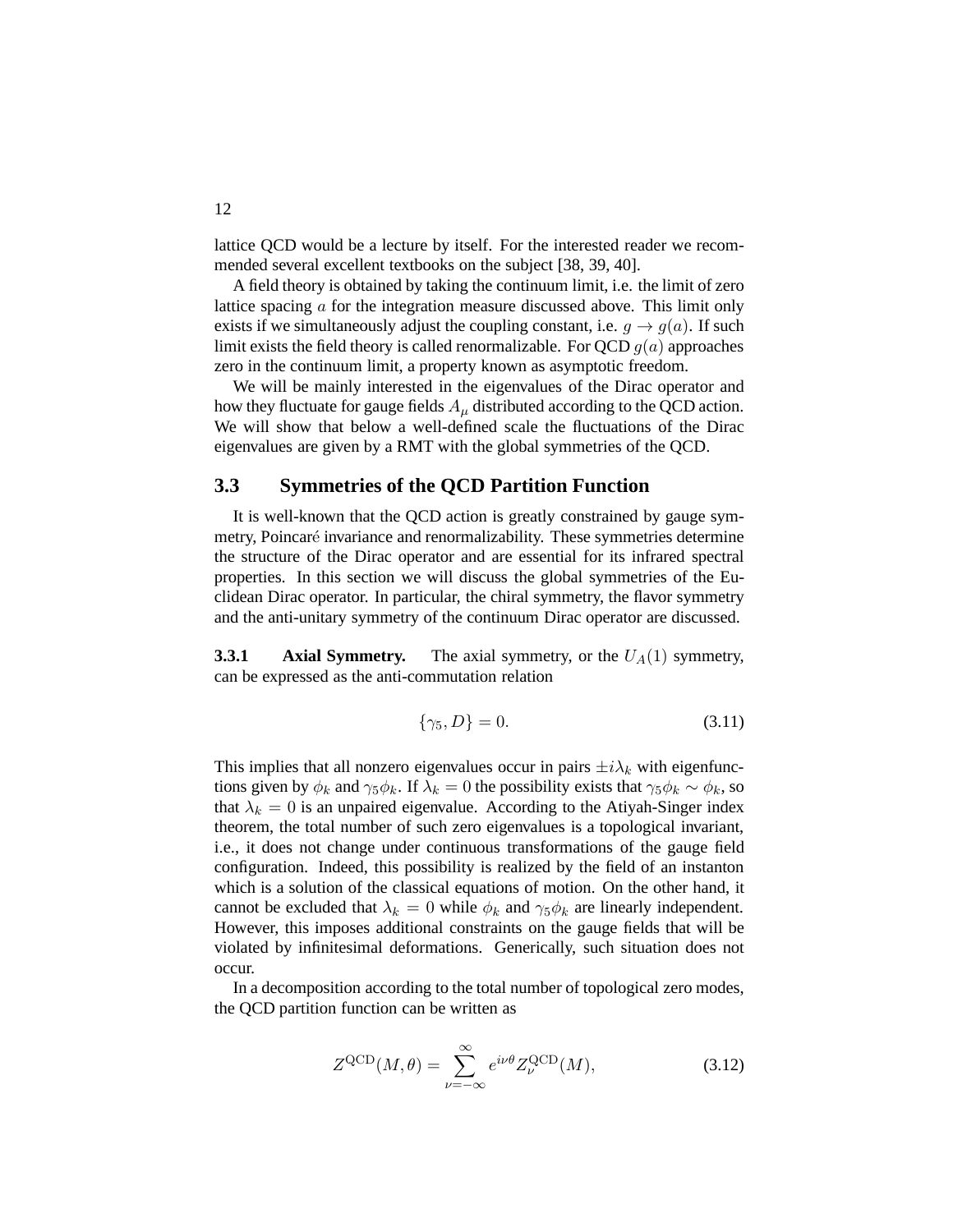where

$$
Z_{\nu}^{\text{QCD}}(M) = \langle \prod_{f} m_f^{\nu} \prod_{k} (\lambda_k^2 + m_f^2) \rangle_{\nu}.
$$
 (3.13)

Here,  $\langle \cdots \rangle_{\nu}$  denotes the average over gauge-field configurations with topological charge  $\nu$  weighted by the Yang-Mills action. If we introduce righthanded and left-handed masses as complex conjugated masses we find that the  $\theta$  dependence of the QCD partition function is only through the combination  $me^{i\bar{\theta}/N_f}$ . This property can be used to obtain the  $\theta$ -dependence of the lowenergy effective partition function.

**3.3.2 Flavor Symmetry.** A second important global symmetry is the flavor symmetry. This symmetry can be best explained by writing the fermion determinant in the QCD partition function as a functional integral over Grassmann variables,

$$
\prod_{f} \det(D + m_f) = \int d\psi d\bar{\psi} e^{\int d^4x \sum_{f=1}^{N_f} \bar{\psi}^f (D + m_f) \psi^f}.
$$
 (3.14)

In a chiral basis with  $\psi_R = \gamma_5 \psi_R$  and  $\psi_L = -\gamma_5 \psi_L$ , the exponent can be rewritten as

$$
\sum_{f=1}^{N_f} \bar{\psi}^f (D + m_f) \psi^f = \bar{\psi}_R^f D \psi_R^f + \bar{\psi}_L^f D \psi_L^f + \bar{\psi}_R^f M_{RL} \psi_L^f + \bar{\psi}_L^f M_{LR} \psi_R^f.
$$
\n(3.15)

To better illuminate the transformation properties of the partition function we have replaced the diagonal mass matrix by  $M_{RL}$  and  $M_{LR}$ .

For  $m_f = 0$  we have the symmetry

$$
\psi_L \to U_L \psi_L, \quad \bar{\psi}_L \to \bar{\psi}_L U_L^{-1}, \quad \psi_R \to U_R \psi_R, \quad \bar{\psi}_R \to \bar{\psi}_R U_R^{-1}.
$$
 (3.16)

The only condition to be imposed on  $U$  and  $V$  is that their inverse exists. If the number of left-handed modes is equal to the number of right-handed modes we thus have an invariance under  $Gl_R(N_f) \times Gl_L(N_f)$ , where  $Gl(N_f)$  is the group of complex  $N_f \times N_f$  matrices with nonzero determinant. However, if the number of left-handed modes is not equal to the number of right-handed modes, the axial-symmetry group is broken to an  $Sl(N_f)$  subgroup whereas the vector symmetry with  $U_L = U_R$  remains unbroken. For  $m_f = 0$  the flavor symmetry is thus broken explicitly to  $Gl_V(N_f) \times Sl_A(N_f)$  by instantons or the anomaly. A  $Gl_V(1)$  subgroup of  $Gl_V(N_f)$  corresponds to baryon number conservation and is usually not considered when flavor symmetries are discussed.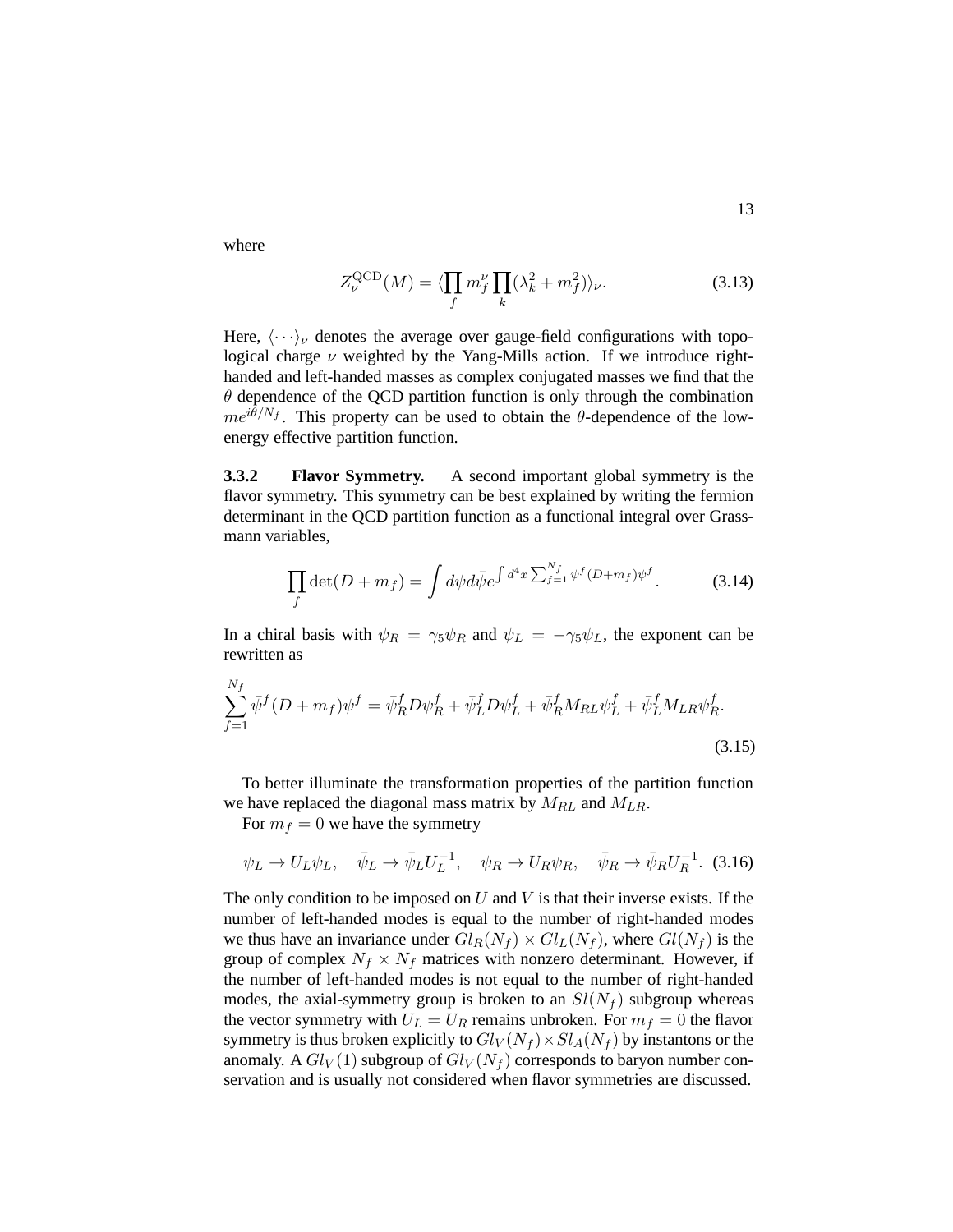What is much more important, though, is the spontaneous breaking of the axial flavor symmetry. From lattice QCD simulations and phenomenological arguments we know that the expectation value  $\langle \bar{\psi}\psi \rangle = \langle \bar{\psi}_R \psi_L \rangle + \langle \bar{\psi}_L \psi_R \rangle \approx$  $-(240 \,\mathrm{MeV})^3$  in the vacuum state of QCD instead of the symmetric possibility  $\langle \bar{\psi}\psi \rangle = 0$ . Phenomenologically, this is known because the pions are much lighter than the  $\sigma$  mesons. The spontaneous breaking of the axial symmetry also follows from the absence of parity doublets. For example, the pion mass and the  $a_0$  mass are very different ( $m_\pi = 135 \,\text{MeV}$  and  $m_\delta = 980 \,\text{MeV}$ ).

For fermionic quarks there is no need to extend the symmetry group to  $Gl_R(N_f) \times Gl_L(N_f)$ . In that case, the flavor symmetry is spontaneously broken according to  $SU_R(N_f) \times SU_L(N_f) \rightarrow SU_V(N_f)$ . For bosonic quarks, which enter in the generating function for the Dirac spectrum, it will be shown in the next section that it is essential to consider the complex extension of  $SU(N_f)$ . Notice that the complex extension of a symmetry group does not change the number of conserved currents.

On easily verifies that  $\langle \psi \psi \rangle$  is only invariant for  $U_L = U_R$ . The vacuum state thus breaks the chiral symmetry down to  $Gl_V(N_f)$ . In agreement with the Vafa-Witten theorem [41] only the axial symmetries can be broken spontaneously. We also observe that the *complete* axial group is broken which is known as the maximum breaking [42] of chiral symmetry.

**3.3.3 Flavor Symmetry for Bosonic Quarks.** For bosonic quarks the Goldstone bosons cannot be parameterized by a unitary matrix. The reason is that symmetry transformations have to be consistent with the convergence of the bosonic integrals. Let us consider the case of one bosonic flavor. Then

$$
\det^{-1}\begin{pmatrix} m & id \\ id^{\dagger} & m \end{pmatrix} = \frac{1}{\pi^2} \int d^2 \phi_1 d^2 \phi_2 \exp\left[ -\begin{pmatrix} \phi_1^* \\ \phi_2^* \end{pmatrix} \begin{pmatrix} m & id \\ id^{\dagger} & m \end{pmatrix} \begin{pmatrix} \phi_1 \\ \phi_2 \end{pmatrix} \right],\tag{3.17}
$$

so that the integral is convergent for  $\text{Re}(m) > 0$ . The most general flavor symmetry group of the action in  $(3.17)$  is  $Gl(2)$  that can be parameterized as

$$
U = e^H V \quad \text{with} \quad H^{\dagger} = H \quad \text{and} \quad VV^{\dagger} = 1. \tag{3.18}
$$

For U to be a symmetry transformation for  $m = 0$  we require that

$$
U^{\dagger} \begin{pmatrix} 0 & id \\ id^{\dagger} & 0 \end{pmatrix} U = \begin{pmatrix} 0 & id \\ id^{\dagger} & 0 \end{pmatrix}, \tag{3.19}
$$

so that H has to be a multiple of  $\sigma_3$ , and V has to be a multiple of the identity. The transformations  $V$  in (3.18) are not broken by the mass term and therefore represent the vector symmetry. Only the symmetry transformation  $\exp(s\sigma_3)$  is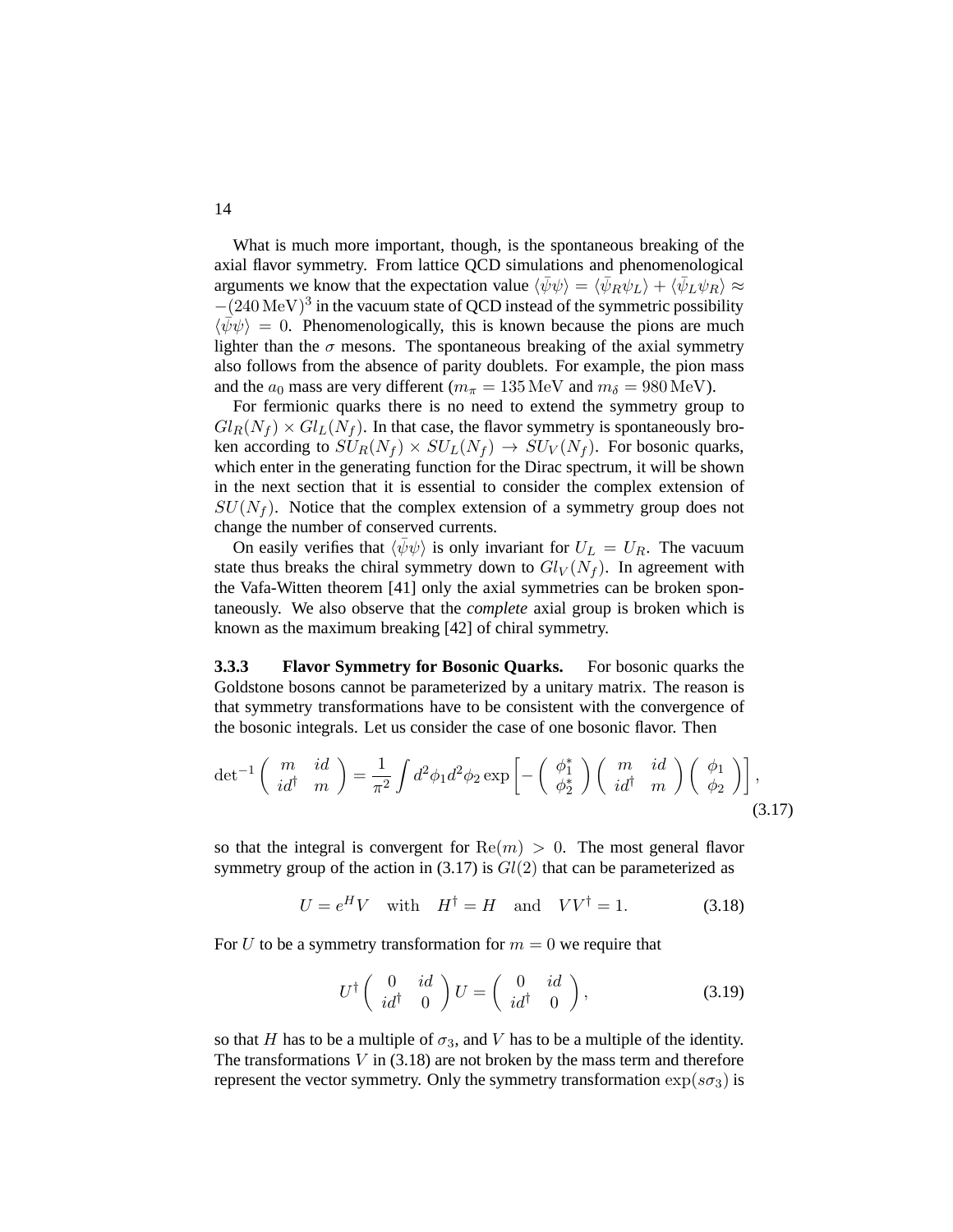broken by the mass term so that the axial transformations are parameterized by

$$
U = \begin{pmatrix} e^s & 0 \\ 0 & e^{-s} \end{pmatrix} \quad \text{with} \quad s \in \langle -\infty, \infty \rangle.
$$
 (3.20)

For  $N_f$  bosonic flavors the axial transformations are parameterized by

$$
U = \begin{pmatrix} e^H & 0 \\ 0 & e^{-H} \end{pmatrix} \quad \text{with} \quad H^{\dagger} = H, \tag{3.21}
$$

which is the coset  $Gl(N_f)/U(N_f)$ .

### **3.4 Anti-Unitary Symmetries and the Three-fold Way**

The QCD partition function with three or more colors in the fundamental representations has no anti-unitary symmetries. As will be discussed below, for two colors with fundamental fermions and for adjoint fermions, the Dirac operator has an anti-unitary symmetry. The classification of the QCD Dirac operator according to anti-unitary symmetries was introduced in [15].

**3.4.1 Anti-Unitary symmetries and the Dyson index.** The value of the Dyson index is determined by the anti-unitary symmetries of the system. If there are no anti-unitary symmetries the Hamiltonian is Hermitian and the value of the Dyson index is  $\beta_D = 2$ .

An anti-unitary symmetry operator, which can always be written as  $A =$  $UK$  with  $U$  unitary and  $K$  the complex conjugation operator, commutes with the Hamiltonian of the system

$$
[H, UK] = 0. \t(3.22)
$$

We can distinguish two possibilities,

$$
(UK)^2 = 1 \quad \text{or} \quad (UK)^2 = -1,\tag{3.23}
$$

corresponding to  $\beta_D = 1$  and  $\beta_D = 4$ , respectively. The argument goes as follows. The symmetry operator  $A^2 = (UK)^2 = UU^*$  is unitary, and in an irreducible subspace, it is necessarily a multiple of the identity,  $UU^* = \lambda \mathbf{1}$ . Because of this relation, U and  $U^*$  commute so that  $\lambda$  is real. By unitarity we have  $|\lambda| = 1$  which yields  $\lambda = \pm 1$ .

When  $\beta_D = 1$  it is always possible to find a basis in which the Hamiltonian is real. Starting with basis vector  $\phi_1$  we can construct  $\psi_1 = \phi_1 + UK\phi_1$ . Then choose  $\phi_2$  perpendicular to  $\psi_1$  and define  $\psi_2 = \phi_2 + UK\phi_2$  with

$$
(\phi_2 + UK\phi_2, \psi_1) = (UK\phi_2, \psi_1) = ((UK)^2 \phi_2, UK\psi_1)^* = (\phi_2, \psi_1)^* = 0.
$$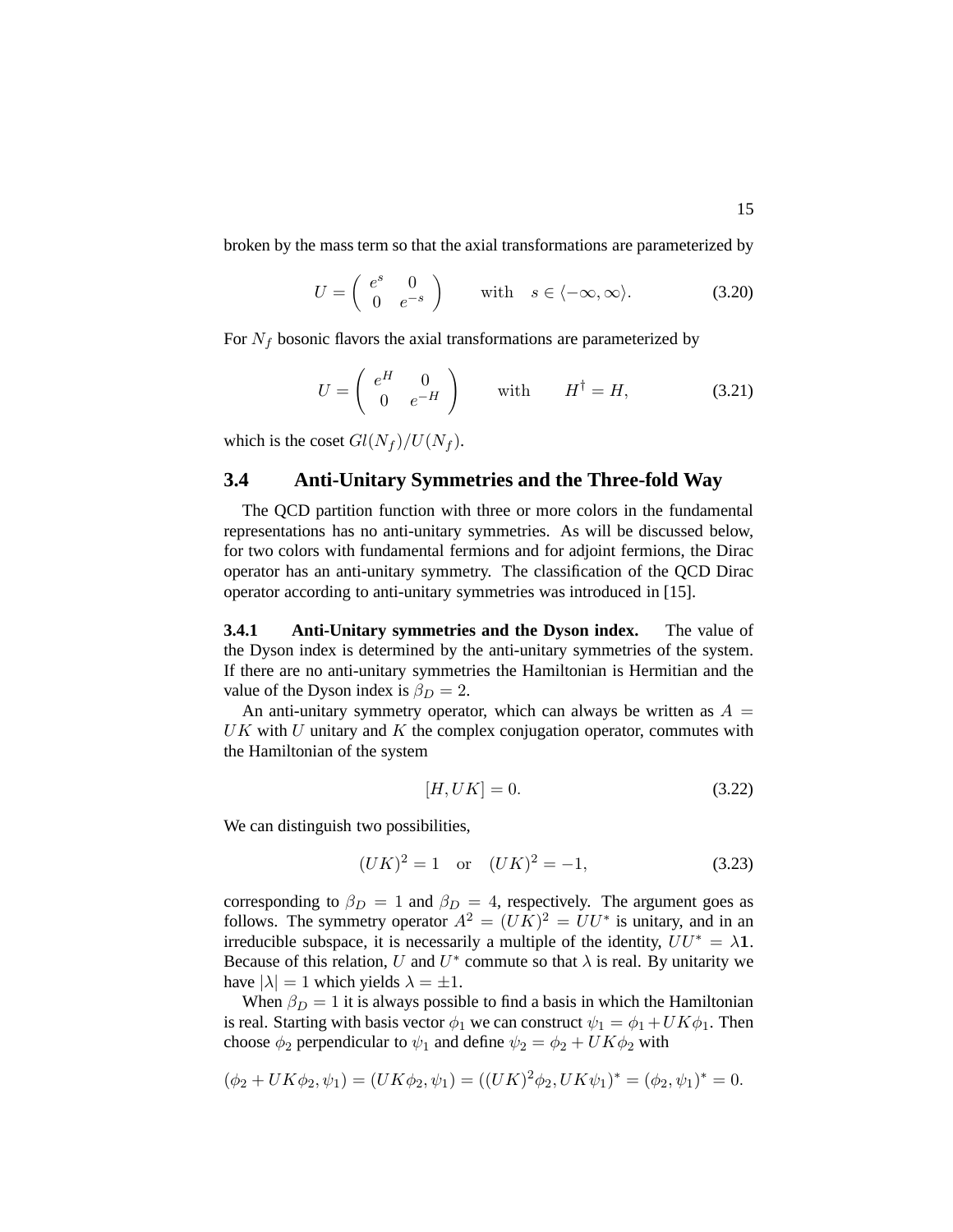The next basis vector is found by choosing  $\phi_3$  perpendicular to  $\psi_1$  and  $\psi_2$ , etc. . In this basis the Hamiltonian is real

$$
H_{kl} = (\psi_k, H\psi_l) = (UK\psi_k, UKH\psi_l)^* = (\psi_k, HUK\psi_l)^* = (\psi_k, H\psi_l)^* = H_{kl}^*.
$$
\n(3.24)

The best known anti-unitary operator in this class is the time-reversal operator for which  $U$  is the identity matrix.

In the case  $(UK)^2 = -1$  all eigenvalues of the Hamiltonian are doubly degenerate. This can be shown as follows. If  $\phi_k$  is and eigenvector with eigenvalue  $\lambda_k$ , then it follows from (3.22) that also  $UK\phi_k$  is an eigenvector of the Hamiltonian with the same eigenvalue. The important thing is that this eigenvector is perpendicular to  $\phi_k$  [13],

$$
(\phi_k, UK\phi_k) = (UK\phi_k, (UK)^2 \phi_k)^* = -(\phi_k, UK\phi_k). \tag{3.25}
$$

In this case it is possible to construct a basis for which the Hamiltonian matrix can be organized into real quaternions [43]. The eigenvalues of a Hermitian quaternion real matrix are quaternion scalars, and the eigenvalues of the original matrix are thus doubly degenerate in agreement with (3.25). The best known example in this class is the Kramers degeneracy for time reversal invariant systems with half-integer spin but no rotational invariance. For example, for spin  $\frac{1}{2}$  the time reversal operator is given by  $\sigma_2 K$  with  $(K\sigma_2)^2 = -1$ .

Next we will discuss the anti-unitary symmetries of the QCD Dirac operator.

**3.4.2** QCD in the Fundamental Representation. For three or more colors, QCD in the fundamental representation does not have any anti-unitary symmetries and  $\beta_D = 2$ . QCD with two colors is exceptional. The reason is the pseudo-reality of  $SU(2)$ :

$$
A_{\mu}^{*} = \left(\sum_{k} A_{\mu}^{k} \frac{\tau_{k}}{2}\right)^{*} = -\tau_{2} A_{\mu} \tau_{2}, \qquad (3.26)
$$

where the  $\tau_k$  are the Pauli matrices acting in color space. From the explicit representation for the  $\gamma$ -matrices it follows that

$$
\gamma_{\mu}^* = \gamma_2 \gamma_4 \gamma_{\mu} \gamma_2 \gamma_4. \tag{3.27}
$$

For the Dirac operator  $iD = i\gamma_\mu \partial_\mu + \gamma_\mu A_\mu$  we thus have

$$
[KC\gamma_5 \tau_2, D] = 0,\t\t(3.28)
$$

where K is the complex conjugation operator and  $C = \gamma_2 \gamma_4$  is the charge conjugation matrix. Because  $(KC\gamma_5\tau_2)^2 = 1$  we have that  $\beta_D = 1$ . Using the argument of Eq. (3.24) a basis can be constructed such that the Dirac matrix is real for any  $A_\mu$ .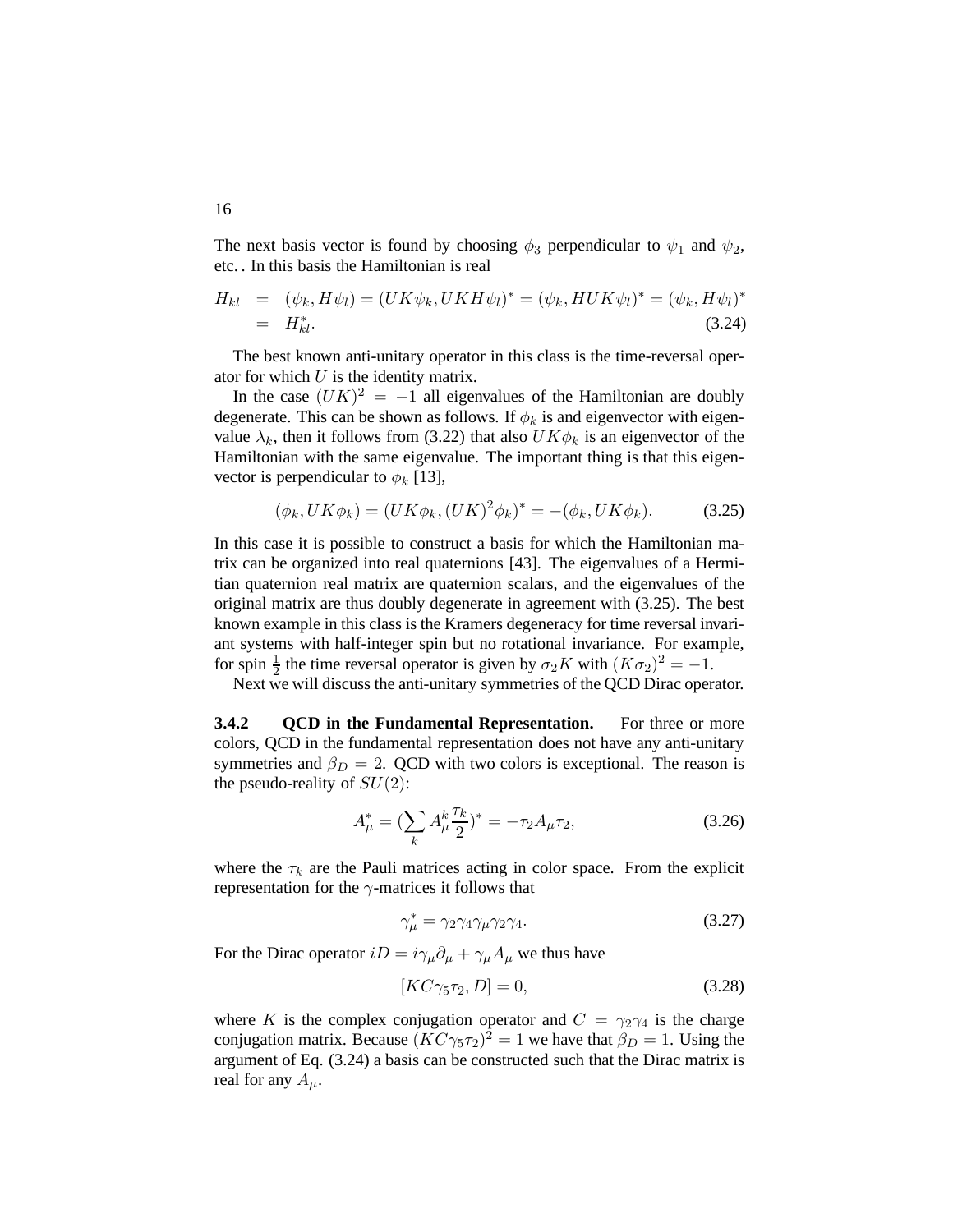**3.4.3 QCD in the Adjoint Representation.** For QCD with gauge fields in the adjoint representation the Dirac operator is given by

$$
D = \gamma_{\mu} \partial_{\mu} \delta_{bc} + f^{abc} \gamma_{\mu} A_{a\mu}, \qquad (3.29)
$$

where the  $f^{abc}$  denote the structure constants of the gauge group. Because of the complex conjugation property of the  $\gamma$ -matrices we have that

$$
[\gamma_2 \gamma_4 \gamma_5 K, D] = 0. \tag{3.30}
$$

One easily verifies that in this case

$$
(\gamma_2 \gamma_4 \gamma_5 K)^2 = -1,\tag{3.31}
$$

so that the eigenvalues of  $D$  are doubly degenerate (see section 3.4.1). This corresponds to the case  $\beta_D = 4$ , so that it is possible to organize the matrix elements of the Dirac operator into real quaternions.

#### **4. The Dirac Spectrum in QCD**

In this section we show that the smallest eigenvalues of the QCD Dirac operator are related to the chiral condensate by means of the Banks-Casher relation. This result is used to define the microscopic spectral density.

### **4.1 Banks-Casher Relation**

The order parameter of the chiral phase transition,  $\langle \bar{\psi}\psi \rangle$ , is nonzero only below a critical temperature. As was shown by Banks and Casher [44],  $\langle \bar{\psi} \psi \rangle$ is directly related to the eigenvalue density of the QCD Dirac operator per unit four-volume

$$
\Sigma \equiv |\langle \bar{\psi}\psi \rangle| = \lim \frac{\pi \langle \rho(0) \rangle}{V}.
$$
\n(4.1)

For eigenvalues  $\{\lambda_k\}$  the average spectral density is given by

$$
\rho(\lambda) = \langle \sum_{k} \delta(\lambda - \lambda_{k}) \rangle.
$$
\n(4.2)

To show the Banks-Casher relation we study the resolvent defined by

$$
G(z) = \sum_{k} \frac{1}{z + i\lambda_k}.
$$
\n(4.3)

It can be interpreted as the electric field at z of charges at  $i\lambda_k$ . Using this analogy it is clear that the resolvent changes sign if  $z$  crosses the imaginary axis. Let us look at this in more detail. A typical Dirac spectrum is shown in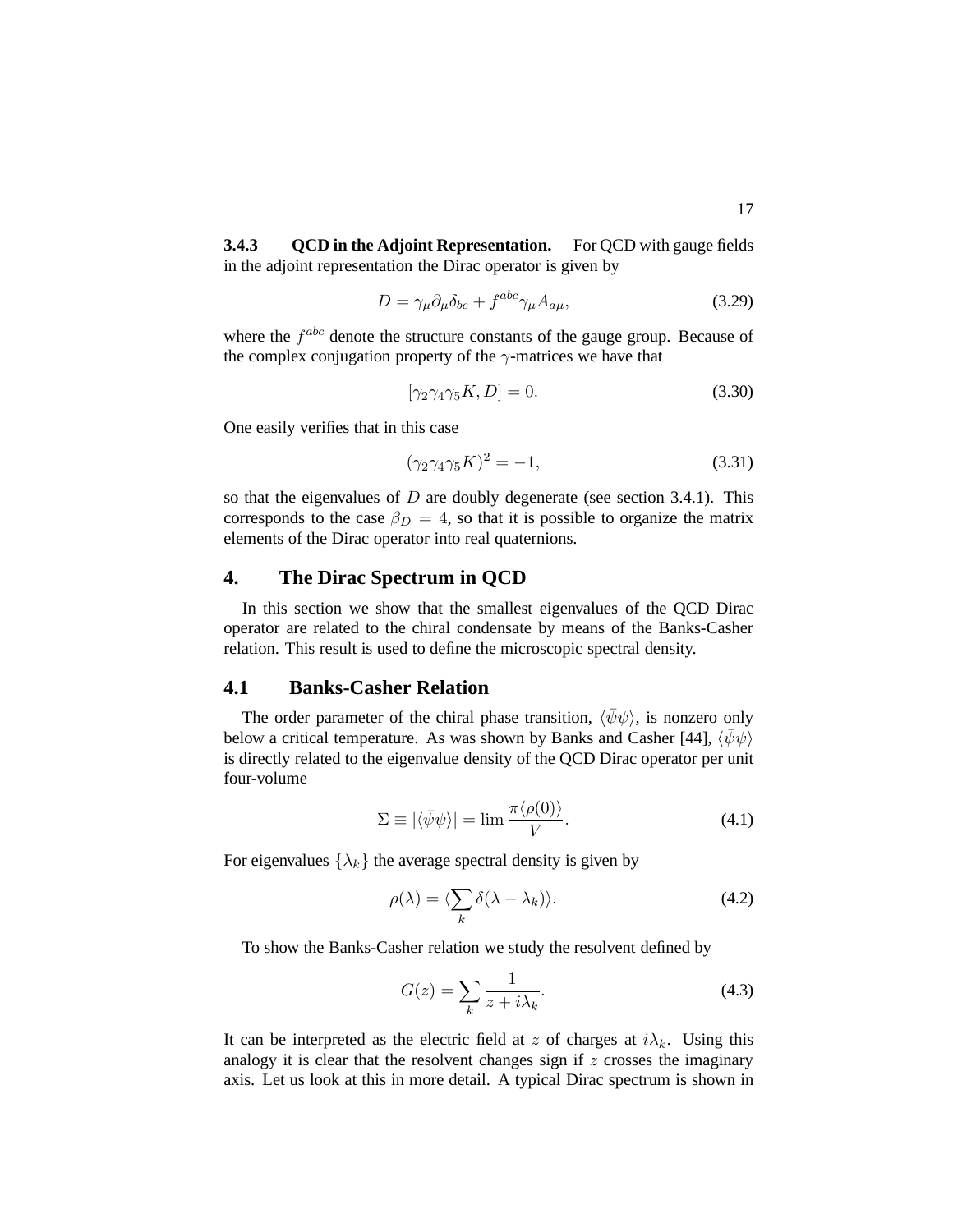



A typical Dirac spectrum. To derive the Banks-Casher relation we integrate the resolvent over the rectangular contour in this figure. (Figure taken from [45].)

Fig. 1. The average number of eigenvalues in the rectangular contour in this figure is  $\rho(\lambda)l$ . If we integrate the resolvent along this contour we find

$$
\oint G(z) = il(G(i\lambda + \epsilon) - G(i\lambda - \epsilon)) = 2\pi i \rho(\lambda)l,
$$
\n(4.4)

where the second identity follows from Cauchy's theorem. Using the symmetry of the spectrum we obtain for  $\epsilon \to 0$ 

$$
ReG(i\lambda + \epsilon) = \pi \rho(\lambda). \tag{4.5}
$$

Near the center of the spectrum the imaginary part of the resolvent is negligible. Using that the chiral condensate is related to the resolvent by

$$
\langle \bar{\psi}\psi \rangle = -\lim_{m \to 0} \lim_{V \to \infty} \frac{1}{V} G(m), \tag{4.6}
$$

immediately results in the Banks-Casher relation (4.1). The order of the limits in (4.1) is important. First we take the thermodynamic limit, next the chiral limit (and, finally, the continuum limit).

The resolvent of the QCD Dirac spectrum can be obtained from

$$
G(z, z', m_f) = \frac{\partial}{\partial z}\Big|_{z=z'} \log Z_{\nu}^{\text{pq}}(z, z', m_f),\tag{4.7}
$$

with the so called partially quenched QCD partition function given by

$$
Z_{\nu}^{\text{pq}}(z, z', m_f) = \int dA \, \frac{\det(D+z)}{\det(D+z')} \prod_{f=1}^{N_f} \det(D+m_f) \, e^{-S^{\text{YM}}} \,. \tag{4.8}
$$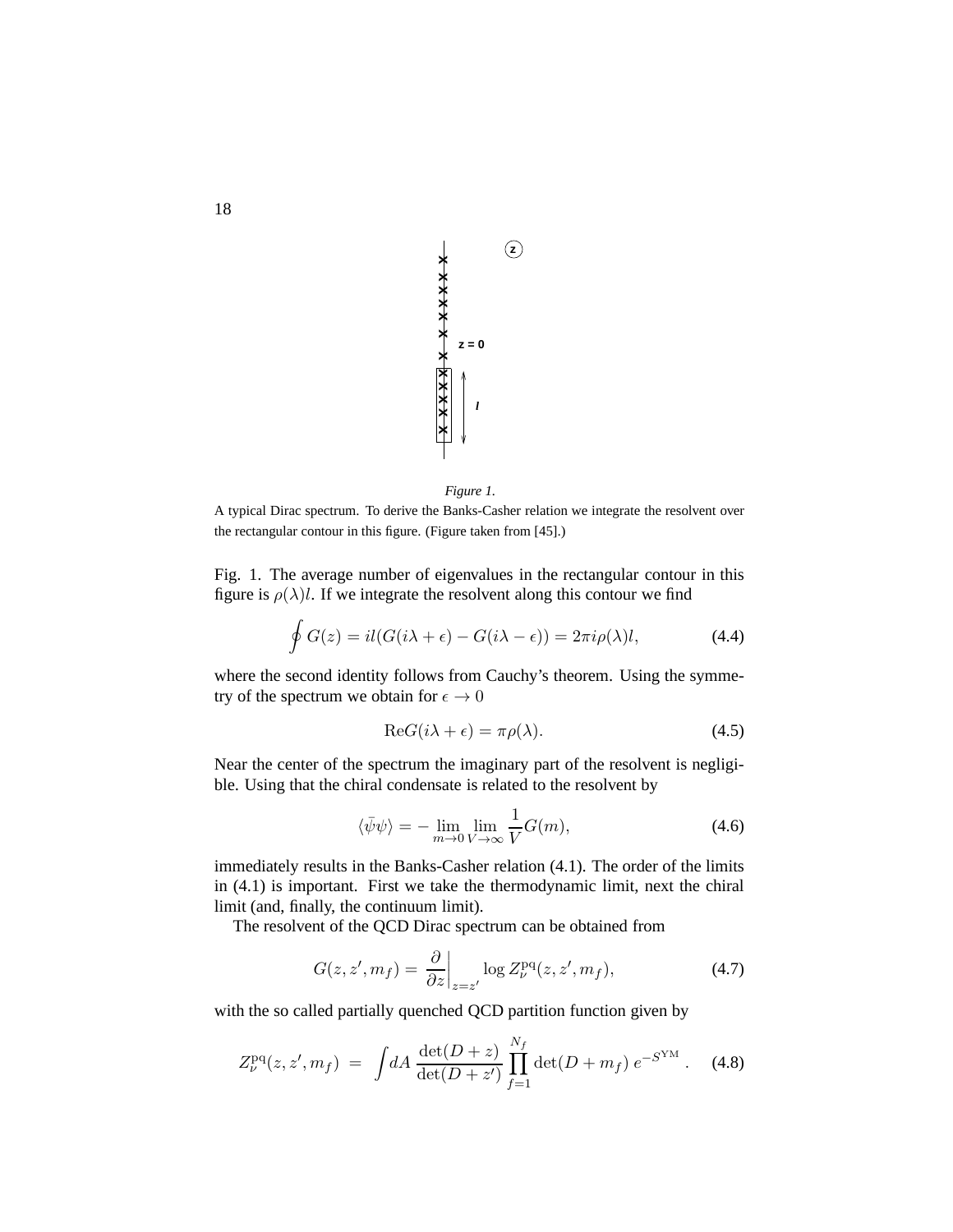For  $z = z'$  this partition function coincides with the QCD partition function.

In addition to the regular quarks, the partition function (4.8) has additional bosonic and fermionic ghost quarks. Our aim is to find the chiral Lagrangian corresponding to (4.8). If we are successful, we have succeeded in deriving a generating function for the infrared limit of the QCD Dirac spectrum.

### **4.2 Microscopic Spectral Density**

An important consequence of the Bank-Casher formula (4.1) is that the eigenvalues near zero virtuality are spaced as

$$
\Delta \lambda = 1/\rho(0) = \pi / \Sigma V. \tag{4.9}
$$

For the average position of the smallest nonzero eigenvalue we obtain the estimate

$$
\lambda_{\min} = \pi / \Sigma V. \tag{4.10}
$$

This should be contrasted with the eigenvalue spectrum of the non-interacting Dirac operator. Then the eigenvalues are those of a free Dirac particle in a box with eigenvalue spacing equal to  $\Delta \lambda \sim 1/V^{1/4}$  for the eigenvalues near  $\lambda = 0$ . Clearly, the presence of gauge fields leads to a strong modification of the spectrum near zero virtuality. Strong interactions result in the coupling of many degrees of freedom leading to extended states and correlated eigenvalues. Because of asymptotic freedom, the spectral density of the Dirac operator for large  $\lambda$  behaves as  $V\lambda^3$ . In Fig. 2 we show a plot of a typical average spectral density of the QCD Dirac operator for  $\lambda \geq 0$ . The spectral density for negative  $\lambda$  is obtained by reflection with respect to the y-axis. More discussion of this figure will be given in section 5.3.

Because the eigenvalues near zero are spaced as  $\sim 1/\Sigma V$  it is natural to introduce the microscopic spectral density [14]

$$
\rho_s(u) = \lim_{V \to \infty} \frac{1}{V\Sigma} \rho(\frac{u}{V\Sigma}) \quad \text{with} \quad u = \lambda V\Sigma.
$$
 (4.11)

We expect that this limit exists and converges to a universal function which is determined by the global symmetries of the QCD Dirac operator. In section 6, we will calculate  $\rho_s(u)$  both for the simplest theory in this universality class, which is chiral Random Matrix Theory (chRMT), and for the partial quenched chiral Lagrangian which describes the low-energy limit of the QCD partition function. We will find that the two results coincide below the Thouless energy.

### **5. Low Energy Limit of QCD**

In this section we derive the chiral Lagrangian that provides an exact description of QCD at low energies.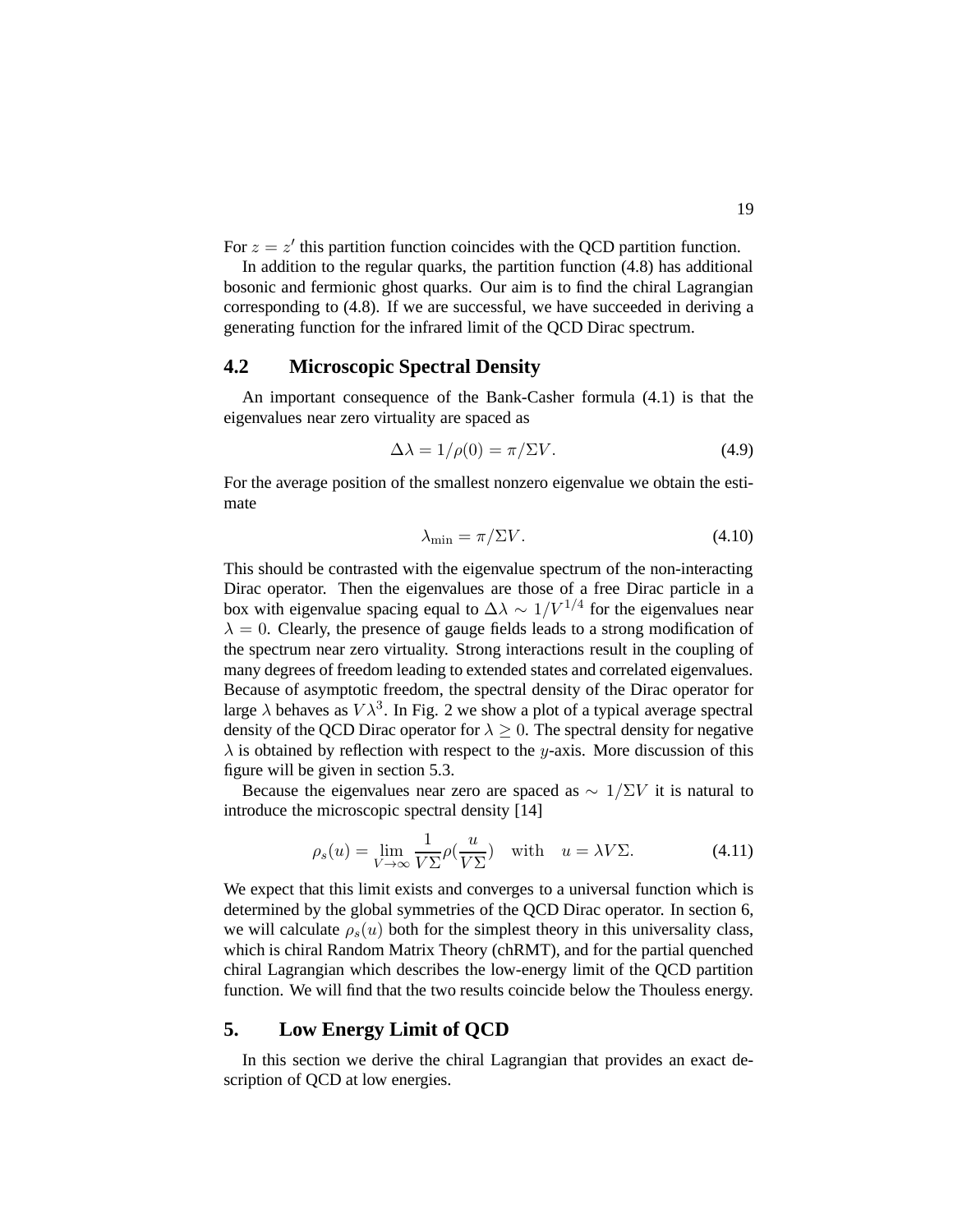

*Figure 2.*

Schematic picture of the average spectral density of QCD Dirac operator. (Taken from [46].)

#### **5.1 The chiral Lagrangian**

For light quarks the low energy limit of QCD is well understood. Because of confinement, the only light degrees of freedom are the pseudo-scalar mesons, that interact according to a chiral Lagrangian. To lowest order in the quark masses and the momenta, the chiral Lagrangian is completely determined by chiral symmetry and Lorentz invariance. In the case of  $N_f$  light quarks with chiral symmetry breaking according to  $SU_L(N_f) \times SU_R(N_f) \rightarrow SU_V(N_f)$ the Goldstone fields (pseudo-scalar mesons) are given by  $U \in SU(N_f)$ . Under an  $SU_L(N_f) \times SU_R(N_f)$  transformation of the quark fields given in (3.16), the Goldstone fields  $U$  transform in the same way as the chiral condensate

$$
U \to U_R U U_L^{-1}.
$$
\n<sup>(5.1)</sup>

The symmetry (3.16) is broken the mass term. However, the full symmetry can be restored if we also transform the mass term as

$$
M_{RL} \rightarrow U_R M_{RL} U_L^{-1}, \qquad M_{LR} \rightarrow U_L M_{LR} U_R^{-1}.
$$
 (5.2)

The low energy effective theory should have the same invariance properties. To leading order it contains terms of second order in the momenta and of first order in the quark mass matrix. The invariant terms are:

$$
\text{Tr}(\partial_{\mu}U \partial_{\mu}U^{\dagger}), \qquad \text{Tr}(M_{RL}U^{\dagger}), \qquad \text{Tr}(M_{LR}U). \tag{5.3}
$$

Since the QCD partition function is invariant under  $M_{RL} \leftrightarrow M_{LR}$ , the effective partition function should also have this symmetry. The action of the Goldstone fields is therefore given by the so called Weinberg Lagrangian [47, 48]

$$
\mathcal{L}_{\text{eff}}(U) = \frac{F^2}{4} \operatorname{Tr}(\partial_{\mu} U \partial_{\mu} U^{\dagger}) - \frac{\Sigma}{2} \operatorname{Tr}(M_{RL} U^{\dagger} + M_{LR} U), \tag{5.4}
$$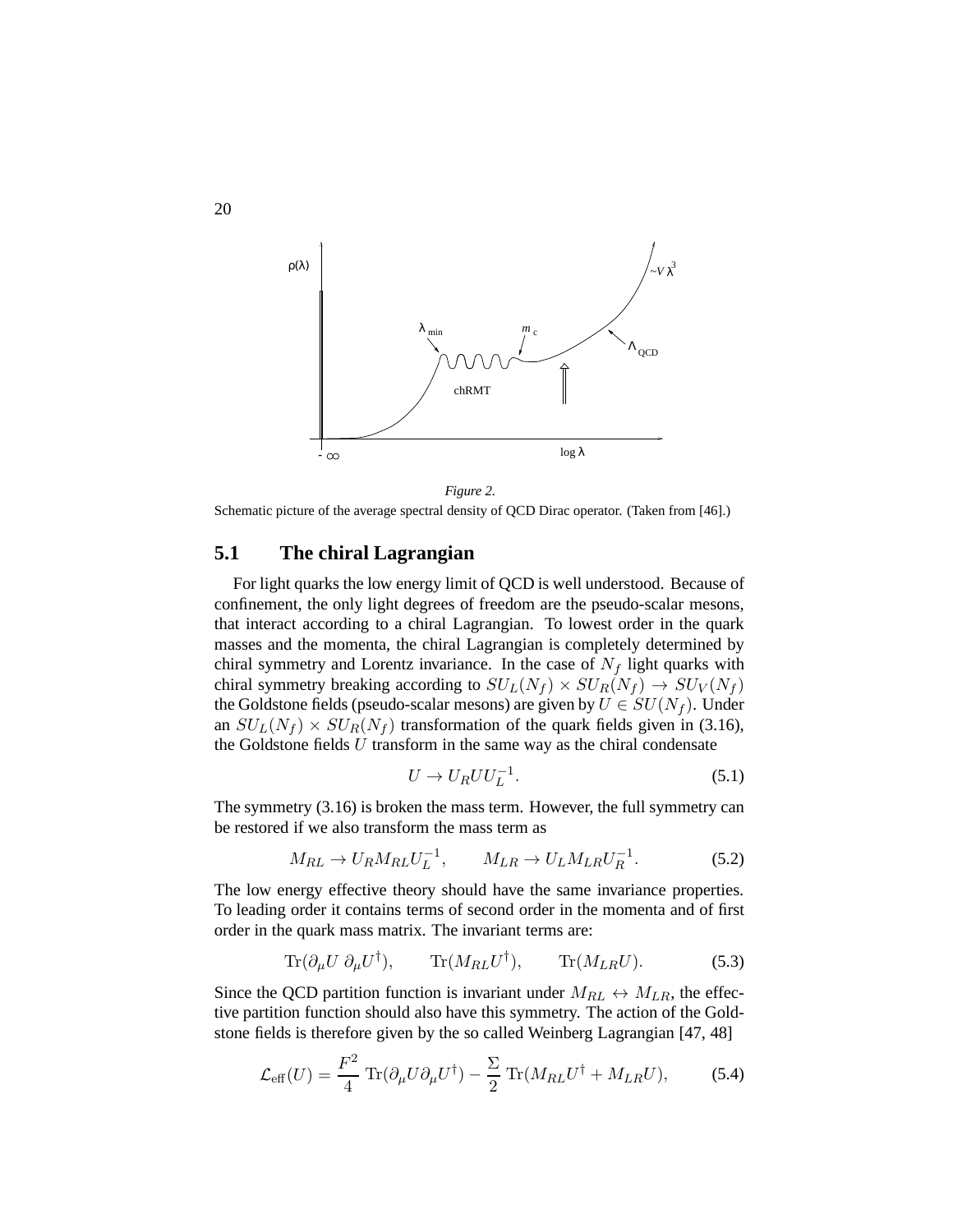where F is the pion decay constant, and  $\Sigma$  is the chiral condensate. The Goldstone fields can be parametrized as  $U = \exp(i\sqrt{2}\Pi_a t^a/F)$ , with the generators of  $SU(N_f)$  normalized as  $\text{Tr } t^a t^b = \delta^{ab}$ . This chiral Lagrangian has been used extensively for the analysis of pion-pion scattering amplitudes [48].

To lowest order in the pion fields we find for equal quark masses  $m$ 

$$
\mathcal{L}_{\text{eff}}(U) = \frac{1}{2} \partial_{\mu} \Pi^{a} \partial^{\mu} \Pi^{a} - N_{f} \Sigma m + \frac{\Sigma m}{F^{2}} \Pi^{a} \Pi^{a}.
$$
 (5.5)

This results in the pion propagator  $1/(p^2 + m^2)$  with pion mass given by the Gellmann-Oakes-Renner relation

$$
m_{\pi}^2 = \frac{2m\Sigma}{F^2}.
$$
\n(5.6)

It also illustrates the identification of  $\Sigma$  as the chiral condensate.

## **5.2** The Low Energy Limit of  $Z_{\nu}^{\text{pq}}$

The low-energy limit of the partially quenched QCD partition function can be derived along the same lines as the derivation of the chiral Lagrangian obtained in previous section. In this case, ignoring convergence questions for the moment, the global flavor symmetry of (4.8) is given by by the supergroup

$$
Gl_R(N_f+1|1) \times Gl_L(N_f+1|1). \tag{5.7}
$$

This reflects that we have  $N_f + 1$  fermionic quarks and 1 bosonic quark. We already have seen that convergence requirements restrict the axial symmetry for bosonic quarks to  $Gl(1)/U(1)$ . Although the axial flavor symmetry group of the fermionic quarks is not a priori determined by convergence requirements we will see in this section that supersymmetry necessarily imposes that this symmetry group is compact, i.e. equal to  $U(N_f)$ .

Under transformation (5.7) the quarks fields with  $N_f + 1$  fermionic components and one bosonic component, transform as  $(U_R, U_L \in Gl(N_f + 1|1))$ 

$$
\psi_R \to U_R \psi_R, \quad \psi_L \to U_L \psi_L, \quad \bar{\psi}_R \to \bar{\psi}_R U_R^{-1}, \quad \bar{\psi}_L \to \bar{\psi}_L U_L^{-1}.
$$
 (5.8)

The subscripts refer to the right-handed (R) or left-handed (L) quarks. For  $M = 0$  and  $\nu = 0$  this is a symmetry of the QCD action. For  $M \neq 0$  this symmetry can be restored if we also transform the mass term according to

$$
M_{RL} \rightarrow U_R M_{RL} U_L^{-1}, \qquad M_{LR} \rightarrow U_L M_{LR} U_R^{-1}.
$$
 (5.9)

In the sector of topological charge  $\nu$  the partially quenched partition function transforms as

$$
Z_{\nu}^{\mathrm{pq}}(M_{RL}, M_{LR}) \to \mathrm{Sdet}^{\nu}[U_R U_L]^{-1} Z_{\nu}^{\mathrm{pq}}(M_{RL}, M_{LR}). \tag{5.10}
$$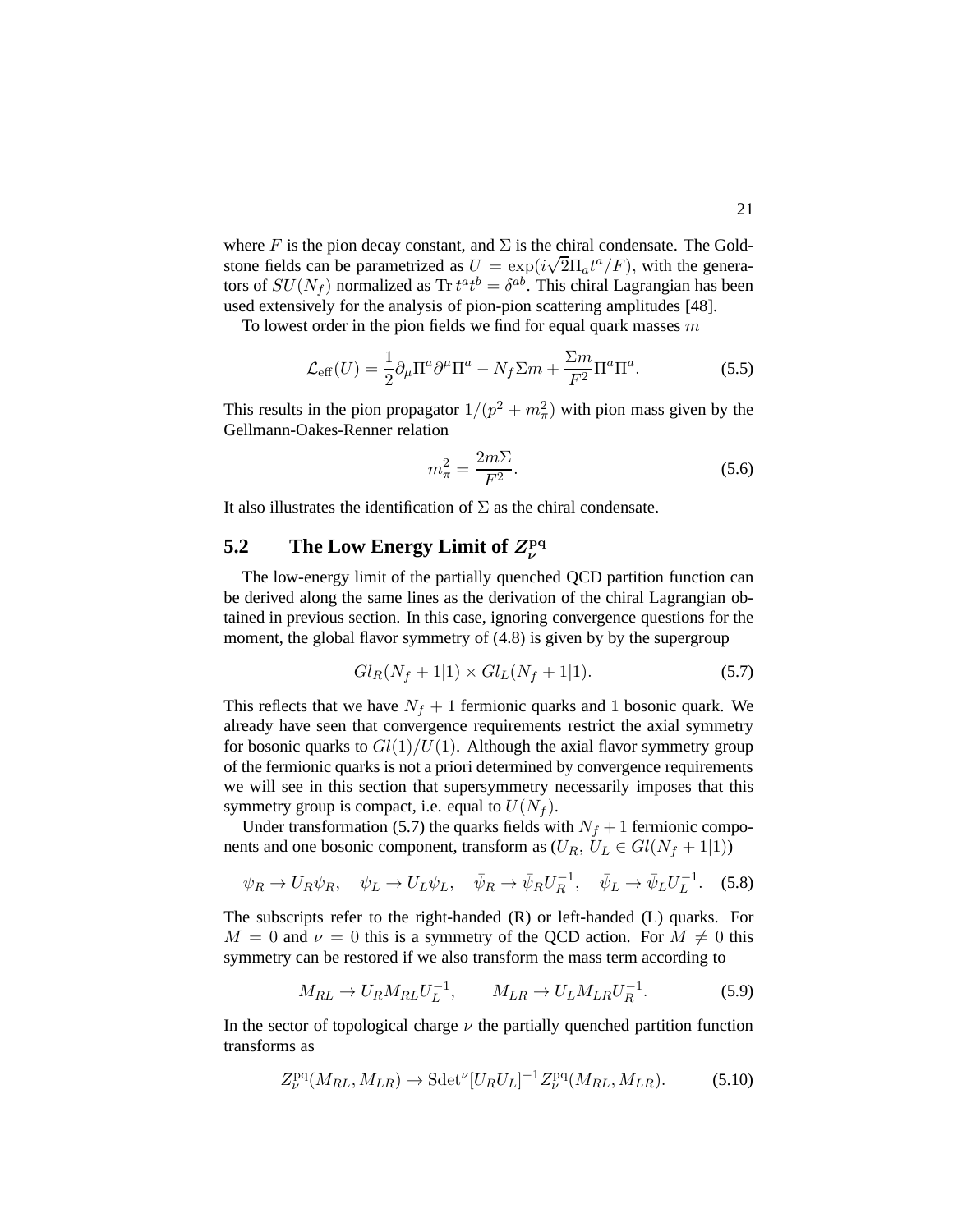The Goldstone bosons corresponding to the breaking of the axial subgroup  $Gl_A(N_f+1|1)$  transform as  $Q \to U_R QU_L^{-1}$ . If we factorize the Goldstone fields into the zero momentum modes  $Q_0$  and the nonzero momentum modes  $Q(x)$  as

$$
Q = Q_0 Q(x),\tag{5.11}
$$

one can easily show that the low energy effective partition function with the above transformation properties is given by

$$
Z_{\nu}^{\rm pq}(M) = \int_{Q \in Gl(N_f+1|1)} dQ \, \text{Sdet}^{\nu}(Q_0) e^{-\int d^4x \mathcal{L}^{\rm pq}(Q)},\tag{5.12}
$$

where (see [32, 37] for definitions of the superdeterminant Sdet and and the supertrace Str)

$$
\mathcal{L}^{pq}(Q) = \frac{F^2}{4} \text{Str} \partial_{\mu} Q^{-1} \partial_{\mu} Q - \frac{\Sigma}{2} \text{Str}(M_{RL} Q^{-1}) - \frac{\Sigma}{2} \text{Str}(M_{LR} Q). \tag{5.13}
$$

We already have seen that the boson-boson block of  $Gl(N_f+1|1)$  is  $Gl(1)/U(1)$ . If we parameterize the field  $Q$  as

$$
Q = e^{\sum_{k} T_{k} \pi_{k}/F}, \tag{5.14}
$$

with  $T_k$  the generators of  $G(N_f + 1|1)$ , to second order in the Goldstone fields the mass term is given by  $\text{Str}(\Sigma M \sum_k T_k^2 \pi_k^2 / F^2)$ . Let us take M diagonal positive definite. Because of the supertrace there is a relative minus sign between the boson-boson and fermion-fermion modes. The boson-boson modes are noncompact and require that the overall minus sign of the mass term is negative. In order to avoid tachyonic fermion-fermion Goldstone modes, we have to compensate the minus sign of the supertrace. This can be done by choosing the parameters that multiply the fermion-fermion generators purely imaginary. This corresponds to a compact parametrization of the fermion-fermion Goldstone manifold. This integration manifold is the maximum Riemannian submanifold [49] of  $Gl(N_f + 1|1)$  and will be denoted by  $Gl(N_f + 1|1)$ .

### **5.3 The Mesoscopic Limit of QCD**

In chiral perturbation theory, the different domains of validity where analyzed by Gasser and Leutwyler [12]. A similar analysis applies to partially quenched chiral perturbation theory [51]. The idea is as follows. The Q field can be decomposed as [12]

$$
Q = Q_0 e^{i\psi(x)},\tag{5.15}
$$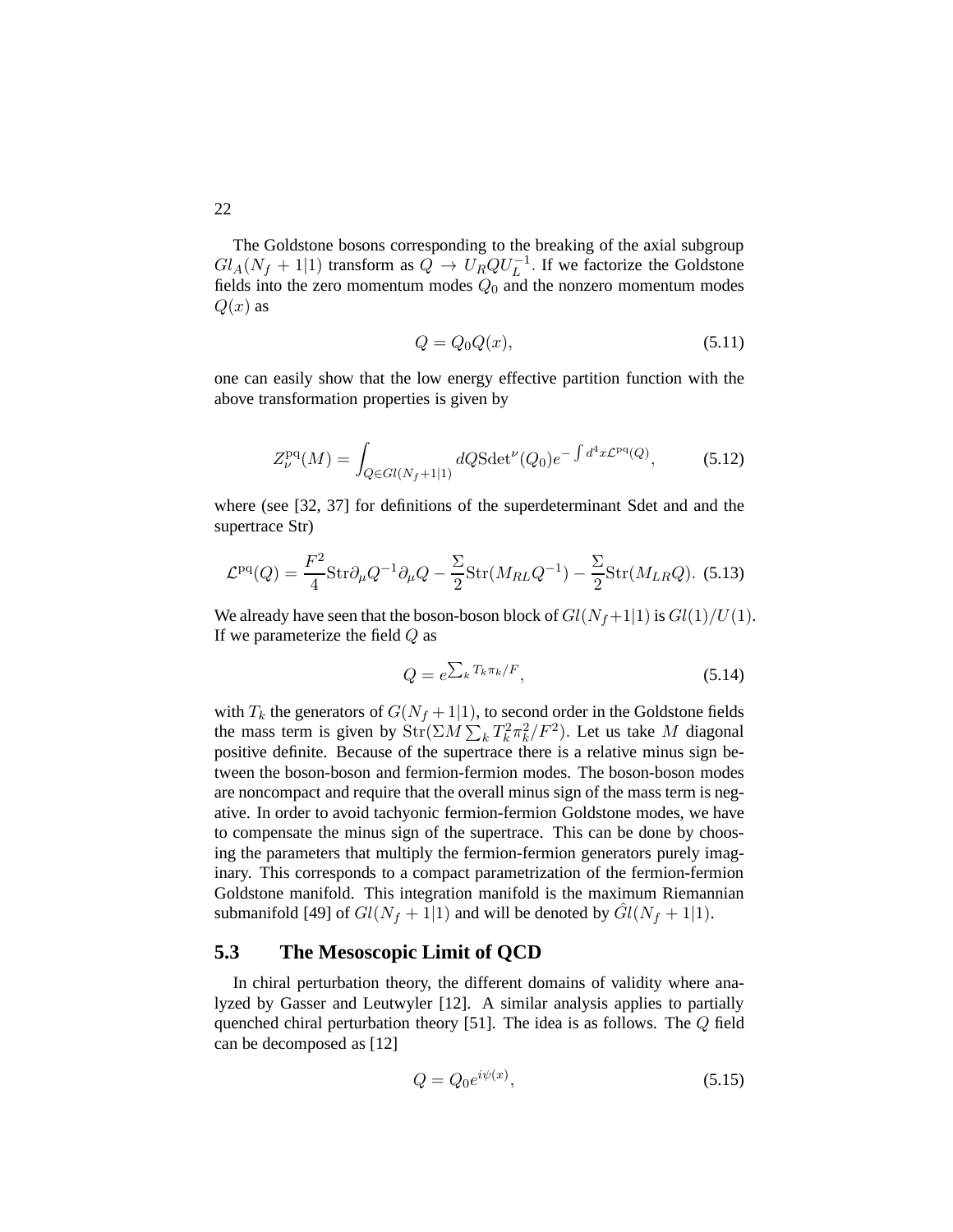where  $Q_0$  is a constant (zero-momentum) field. For momenta  $p = \pi k/L$  with k integer, the kinetic term of the  $\psi$  fields behaves as

$$
\frac{1}{2}\partial_{\mu}\psi^{a}(x)\partial_{\mu}\psi^{a}(x) \sim L^{-2}\psi^{a}(x)\psi^{a}(x). \tag{5.16}
$$

We observe that the magnitude of the fluctuations of the  $\psi^a(x)$  fields are of order  $1/L$  which justifies a perturbative expansion of  $\exp(i\psi(x))$ . The fluctuations of the zero momentum modes are only limited by the mass term

$$
\frac{1}{2}V\Sigma \text{Str}M(Q_0 + Q_0^{-1}).
$$
\n(5.17)

For quark masses  $m \gg 1/V\Sigma$ , the field  $Q_0$  fluctuates close to the identity and the  $Q_0$  field can be expanded around the identity as well. If  $m \ll \Lambda_{\rm QCD}$  we are in the domain of chiral perturbation theory. For

$$
\frac{\Sigma m}{F^2} \ll \frac{1}{\sqrt{V}}\tag{5.18}
$$

the fluctuations of the zero momentum modes dominate the fluctuations of the nonzero momentum modes, and only the contribution from the zero momentum modes has to be taken into account for the calculation of an observable. In this limit the so called finite volume partition function is given by [12, 13]

$$
Z_{N_f}^{\text{eff}}(M,\theta) \sim \int_{U \in SU(N_f)} dU e^{V \Sigma \text{Re Tr } M U^{\dagger} e^{i\theta/N_f}}, \tag{5.19}
$$

where the  $\theta$ -dependence follows from the dependence of the QCD partition function on the combination  $me^{i\theta/N_f}$  only (see section 3.3.1). We emphasize that any theory with the same pattern of chiral symmetry breaking as QCD can be reduced to the same extreme infrared limit.

The effective partition function at fixed  $\nu$  follows by Fourier inversion [13]

$$
Z_{\nu,N_f}^{\text{eff}}(M) = \frac{1}{2\pi} \int_0^{2\pi} d\theta e^{-i\nu\theta} Z^{\text{eff}}(M,\theta). \tag{5.20}
$$

Combining the integral over  $SU(N_f)$  and the integral over  $U(1)$  we find that

$$
Z_{\nu,N_f}^{\text{eff}}(M) = \int_{U(N_f)} \det^{\nu} (U) e^{V \Sigma \text{Re Tr } M U^{\dagger}}.
$$
 (5.21)

The same arguments apply to the partially quenched chiral Lagrangian. There is an important difference. The mass of the ghost-quarks is an external parameter which can take on any value we wish. Indeed, the mass of the Goldstone modes containing these quarks is given by

$$
M_{zz}^2 = \frac{2z\Sigma}{F^2}.\tag{5.22}
$$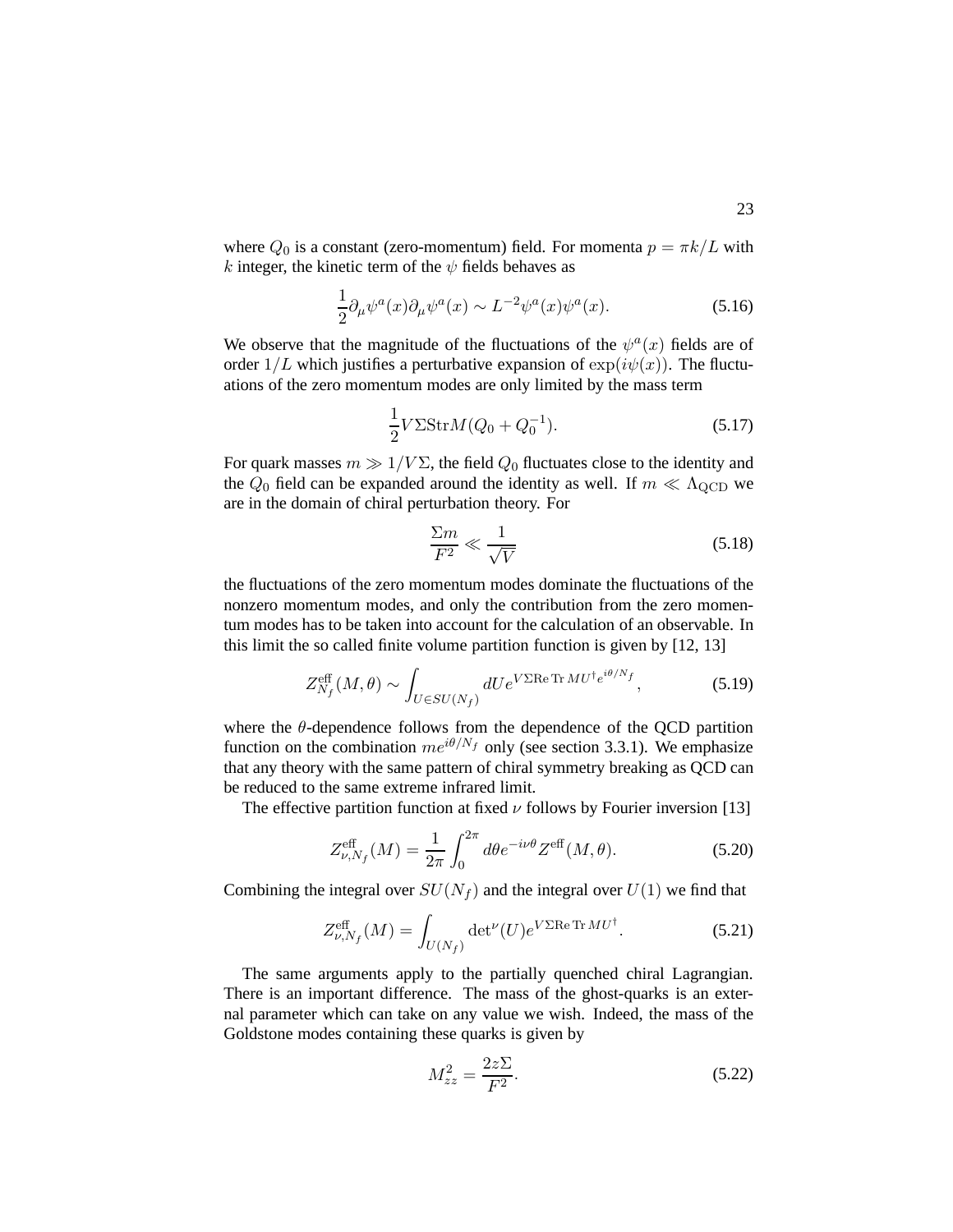Therefore, independent of the quark masses there is always a domain where the fluctuations of the zero momentum modes dominate the fluctuations of the nonzero momentum modes. This domain is given by [51]

$$
z \ll \frac{F^2}{\Sigma L^2} \equiv m_c. \tag{5.23}
$$

In this domain, the Compton wavelength of the Goldstone bosons with mass  $M_{zz}$  is much larger than the size of the box. Because the time scale conjugate to  $m<sub>c</sub>$  is of the order of the diffusion time across the length of the box, this domain is known as the ergodic domain. For the non-Goldstone modes not to contribute to the partition function we have to require that  $L \gg 1/\Lambda_{\text{QCD}}$ .

In the Dirac spectrum we can thus distinguish three important scales:

$$
\lambda_{\min} \ll m_c \ll \Lambda_{\text{QCD}} \tag{5.24}
$$

(see Fig. 2). For  $z \ll m_c$  we are in the zero momentum sector of the theory. If z is of the order of  $\lambda_{\text{min}}$  or less we have to take into account quantum fluctuations to all orders. For  $\lambda_{\min} \ll z \ll m_c$ , the integral over zero modes can be calculated perturbatively by a loop expansion. For  $m_c \ll z \ll \Lambda_{QCD}$ , chiral perturbation theory still applies, but the zero momentum modes no longer dominate the partition function. For  $z \gg \Lambda_{QCD}$ , chiral perturbation theory is not applicable to the spectrum of the Dirac operator.

In the ergodic domain the QCD partition function in the sector of topological charge  $\nu$  is given by [19]

$$
Z_{\nu}^{\text{pq}}(M) = \int_{Q \in \hat{Gl}(N_f+1|1)} dQ \,\text{Sdet}^{\nu} Q \, e^{V \frac{\Sigma}{2} \, \text{Str}(MQ + MQ^{-1})}.
$$
 (5.25)

The number of QCD Dirac eigenvalues that is described by this partition function is of the order  $m_c/\Delta\lambda = F^2L^2$ . This number increases linearly in  $N_c$  for  $N_c \rightarrow \infty$  which was recently found in lattice simulations [50].

In section  $(6.3.2)$  we will study this partition function in the quenched limit  $(N_f = 0)$  and show it coincides with the chRMT result [19, 20].

**5.3.1 Comparison to Disordered Systems.** In the book by Efetov [32] it is shown that the diffusion of electrons in a disordered medium can be described by the effective action

$$
F(Q) = \int d^d x \left[\frac{\pi \nu}{8} D \text{Tr}(\nabla Q)^2 - \frac{\pi i \nu \omega}{4} \text{Tr} \Lambda Q\right],\tag{5.26}
$$

where  $Q$  are the Goldstone fields,  $\nu$  is the density of states,  $D$  is the diffusion constant and  $\omega$  is the energy difference between the advanced and the retarded Green's functions. The matrix  $\Lambda$  is a diagonal matrix with matrix elements  $\pm 1$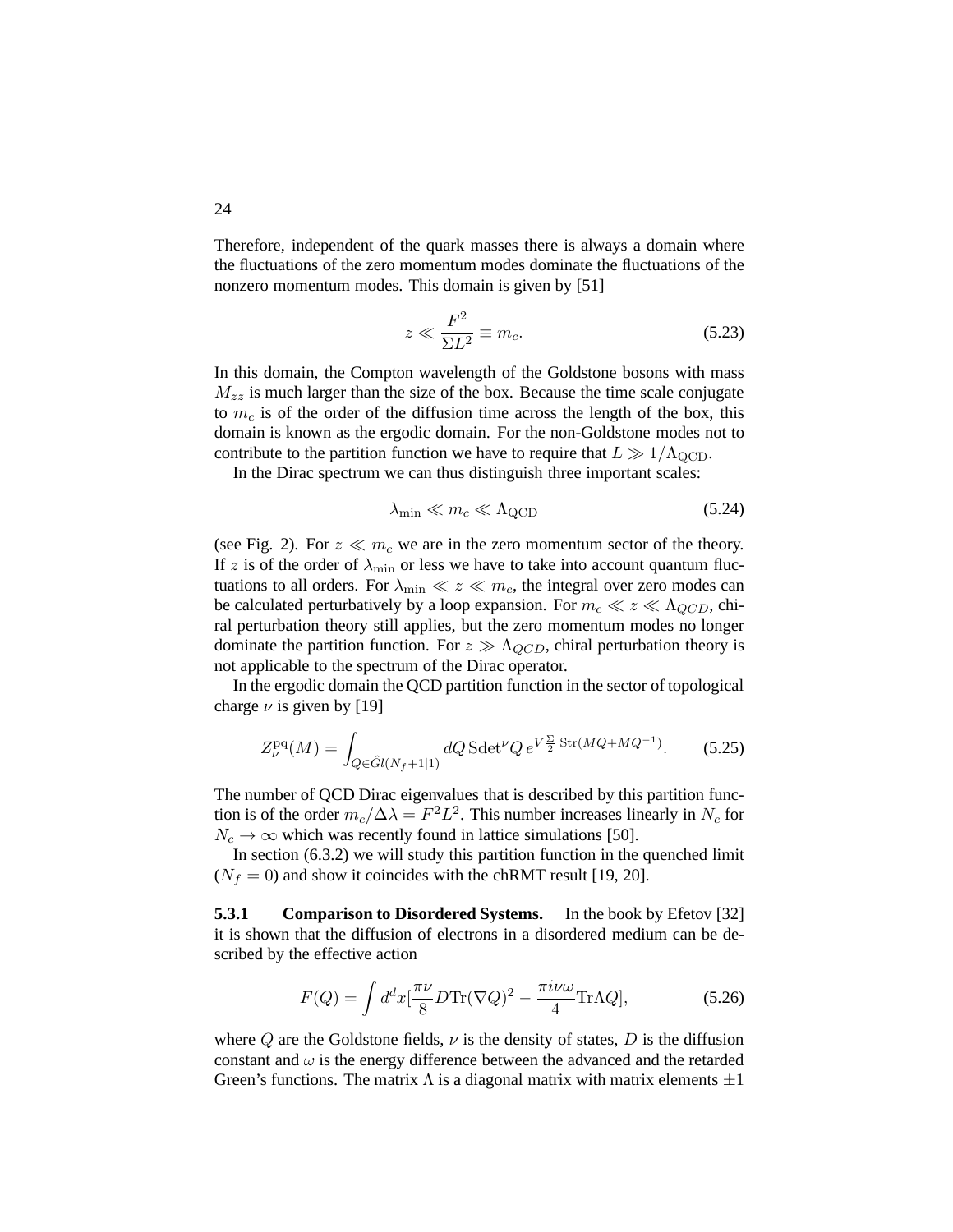corresponding to the causal character of the Green's functions. The Goldstone bosons arise because of the spontaneous breaking of the symmetry between the advanced and retarded Green's functions.

If we compare this effective action to the chiral Lagrangian (5.13) we can make the identification

$$
\frac{F^2}{4} \leftrightarrow \frac{\pi \nu D}{8}, \qquad \frac{\pi \omega \nu}{4} \leftrightarrow \frac{M\Sigma}{2}, \qquad \nu \leftrightarrow \frac{\rho(E)}{V}, \tag{5.27}
$$

which can be rewritten as

$$
M \leftrightarrow \frac{\omega}{2}, \qquad \Sigma \leftrightarrow \pi \nu, \qquad F^2 \leftrightarrow \frac{\pi \nu D}{2}.
$$
 (5.28)

The domain where the kinetic term factorizes from the partition function is therefore given by [51, 52]

$$
L^2 \ll \frac{F^2}{M\Sigma} \leftrightarrow \frac{D}{\omega}.\tag{5.29}
$$

In the theory of disordered mesoscopic systems the corresponding energy scale is known as the Thouless energy. It is defined by [53, 54]:

$$
E_c = \frac{\hbar D}{L^2},\tag{5.30}
$$

The time conjugate to  $E_c$  is the time scale over which an electron diffuses across the sample. Therefore, the domain where  $\hbar \omega \ll E_c$  is known as the ergodic domain. The time scale in mesoscopic physics corresponding to  $\Lambda_{QCD}$ is the elastic scattering time  $\tau_e$ . The domain in between  $E_c$  and  $\hbar/\tau_e$  is known as the diffusive domain. This domain is characterized by diffusive motion of electrons in the disordered sample described by the Lagrangian (5.26).

### **6. Chiral RMT and the QCD Dirac Spectrum**

### **6.1 The chiral ensembles**

The chiral ensembles are defined as the ensembles of  $N \times N$  Hermitian matrices with block structure [14, 15]

$$
D = \left(\begin{array}{cc} 0 & iC \\ iC^{\dagger} & 0 \end{array}\right),\tag{6.1}
$$

and probability distribution given by (for equal quark masses  $m$ )

$$
P(C)dC = \mathcal{N} \det^{N_f} (D+m)e^{-\frac{N\beta_D}{4}\text{Tr}C^{\dagger}C}dC.
$$
 (6.2)

The integration measure  $dC$  is the product of differentials of the independent parts of the matrix elements of  $C$ , and  $N_f$  is a real parameter (corresponding to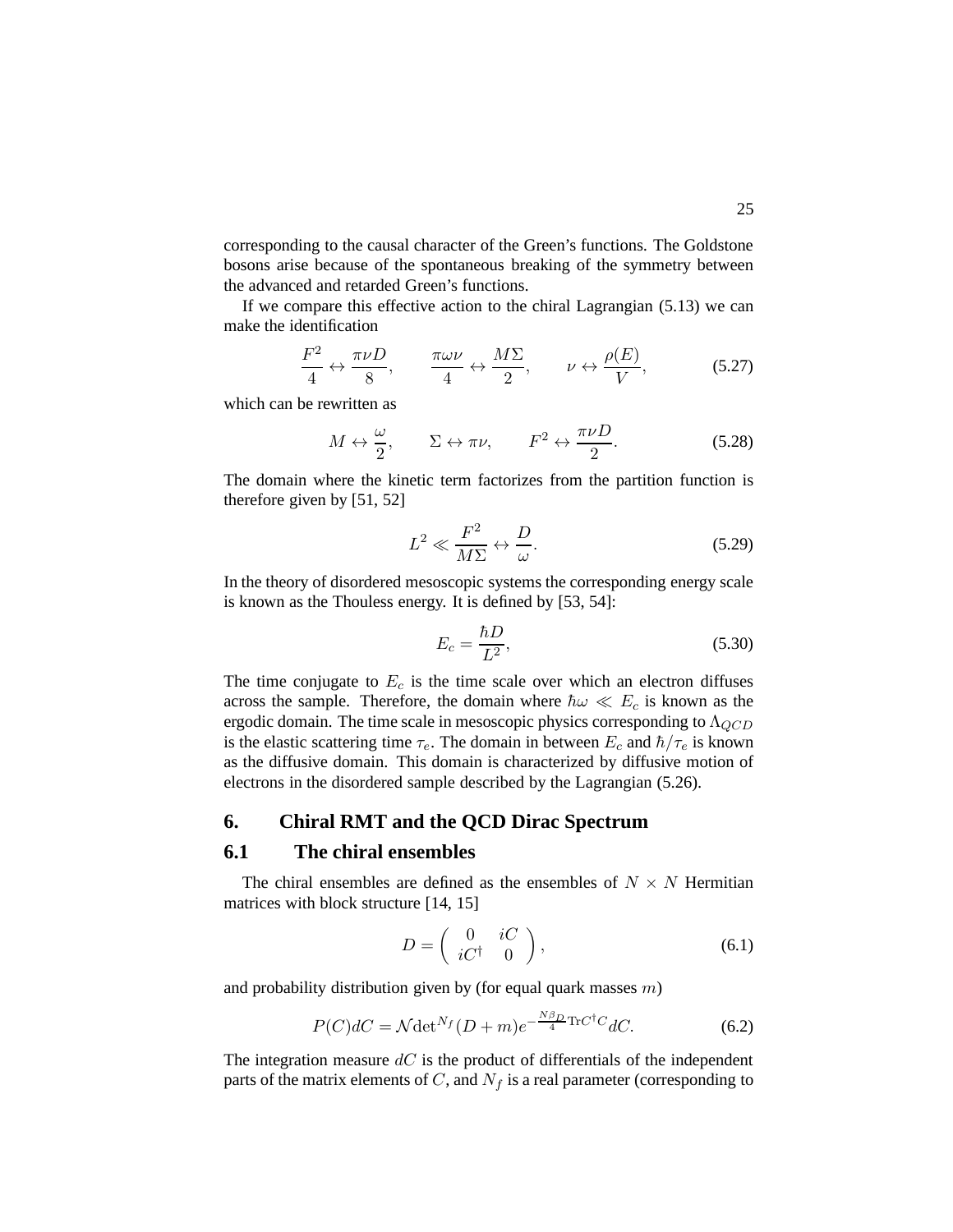the number of quark flavors in QCD). The matrix C is a rectangular  $n \times (n+\nu)$ matrix and  $N = 2n + \nu$ . The nonzero eigenvalues of the matrix D occur in pairs  $\pm \lambda_k$ . This can be seen as follows. If

$$
D\left(\begin{array}{c}a\\b\end{array}\right)=\lambda\left(\begin{array}{c}a\\b\end{array}\right)\quad\text{then}\quad D\left(\begin{array}{c}a\\-b\end{array}\right)=-\lambda\left(\begin{array}{c}a\\-b\end{array}\right).
$$
 (6.3)

Generically, the matrix D in (6.1) has exactly  $|\nu|$  zero eigenvalues. For this reason,  $\nu$  is identified as the topological quantum number. The normalization constant of the probability distribution is denoted by  $N$ . We can distinguish ensembles with real, complex, or quaternion real matrix elements. They are denoted by  $\beta_D = 1$ ,  $\beta_D = 2$ , and  $\beta_D = 4$ , respectively. In addition to the global symmetries of QCD, this partition function has the large unitary invariance

$$
C \to UCV^{-1},\tag{6.4}
$$

where  $U$  and  $V$  are orthogonal, unitary, or symplectic matrices, respectively. Therefore, the corresponding ensembles are known as the chiral Gaussian Orthogonal Ensemble (chGOE), the chiral Gaussian Unitary Ensemble (chGUE), and the chiral Gaussian Symplectic Ensemble (chGSE), in this order.

Using the invariance  $(6.4)$  it is always possible to decompose C as

$$
C = U\Lambda V^{-1},\tag{6.5}
$$

where  $\Lambda$  is a diagonal matrix with  $\lambda_k \geq 0$ . The joint probability distribution for the eigenvalues is obtained by transforming to  $\Lambda$ , U and V as new integration variables. The Jacobian is given by

$$
J \sim \prod_k \lambda_k^{\nu\beta_D - 1} \prod_{k < l} |(\lambda_k^2 - \lambda_l^2)|^{\beta_D} \tag{6.6}
$$

resulting in the joint eigenvalue distribution

$$
P(\{\lambda\})d\{\lambda\} = \mathcal{N}|\Delta(\{\lambda^2\})|^{\beta_D} \prod_k \lambda_k^{\alpha} (\lambda_k^2 + m^2)^{N_f} e^{-N\beta_D \lambda_k^2/4} d\lambda_k, \quad (6.7)
$$

where  $\alpha = \beta_D - 1 + \beta_D \nu$ . We note that the distribution of the eigenvectors factorizes from the distribution of the eigenvalues.

#### **6.2 Mathematical Methods**

In this section we will discuss the orthogonal polynomial method, the resolvent expansion method, the replica trick and the supersymmetric method. These methods are widely used in Random Matrix Theory.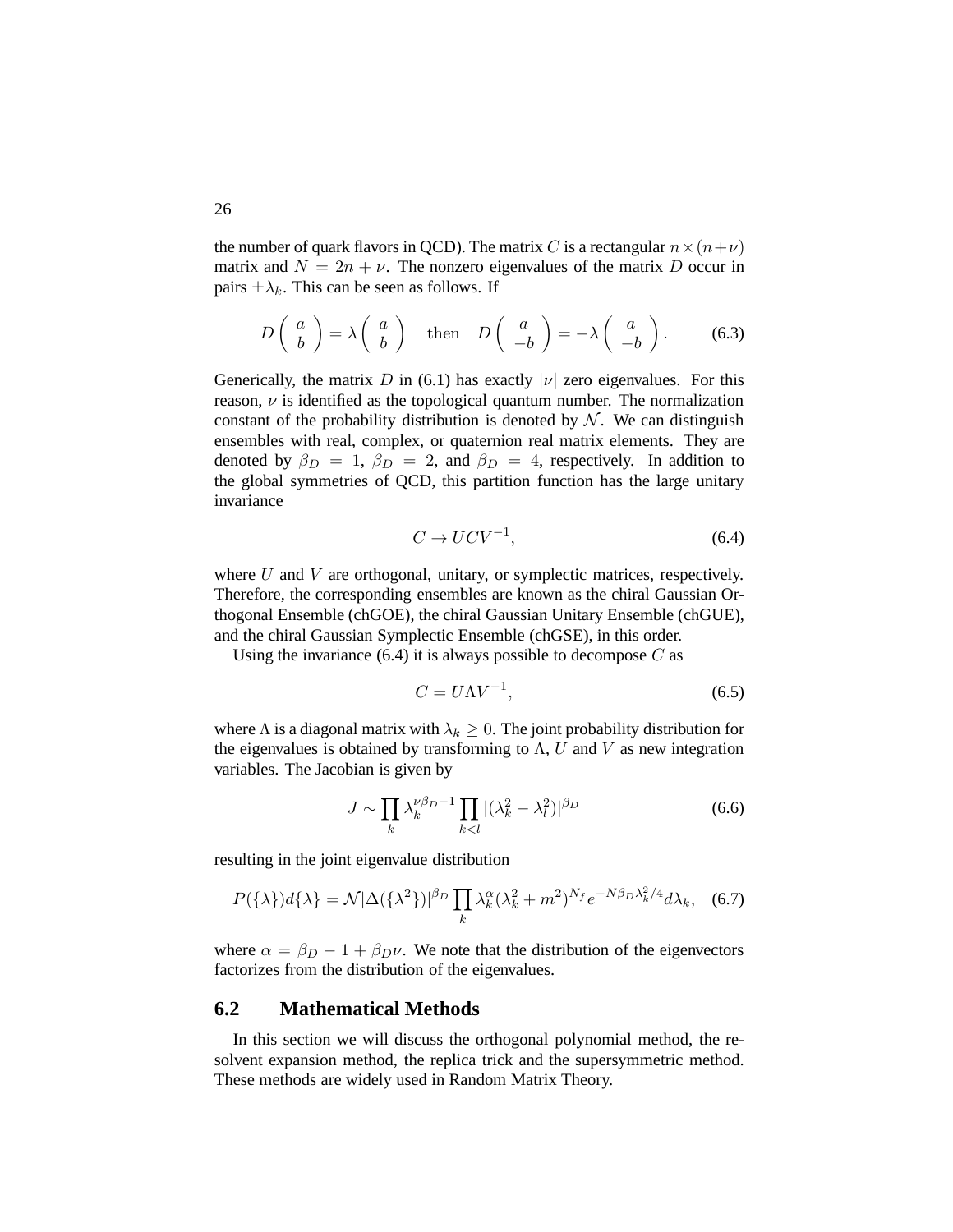**6.2.1 Resolvent Expansion Methods.** These methods are based on expanding the resolvent in a geometric series

$$
G(z) = \langle \text{Tr} \frac{1}{z - H} \rangle = N \frac{1}{z} + \langle \text{Tr} \frac{1}{z} H \frac{1}{z} \rangle + \langle \text{Tr} \frac{1}{z} H \frac{1}{z} H \frac{1}{z} \rangle + \cdots
$$
 (6.8)

In the large  $N$  limit the averages are given by a sum of planar diagrams. Let us illustrate this for the GUE. In this case the "propagator" is given by

$$
\langle H_{ij} H_{kl} \rangle = \frac{1}{N} \delta_{il} \delta_{jk}.
$$
\n(6.9)

For example, as was explained in the course of Di Francesco [4], for  $\text{Tr}H^4$ term we have two planar diagrams of order  $N^3$  and one diagram of order  $N^2$ .

**6.2.2 The Orthogonal Polynomial Method.** The oldest method is the orthogonal polynomial method [28]. In principle, one obtains expressions that are exact for finite size matrices. The drawback of this method is that it requires a probability distribution that is invariant under basis change of the random matrix. In general the probability density can be written as

$$
P(x_1, \dots, x_n) = \Delta^{\beta_D}(\{x_k\}) \prod_{k=1}^n w(x_k), \tag{6.10}
$$

where  $w(x)$  is a weight function and the Vandermonde determinant is given by

$$
\Delta(\lbrace x_k \rbrace) = \prod_{k>l} (x_k - x_l). \tag{6.11}
$$

The method is based on the identity

$$
\Delta(\{x_k\}) = \begin{vmatrix} 1 & \cdots & 1 \\ x_1 & \cdots & x_n \\ \vdots & & \vdots \\ x_1^{n-1} & \cdots & x_n^{n-1} \end{vmatrix} = \begin{vmatrix} P_0(x_1) & \cdots & P_0(x_n) \\ P_1(x_1) & \cdots & P_1(x_n) \\ \vdots & & \vdots \\ P_{n-1}(x_1) & \cdots & P_{n-1}(x_n) \end{vmatrix}, (6.12)
$$

where the  $P_k$  are monic orthogonal polynomials defined by

$$
\int dx w(x) P_k(x) P_l(x) = h_k \delta_{kl}.
$$
\n(6.13)

Because of these relations, integrals over the eigenvalues can be performed by means of orthogonality relations. In the next section we illustrate this method by the calculation of the microscopic spectral density for the chGUE.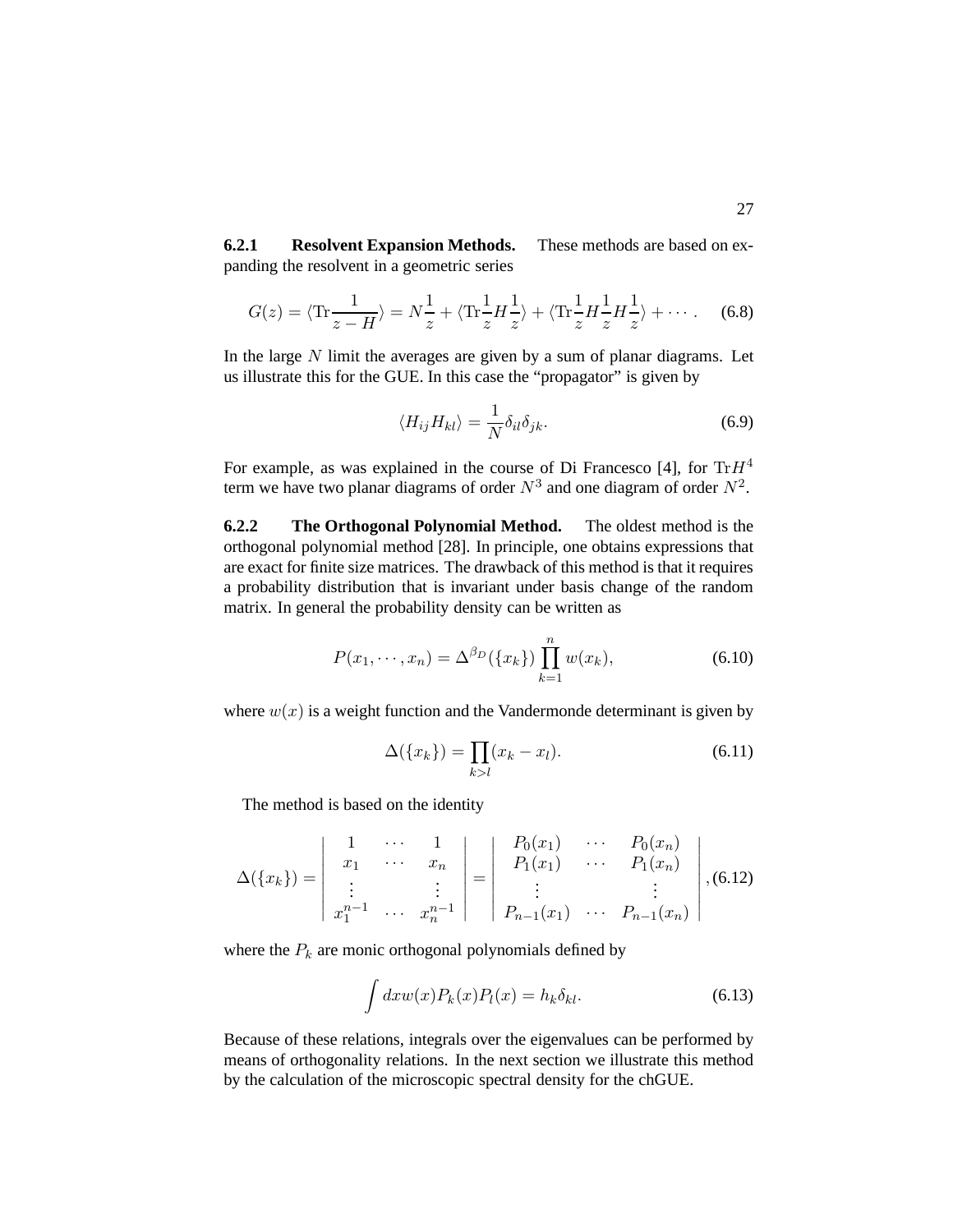**6.2.3** The Replica Trick. The replica trick is based on the identity

$$
G(z) = \frac{1}{V} \langle \text{Tr} \frac{1}{z + iD} \rangle = \lim_{r \to 0} \frac{1}{Vr} \partial_z \langle \det^r(iD + z) \rangle.
$$
 (6.14)

The recipe is to calculate the partition function for positive or negative integer values of r and then analytically continue to  $r = 0$ . For positive (negative) integer values of  $r$  the average determinant can be calculated by rewriting it as a Grassmann (complex) Gaussian integral. Then D appears linear in the exponent which allows us to perform the average for a Gaussian distribution of D. The replica trick works without problems for perturbative calculations [55] but usually fails in nonperturbative calculations [21]. As example consider the following expression for the the modified Bessel function  $I_{\nu}(z)$ :

$$
I_{\nu}(z) = \frac{1}{\pi} \int_0^{\pi} e^{z \cos \theta} \cos \nu \theta d\theta - \frac{\sin \nu \pi}{\pi} \int_0^{\infty} e^{-z \cosh t - \nu t} dt. \tag{6.15}
$$

We would have missed the second term if we calculate the Bessel function only for integer values of  $\nu$ . The replica trick can be made to work if we consider a family of partition functions related by a Toda lattice equation. This will be discussed in detail in the next two lectures.

**6.2.4** The Supersymmetric Method. The supersymmetric method [76] is based on the identity

$$
G(z) = \frac{1}{V} \partial_z \left\langle \frac{\det(iD+z)}{\det(iD+z')} \right\rangle \Big|_{z'=z}.
$$
 (6.16)

The determinant can be written as a Grassmann integral and the inverse determinant as a complex integral. For  $z' = z$  this partition function has an exact supersymmetry. The advantage of this method is that it is mathematically rigorous, but it requires a deep understanding of super mathematics. For example, finite expressions can be obtained from singular terms that do not depend on the Grassmann variables (and are zero upon integration). For a discussion of these so-called Efetov-Wegner terms we refer to the literature [56, 37].

### **6.3 The Microscopic Spectral Density of the chGUE**

In this subsection we calculate the microscopic spectral density by the orthogonal polynomial method [57] and the supersymmetric method [19, 20].

**6.3.1 Orthogonal Polynomials.** For the chGUE the joint probability distribution only depends on the square of the eigenvalues. In terms of  $x_k = \lambda_k^2$ the weight function for  $m_f = 0$  is given by

$$
w(x) = (xn\Sigma^2)^a e^{-n\Sigma^2 x},\tag{6.17}
$$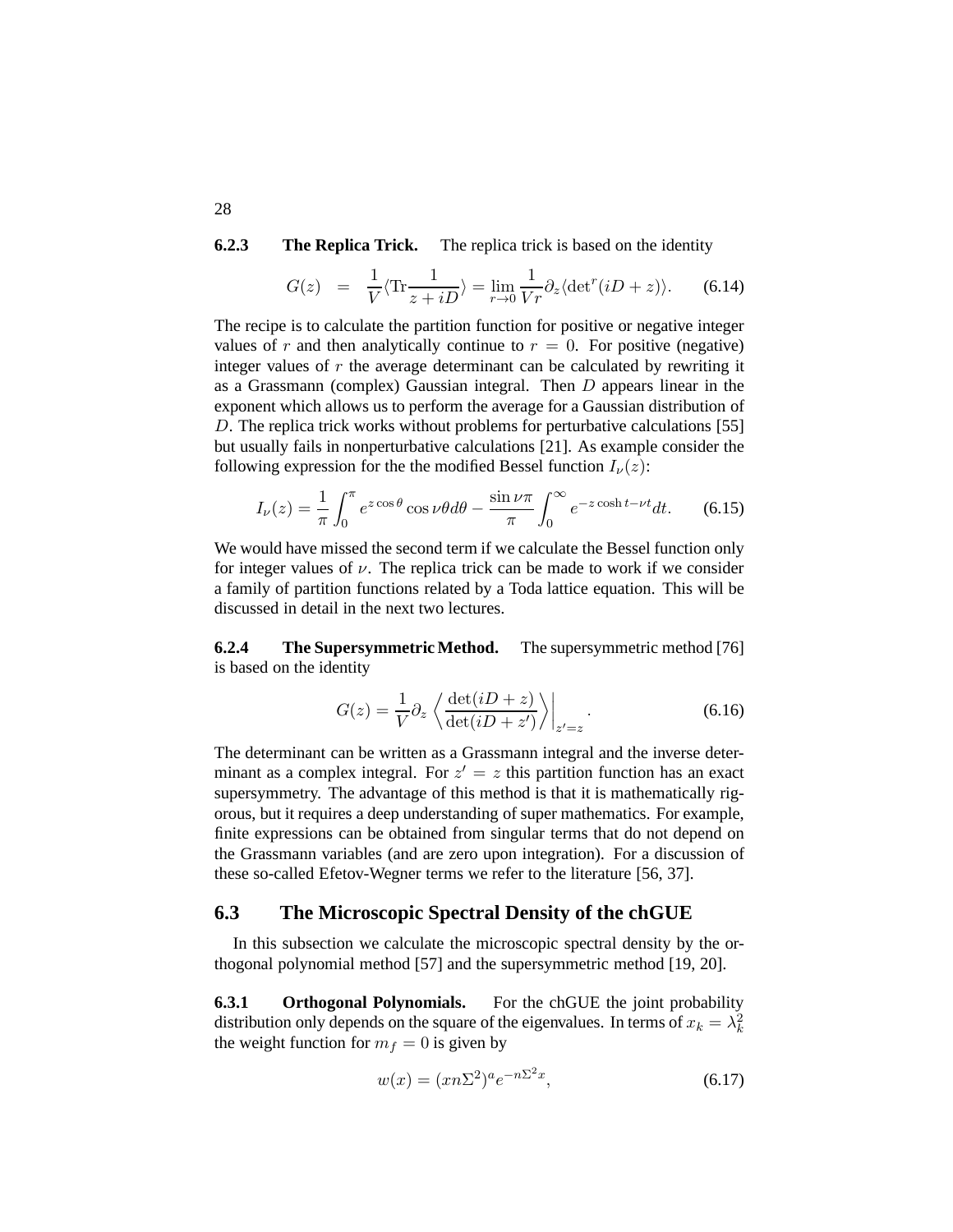with  $a = N_f + |\nu|$ . The monic orthogonal polynomials corresponding to this weight function can be expressed in terms Laguerre polynomials

$$
P_k(x) = \frac{(-1)^k k!}{(\Sigma^2 n)^k} L_k^a(x \Sigma^2 n)
$$
\n(6.18)

with normalization constants  $h_k$  given by  $h_k = k!(k+a)!/(n\Sigma^2)^{2k+1}$ . The eigenvalue density is given by (with  $c$  a constant)

$$
\rho(x_1) = c \int \prod_{k=2}^n [w(x_k) dx_k] \begin{vmatrix} P_0(x_1) & \cdots & P_0(x_n) \\ \vdots & & \vdots \\ P_{n-1}(x_1) & \cdots & P_{n-1}(x_n) \end{vmatrix}^2,
$$
  
\n
$$
= \sum_{\substack{\sigma \pi \\ \pi \neq (0)}} s g(\sigma \pi) \prod_{k=2}^n [w(x_k) dx_k] P_{\sigma(0)}(x_1) \cdots P_{\sigma(n-1)}(x_n)
$$
  
\n
$$
\times P_{\pi(0)}(x_1) \cdots P_{\pi(n-1)}(x_n),
$$
  
\n
$$
= (n-1)! \prod_{l=0}^{n-1} h_l \sum_{k=0}^{n-1} \frac{1}{h_k} P_k^2(x_1) w(x_1).
$$
 (6.19)

The microscopic spectral density is obtained by taking the limit  $n \to \infty$  for fixed  $z = 2n\Sigma\lambda = 2n\Sigma\sqrt{x}$ . In this limit the weight function is given by  $w(x) = (x\Sigma^2 n)^a$ , and the Laguerre polynomials behave as

$$
L_k^a(x\Sigma^2 n) \to k^a(x\Sigma^2 nk)^{-a/2} J_a(2\Sigma \sqrt{xnk}).\tag{6.20}
$$

In the limit  $n \to \infty$ , the sum can be replaced by an integral resulting in the microscopic spectral density [57]

$$
\rho(z) \sim z \sum_{k=0}^{n-1} J_a^2 \left( z \sqrt{\frac{k}{n}} \right) \approx z \int_0^1 t dt J_a^2(zt),
$$
  
=  $2z(J_a^2(z) - J_{a+1}(z)J_{a-1}(z)).$  (6.21)

**6.3.2 Supersymmetric Method.** In this section we evaluate the resolvent of QCD for the simplest case of  $N_f = 0$  and  $\nu = 0$  in the domain  $z \ll F^2 / \Sigma L^2$ . In this domain the partition function is given by (see (5.25))

$$
Z(J) = \int_{Q \in \hat{G}l(1|1)} dU \exp\left[\frac{\Sigma V}{2} \text{Str}\left(\begin{array}{cc} z+J & 0\\ 0 & z \end{array}\right) (Q+Q^{-1})\right], \quad (6.22)
$$

where the integration is over the maximum super-Riemannian sub-manifold of  $Gl(1|1)$ . This manifold is parametrized by

$$
Q = \exp\left(\begin{array}{cc} 0 & \alpha \\ \beta & 0 \end{array}\right) \left(\begin{array}{cc} e^{i\phi} & 0 \\ 0 & e^s \end{array}\right). \tag{6.23}
$$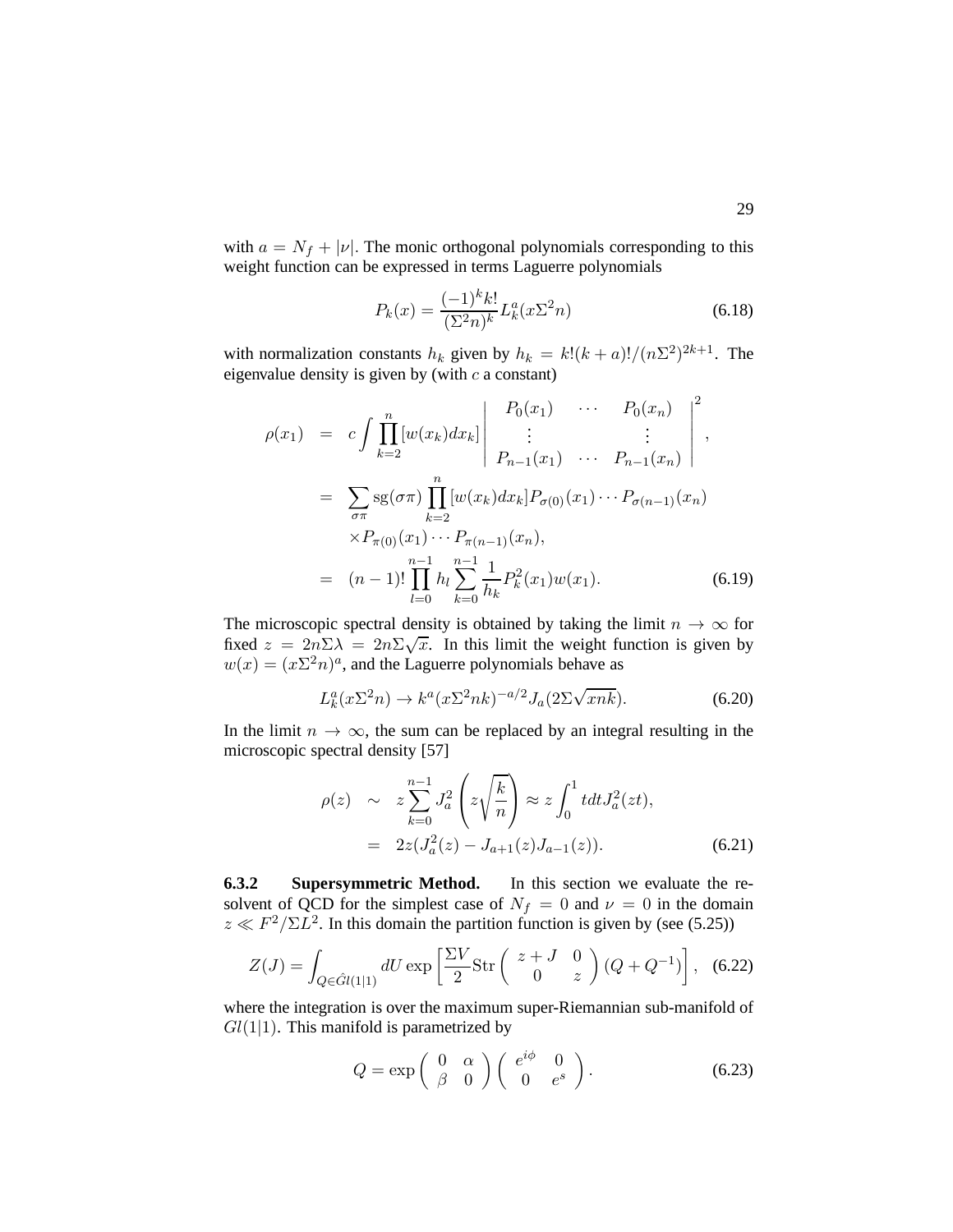The integration measure is the Haar measure which in terms of this parameterization is given by (with  $\delta Q \equiv Q^{-1} dQ$ )

$$
S\det \frac{\delta Q_{kl}}{\delta \phi \delta s \delta \alpha \delta \beta} d\alpha d\beta d\phi ds. \tag{6.24}
$$

It is straightforward to calculate the Berezinian going from the variables  $\{\delta Q_{11}, \delta Q_{22}, \delta Q_{12}, \delta Q_{21}\}\$  to the variables  $\{\delta \phi, \delta s, \delta \alpha, \delta \beta\}$ . The derivative matrix is given by

$$
B = \frac{\delta Q_{kl}}{\delta \phi \, \delta s \, \delta \alpha \, \delta \beta} = \begin{pmatrix} i & 0 & \frac{\beta}{2} & \frac{\alpha}{2} \\ 0 & 1 & \frac{\beta}{2} & \frac{\alpha}{2} \\ 0 & 0 & e^{s-i\phi} & 0 \\ 0 & 0 & 0 & e^{-s+i\phi} \end{pmatrix} . \tag{6.25}
$$

Using the definition of the graded determinant one simply finds that  $SdetB =$ i. Up to a constant, the integration measure is thus given by  $d\phi ds d\alpha d\beta$ .

We also need

$$
\frac{1}{2}(Q+Q^{-1}) = \begin{pmatrix} \cos\phi(1+\frac{\alpha\beta}{2}) & \alpha(e^s - e^{-i\phi}) \\ \beta(e^{i\phi} - e^{-s}) & \cosh s(1-\frac{\alpha\beta}{2}) \end{pmatrix}.
$$
 (6.26)

After differentiating with respect to the source term  $(G(z) = \partial_J \log Z(J)|_{J=0})$ this results in (with  $x = V\Sigma z$ )

$$
\frac{G(z)}{V\Sigma} = \int \frac{d\phi ds d\alpha d\beta}{2\pi} \cos\phi (1 + \frac{\alpha\beta}{2}) e^{x \cos\phi (1 + \frac{\alpha\beta}{2}) - x \cosh s (1 - \frac{\alpha\beta}{2})}.
$$
\n(6.27)

With the Grassmann integral given by the coefficient of  $\alpha\beta$  we obtain

$$
\frac{G(z)}{V\Sigma} = \int \frac{ds d\phi}{4\pi} [\cos\phi + x(\cos\phi + \cosh s)\cos\phi] e^{x(\cos\phi - \cosh s)}.
$$

All integrals can be expressed in terms of modified Bessel functions. We find

$$
\frac{G(z)}{V\Sigma} = I_1(x)K_0(x) + \frac{x}{2}(I_2(x)K_0(x) + I_0(x)K_0(x) + 2I_1(x)K_1(x)),
$$
\n(6.28)

which can be further simplified by the recursion relation  $I_2(x) = I_0(x) 2I_1(x)/x$ . As final result we obtain [51, 19, 20]

$$
\frac{G(z)}{V\Sigma} = x(I_0(x)K_0(x) + I_1(x)K_1(x)).
$$
\n(6.29)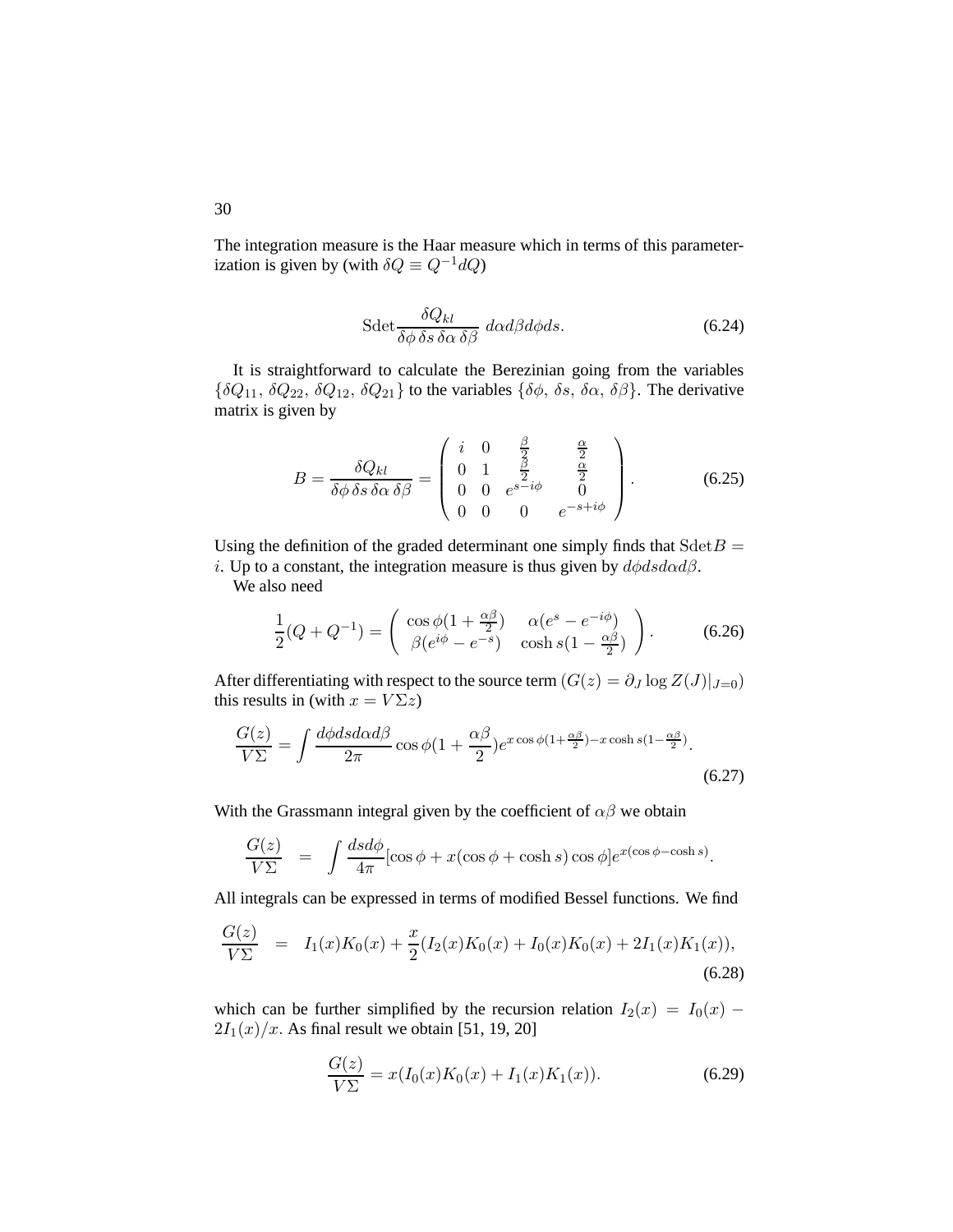This calculation can be generalized to arbitrary  $N_f$  and arbitrary  $\nu$ . The calculation for arbitrary  $N_f$  with  $m_f = 0$  is much more complicated, but with a natural generalization of the factorized parameterization, and using some known integrals over the unitary group, one arrives at the following expression in terms of modified Bessel functions

$$
\frac{G(z)}{V\Sigma} = \frac{\nu}{x} + x(I_a(x)K_a(x) + I_{a+1}(x)K_{a-1}(x)),\tag{6.30}
$$

where  $a = N_f + |\nu|$ . This result is in complete agreement with the resolvent obtained [51] from integrating the microscopic spectral density (6.21).

For  $a = 0$  this result is plotted in Fig. 3. We observe that, below some scale, lattice QCD data obtained by the Columbia group [58] closely follow this curve. The predictions of chRMT or of the partially quenched chiral La-





The resolvent of quenched QCD. The points represent lattice data obtained by the Columbia group, and the theoretical prediction (6.29) is given by the solid curve. (Taken from ref. [45].)

grangian have been studied by numerous lattice simulations [16, 17, 59, 50]. In all cases, agreement has been found in the expected domain of applicability.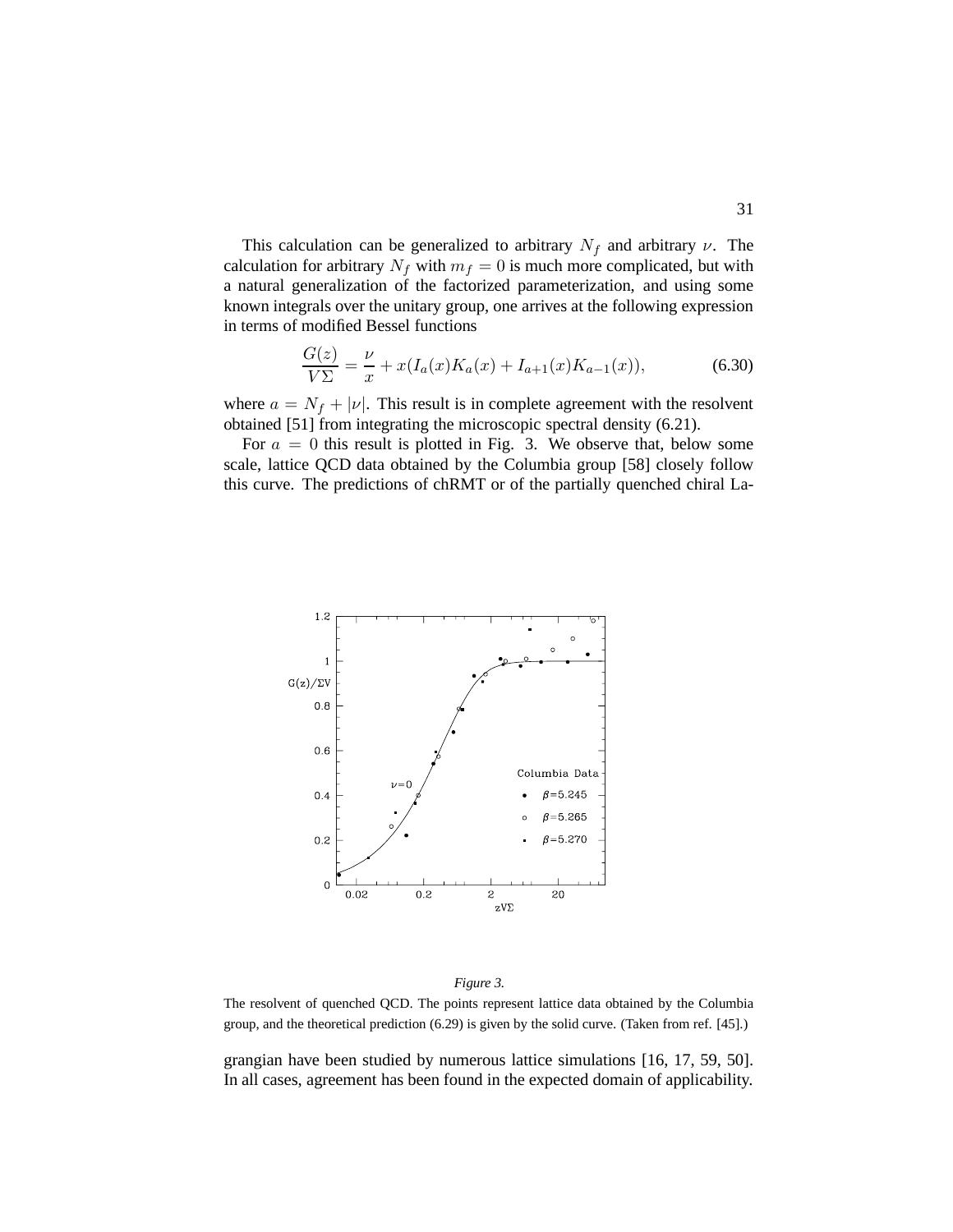### **7. Integrability and the QCD Partition Function**

### **7.1 Virasoro Constraints**

In this section we derive the small mass expansion of the QCD partition function by means of recursion relations for the partition function known as Virasoro constraints. The starting point is the QCD partition function in the ergodic regime given in (5.21). The quantities

$$
\mathcal{G}_{\nu}(t_k) = \det^{-\nu}(M) Z_{\nu, N_f}(M) \tag{7.1}
$$

are invariant under the  $U(N_f) \times U(N_f)$  transformations  $M \to V_1 M V_2^{-1}$ . (Here and below we drop the superscript eff.) Therefore,  $\mathcal{G}_{\nu}(t_k)$  only depends on the eigenvalues of  $M^{\dagger}M$  which can be parameterized in terms of the moments

$$
t_k \equiv \frac{1}{k} \text{Tr} \left( \frac{MM^\dagger}{4} \right)^k. \tag{7.2}
$$

A differential equation for the  $G_{\nu}(t_k)$  is obtained from the unitarity relation

$$
\frac{1}{Z_{\nu,N_f}(M)}\sum_{a=1}^{N_f} \frac{\partial^2 Z_{\nu,N_f}(M)}{\partial M_{ba} \partial M_{ac}^{\dagger}} = \frac{1}{4} \sum_{a=1}^{N_f} \langle U_{ab}^{\dagger} U_{ca} \rangle = \frac{1}{4} \delta_{bc}.
$$
 (7.3)

Notice that the factor  $\Sigma V$  is included in M. This relation can be rewritten as

$$
\left[\frac{\partial^2}{\partial M_{ba}\partial M_{ac}^\dagger} + \nu M_{ab}^{-1} \frac{\partial}{\partial M_{ac}^\dagger}\right] \mathcal{G}_{\nu}(t_k) = \frac{1}{4} \mathcal{G}_{\nu}(t_k) \delta_{bc}.
$$
 (7.4)

Using the chain rule and the assumption that the matrix elements of  $(MM^{\dagger})^{s-1}$ are independent for different values of  $s$ , we obtain [22]

$$
[\mathcal{L}_s - \delta_{s,1}]\mathcal{G}_{\nu}(t_k) = 0 \quad s \ge 1. \tag{7.5}
$$

The Virasoro operators  $\mathcal{L}_s$  defined by

$$
\mathcal{L}_s = \sum_{k=1}^{s-1} \frac{\partial}{\partial t_k} \frac{\partial}{\partial t_{s-k}} + \sum_{k \ge 1} t_k \frac{\partial}{\partial t_{s+k}} + (N_f + \nu) \frac{\partial}{\partial t_s}, \quad s \ge 1 \tag{7.6}
$$

satisfy the Virasoro algebra

$$
[\mathcal{L}_r, \mathcal{L}_s] = (r - s)\mathcal{L}_{r+s}.
$$
\n(7.7)

Therefore, *all* Virasoro constraints with  $s \geq 1$  are satisfied if  $\mathcal{G}_{\nu}$  satisfies

$$
[\mathcal{L}_1 - 1]\mathcal{G}_{\nu} = 0 \quad \text{and} \quad \mathcal{L}_2 \mathcal{G}_{\nu} = 0. \tag{7.8}
$$

This justifies the independence assumption above Eq. (7.5).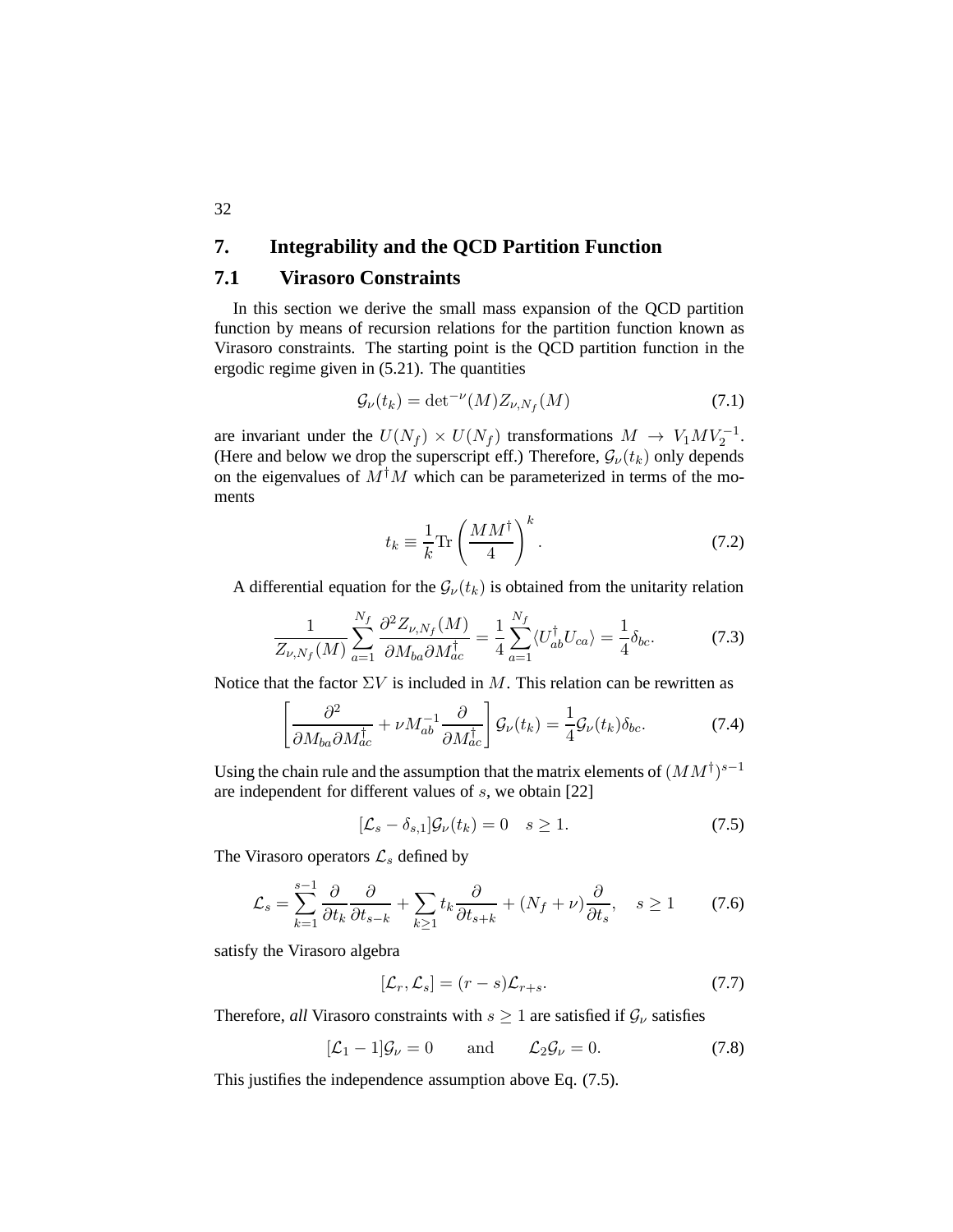#### **7.1.1** Solution of the Virasoro Constraints. We can expand  $G_\nu$  as

$$
G_{\nu} = 1 + a_1 t_1 + a_2 t_2 + a_{11} t_1^2 + \cdots
$$
 (7.9)

From the first Virasoro constraint we obtain

$$
\mathcal{L}_1 G_\nu = a_2 t_1 + (N_f + \nu)(a_1 + 2a_{11}t_1) + \cdots ,
$$
  
= 1 + a\_1 t\_1 + a\_2 t\_2 + a\_{11} t\_1^2 + \cdots . (7.10)

By equating the coefficients of the  $t_k$  we find

$$
a_1 = \frac{1}{N_f + \nu}, \qquad a_2 + 2(N_f + \nu)a_{11} = a_1. \tag{7.11}
$$

From the second Virasoro constraint,  $\mathcal{L}_2 G_\nu = a_{11} + (N_f + \nu)a_2 = 0$ , we obtain  $a_2 = -a_{11}/(N_f + \nu)$ . Continuing this way we can obtain all coefficients in the expansion of the  $G(t_k)$ . This results in the small mass expansion of the partition function [60]

$$
\frac{Z_{\nu}^{\text{QCD}}(M)}{\det^{\nu} M} = [1 + \frac{\text{Tr}MM^{\dagger}}{4(N_f + \nu)} + \frac{1}{32} \frac{\text{Tr}(MM^{\dagger})^2}{(N_f + \nu)((N_f + \nu)^2 - 1)} + \cdots].
$$
 (7.12)

An extension of this expansion to all three Dyson classes can be found in [61].

The small mass expansion can be used to obtain sum rules for the inverse eigenvalues of the Dirac operator [13, 60]. The QCD partition function can be expanded as (the prime indicates that  $\lambda_k \neq 0$ )

$$
Z_{\nu}^{\text{QCD}}(M) = m^{\nu N_f} \left\langle \prod_{k} \lambda_k^{2N_f} (1 + \frac{m^2}{\lambda_k^2})^{N_f} \right\rangle_{\nu}
$$
\n
$$
= m^{\nu N_f} (\langle \prod_{k} \lambda_k^{2N_f} \rangle_{\nu} + m^2 N_f \langle \prod_{k} \lambda_k^{2N_f} \sum_{k} \frac{1}{\lambda_k^2} \rangle_{\nu} + \cdots)
$$
\n(7.13)

This results in the expansion

$$
\frac{Z_{\nu}^{\text{QCD}}(M)}{\lim_{m\to 0} m^{-\nu N_f} Z_{\nu}^{\text{QCD}}(M)} = 1 + m^2 N_f \langle \sum'_{k} \frac{1}{\lambda_k^2} \rangle_{\nu}^{\text{QCD}}.
$$
 (7.14)

By equating this expansion to the expansion (7.12) for equal masses given by

$$
1 + \frac{N_f(V\Sigma)^2}{4(N_f + \nu)} m^2,
$$
\n(7.15)

we obtain a Leutwyler-Smilga sum rule [13] for the inverse Dirac eigenvalues

$$
\frac{1}{V^2} \sum_{k}^{\prime} \frac{1}{\lambda_k^2} = \frac{\Sigma^2}{4(N_f + \nu)}.
$$
\n(7.16)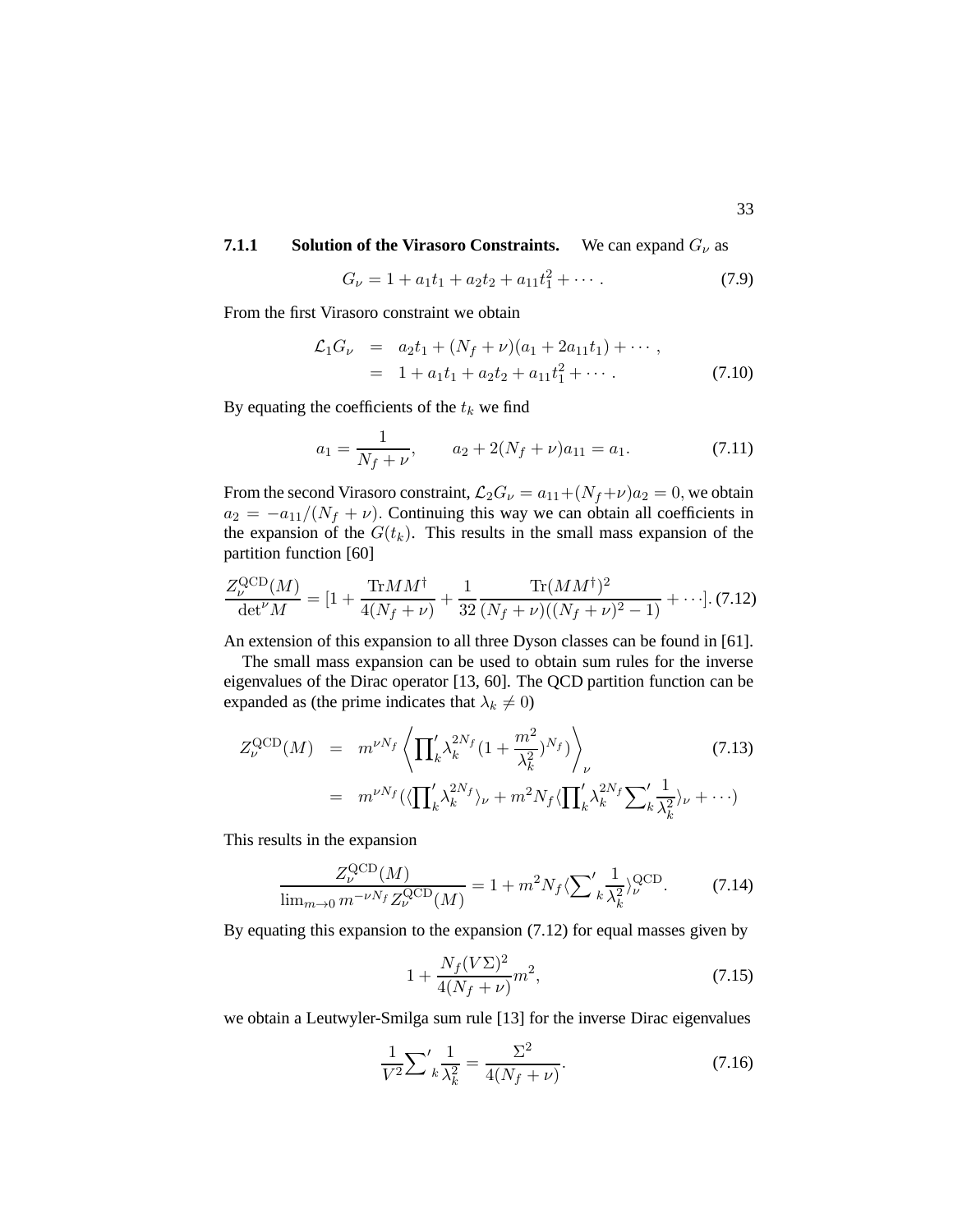**7.1.2 Flavor-Topology Duality.** If we construct an  $(N_f + \nu) \times (N_f + \nu)$ matrix  $\overline{M}$  with  $\overline{M}_{ij} = M_{ij}$  for  $i, j \le N_f$  and  $\overline{M}_{ij} = 0$  otherwise, we have that  $\text{Tr}(MM^{\dagger})^k = \text{Tr}(\overline{M}\overline{M}^{\dagger})^k$ . Since the Virasoro constraints only depend on the combination  $N_f + \nu$  we have

$$
\det^{-\nu} M Z_{\nu, N_f}(M) = Z_{\nu=0, N_f+\nu}(\bar{M}).\tag{7.17}
$$

This relation is known at the flavor-topology duality [62].

### **7.2**  $\tau$ -**Function**

The unitary integral in the QCD partition function can actually be evaluated analytically for an arbitrary number of flavors. We will show that it can be rewritten as a  $\tau$ -function. The unitary matrix integrals can then be evaluated by means of a Harish-Chandra-Itzykson-Zuber type integral and the use of flavor-topology duality.

#### **7.2.1 Itzykson-Zuber Integral.** We consider the integral

$$
I = \int dU dV e^{\frac{1}{2} \text{Tr}(U^{\dagger} RVS + SV^{\dagger} RU)}, \tag{7.18}
$$

where  $U \in U(N_1)$  and  $V \in U(N_2)/U^{N_2}(1)$  and the integral is over the Haar measure of these groups. The matrices  $R$  and  $S$  are arbitrary rectangular complex matrices. Without loss of generality, they can be taken diagonal with  $R_{kk} = r_k > 0$  and  $S_{kk} = s_k > 0$  and all other matrix element equal to zero. Using the diffusion equation method one can derive the result [63]

$$
I = c \prod_{k} (r_k s_k)^{\nu} \frac{\det I_{\nu}(r_k s_l)}{\Delta(\{s_k^2\}) \Delta(\{r_k^2\})}.
$$
 (7.19)

This result first appeared in the Russian literature [64] as a solution of the Laplace equation. It was proved independently in [63].

**7.2.2 The QCD Partition Function is a** τ**-Function.** In this subsection we show that the finite volume QCD partition function is a  $\tau$ -function. Using the flavor-topology duality (7.17) with  $\overline{M}_{kk} = x_k$  for  $k \le N_f$  we can write

$$
Z_{\nu,N_f}(M) = \det^{\nu} M \int_{U \in U(N_f + \nu)} dU e^{\frac{1}{2} \text{Tr}(\bar{M} U^{\dagger} + \bar{M}^{\dagger} U)}.
$$
 (7.20)

This integral is exactly (7.18) with R equal to the  $N_f \times (N_f + \nu)$  matrix with  $r_k = x_k$ . A finite result is obtained if the  $N_f$  diagonal matrix elements of S are expanded as  $s_k = 1 + \delta s_k$ . For  $\delta s_k \to 0$  we obtain

$$
I_{\nu}(x_{k}s_{l}) = \sum_{j=1}^{N_{f}} \frac{x_{k}^{j-1}}{(j-1)!} I_{\nu}^{(j-1)}(x_{k})(\delta s_{l})^{j-1} \equiv \sum_{j=1}^{N_{f}} A_{kj} B_{jl}.
$$
 (7.21)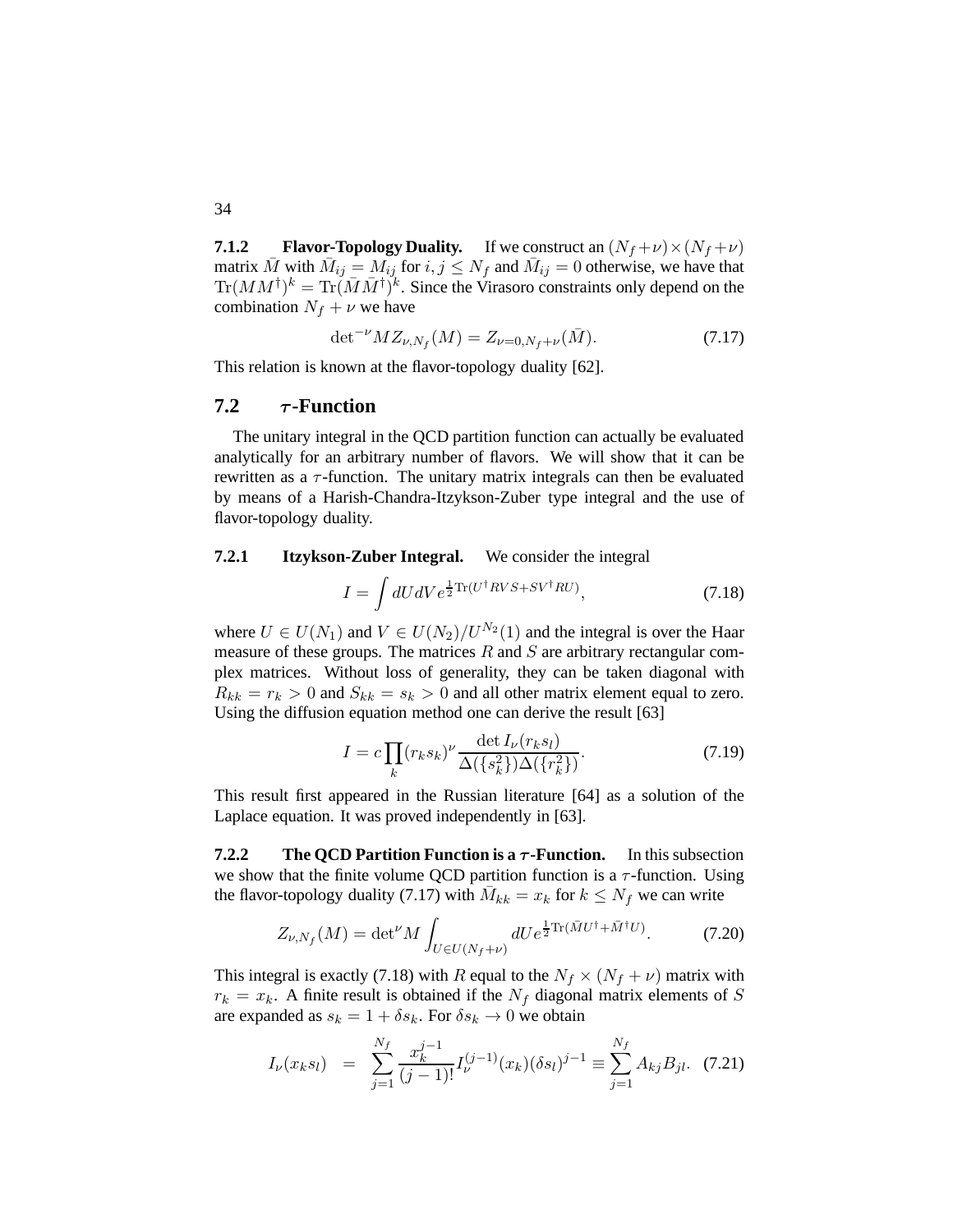with (the upper index between brackets such as  $(k)$  denotes the  $k$ 'th derivative)

$$
A_{kj} = x_k^{j-1} I_{\nu}^{(j-1)}(x_k), \qquad B_{jl} = \frac{(\delta s_l)^{j-1}}{(j-1)!}.
$$
 (7.22)

Up to a constant, the determinant of  $B$  is given by

$$
\det B \sim \Delta(\{(1+\delta s_k)^2\}),\tag{7.23}
$$

and cancels against the denominator in (7.19). We finally obtain the result

$$
Z_{\nu, N_f}(M) = \frac{\det[x_k^{j-1} I_\nu^{(j-1)}(x_k)]}{\Delta(\{x_k^2\})}.
$$
\n(7.24)

This results was first obtained in [65] and independently for equal masses in [9, 66]. Using identities such as

$$
x^2 \partial_x^2 = (x \partial_x)^2 - x \partial_x, \quad x^3 \partial_x^3 = (x \partial_x)^3 - 3(\partial_x)^2 + 2x \partial_x, \tag{7.25}
$$

we can rewrite this partition function in terms of derivatives  $\delta_k \equiv x_k \partial_{x_k}$  as

$$
Z_{\nu,N_f}(M) = \frac{\det[\delta_k^{j-1} I_{\nu}(x_k)]}{\Delta(\{x_k^2\})}.
$$
\n(7.26)

This form of the partition function is also known as a  $\tau$ -function [22, 67].

**7.2.3 QCD Partition Function for Equal Masses.** The limit of equal masses in the partition function (7.26) can be obtained by writing

$$
x_k = x(1 + \delta x_k),\tag{7.27}
$$

and taking the limit  $\delta x_k \to 0$ . Because all columns are the same for  $\delta x_k = 0$ , we have to expand the matrix elements to order  $(\delta x_k)^{N_f-1}$ . The expansion to this order can be combined into

$$
\det[\delta_k^{j-1} I_\nu(x_k)] = \det[x^{l-1} (\delta_x^{j-1} I_\nu(x))^{(l-1)}] \det[\frac{(\delta x_k)^{l-1}}{(l-1)!}].
$$
 (7.28)

Using that

$$
\det[(\delta x_k)^{l-1}] = \Delta(\{\delta x_k\}), \quad \Delta(\{x_k^2\}) = x^{N_f(N_f-1)}\Delta(\{\delta x_k\})
$$
(7.29)

we obtain the partition function

$$
Z_{\nu,N_f}(x) = cx^{-N_f(N_f-1)} \det[x^{l-1}((x\partial_x)^{j-1}I_\nu(x))^{(l-1)}].
$$
 (7.30)

With the help of the identities (7.25) the derivatives can be combined into derivatives  $(x\partial_x)^p$  resulting in

$$
Z_{\nu, N_f}(x) = cx^{-N_f(N_f-1)} \det[(x\partial_x)^{l+j-2} I_{\nu}(x)]_{1 \le j,l \le N_f}.
$$
 (7.31)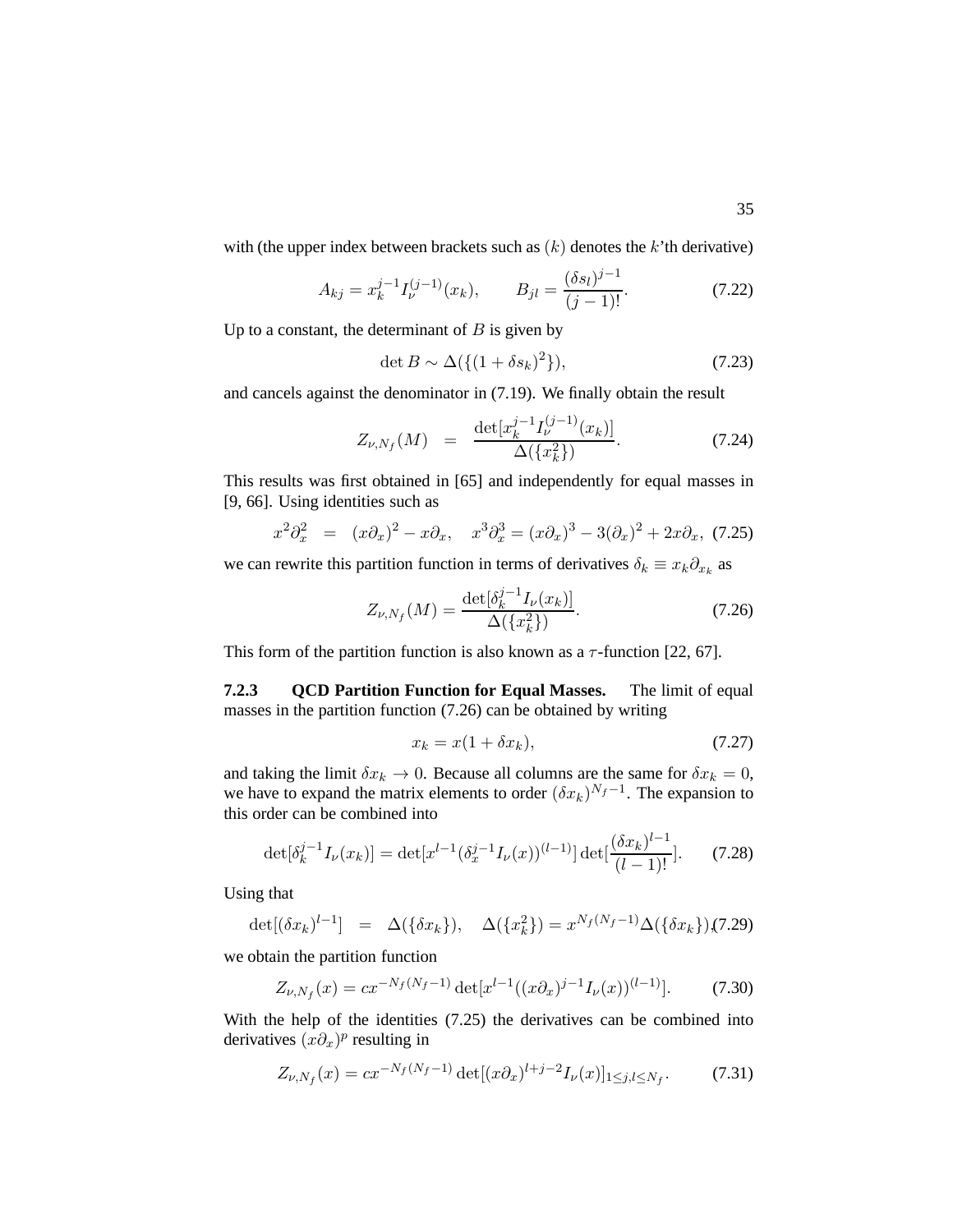### **7.3 Toda Lattice Equation**

In this section we show that the QCD partition function for equal masses satisfies a Toda lattice equation. This result and generalizations thereof were first obtained in [68]. The Toda lattice was originally introduced as a one dimensional lattice in which neighboring atoms interact via a potential that depends exponentially on the distance. The Hamiltonian equations of motion of this system can be written in the form of the Toda lattice equation discussed below. Because of the existence of a Lax pair, they have infinitely many constants of motion. For a more elaborate discussion of the Toda lattice equation and the relation to integrable systems, we refer to [29, 69, 70]. Several subsections below are based on the paper by Forrester and Witte [71].

**7.3.1** The Sylvester Identity. We all know how to expand a the determinant matrix with respect to its co-factors given by

$$
C_{ij} = \frac{\partial}{\partial A_{ij}} \det A. \tag{7.32}
$$

What is less known is that there exists a remarkable identity that relates cofactors to the double co-factors defined by

$$
C_{ij;pq} = \frac{\partial^2}{\partial A_{ij}\partial A_{pq}} \det A.
$$
 (7.33)

This identity, which is known as the Sylvester identity [72], is given by

$$
C_{ij}C_{pq} - C_{iq}C_{pj} = \det AC_{ij;pq}.
$$
\n(7.34)

For example, it holds for a 2  $\times$  2 matrix with  $i = j = 1$  and  $p = q = 2$ .

**7.3.2 Toda Lattice Equation.** We apply the Sylvester identity to the determinant that appears in the partition function (7.31). For  $i = j = N_f - 1$ and  $p = q = N_f$  we obtain

$$
C_{N_f-1,N_f-1}C_{N_f,N_f}-C_{N_f-1,N_f}C_{N_f,N_f-1}=\det AC_{N_f-1,N_f-1;N_f,N_f}, (7.35)
$$

with matrix  $A$  given by

$$
A_{jl} \equiv (x\partial_x)^{l+j-2} I_{\nu}(x). \tag{7.36}
$$

The derivative of a determinant is equal to the sum of determinants with one of the rows replaced by its derivatives, or is equal to sum of the determinants with one of the columns replaced by its derivative (in both cases we have in total  $N_f$ terms). For the matrix  $\hat{A}$  in (7.36) only differentiating the last row or column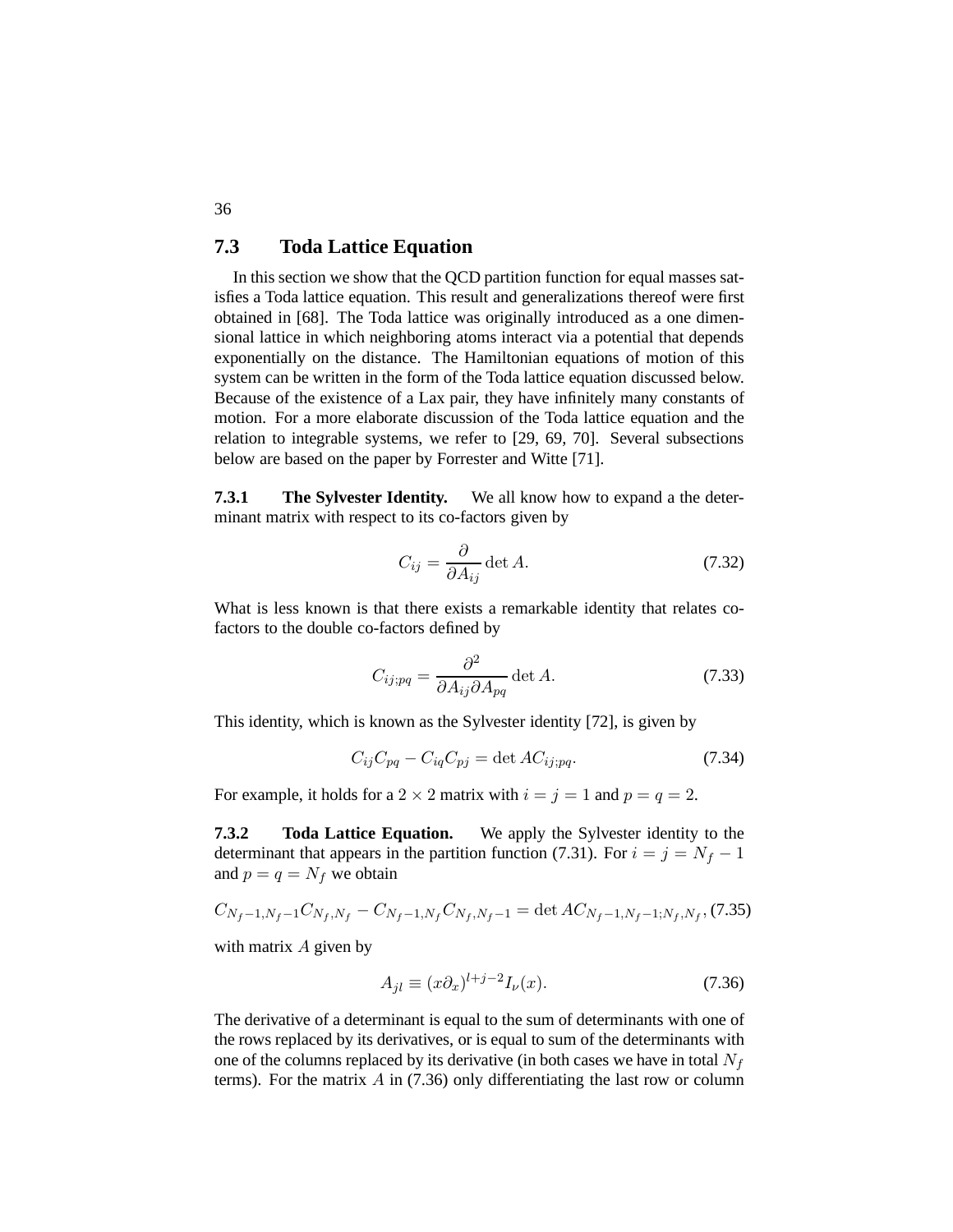gives a nonzero result. This allows us to rewrite the co-factors as derivatives of det A. In particular, we find

$$
C_{N_f-1,N_f} = -x\partial_x \det A_{N_f-1}, \qquad C_{N_f,N_f-1} = -x\partial_x \det A_{N_f-1},
$$
  
\n
$$
C_{N_f,N_f} = \det A_{N_f-1}, \qquad C_{N_f-1,N_f-1} = (x\partial_x)^2 \det A_{N_f-1}.
$$
  
\n
$$
C_{N_f-1,N_f-1;N_f,N_f} = \det A_{N_f-2}.
$$
\n(7.37)

To obtain the second last identity we first differentiate the columns and then the rows. Inserting this in (7.35) we find

$$
(x\partial_x)^2 \log \det A_{N_f - 1} = \frac{\det A_{N_f} \det A_{N_f - 2}}{\det^2 A_{N_f - 1}}.
$$
 (7.38)

Next we substitute the relation between  $\det A_{N_f}$  and the partition function

$$
\det A_{N_f} = \frac{1}{c} x^{N_f(N_f - 1)} Z_{\nu}^{N_f}(x). \tag{7.39}
$$

The prefactor contributes a factor  $x^2$  to the r.h.s. of (7.38) but does not contribute to its l.h.s.. After raising  $N_f$  by 1 we obtain the celebrated Toda lattice equation [22, 67]

$$
(x\partial_x)^2 \log Z_{\nu, N_f}(x) = cx^2 \frac{Z_{\nu, N_f+1}(x)Z_{\nu, N_f-1}(x)}{[Z_{\nu, N_f}(x)]^2}.
$$
 (7.40)

The large- $x$  limit of the partition function for equal masses,

$$
Z_{\nu, N_f}(x) = \int_{U \in U(N_f)} dU \det^{\nu} U e^{\frac{x}{2} \text{Tr}(U + U^{-1})}, \tag{7.41}
$$

is obtained by performing the  $U$ -integral by a saddle point approximation including the Gaussian fluctuations. The asymptotic behavior is given by

$$
Z_{\nu, N_f}(x) \sim \frac{e^{N_f x}}{x^{N_f^2/2}}.\tag{7.42}
$$

Using this result to normalize the partition function we find that  $c = N_f$ .

### **7.4 Painlev**´e **System**

In this subsection we derive the Toda lattice from the Backlund transformation of a Painlevé equation [71].

The partition function (7.41) can be obtained from the "double" scaling limit of the random matrix partition function

$$
Z_{\nu,N_f}^{\rm RMT}(x) = \int \prod_{k=1}^{N} [d\lambda_k \lambda_k^{2\nu+1} (\lambda_k^2 + m^2)^{N_f}] m^{\nu N_f} |\Delta(\{\lambda_l^2\})|^2 e^{-\frac{N\Sigma^2}{2} \sum_l \lambda_l^2},
$$
\n(7.43)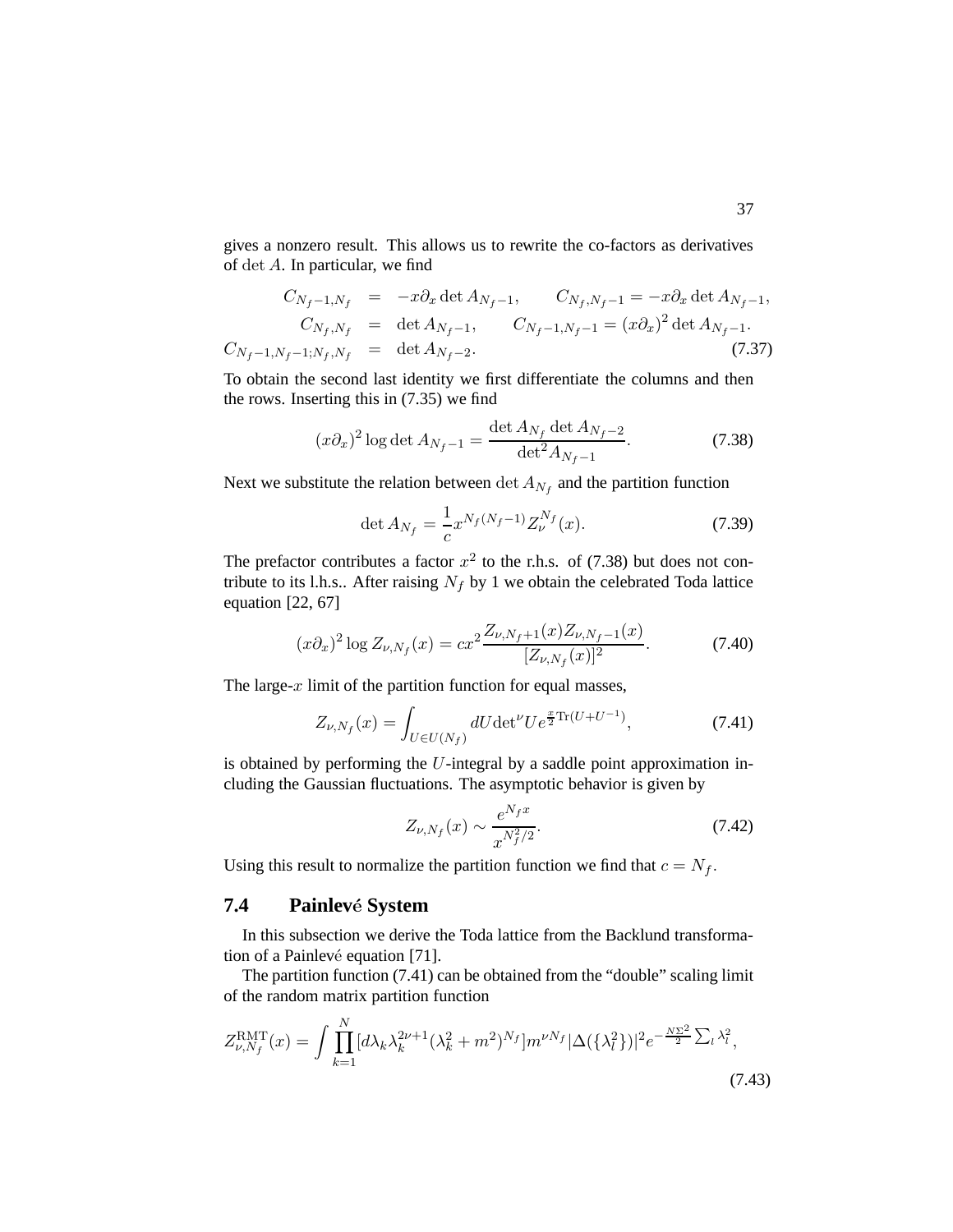where  $x = mN\Sigma$  is kept fixed for  $N \to \infty$ . Using  $x_k^2 = \lambda_k^2 \Sigma^2 N^2 + x^2$  as new integration variables, we obtain in this limit

$$
Z_{\nu, N_f}^{\text{RMT}}(x) = \prod_k \left[ \int_{x^2}^{\infty} dx_k^2 (x_k^2 - x^2)^{\nu} x_k^{2N_f} \right] x^{\nu N_f} e^{x^2/4} e^{-\sum_k x_k^2/2N}
$$
  
\n
$$
\equiv x^{\nu N_f} e^{x^2/4} E_N([0, s = x^2], N_f, \nu).
$$
 (7.44)

 $E_N([0, s = x^2], N_f, \nu)$  can be interpreted as the probability that there are no eigenvalues in the interval  $[0, x^2]$  for the joint probability distribution given by the integrand of (7.44). For  $\nu = 0$  this is the probability of the partition function with topological charge  $N_f$  and no flavors. If we introduce  $\sigma(t)$  by

$$
E_N([0, s], N_f, \nu) = e^{-\int_0^s \frac{dt}{t} (\sigma(t) + \frac{1}{2}\nu(N_f + \nu))}, \qquad (7.45)
$$

then the function  $\sigma(t)$  satisfies the Painlevé equation [71],

$$
(t\sigma'')^2 - (N_f^2 - \nu^2)(\sigma')^2 + \sigma'(4\sigma' - 1)(\sigma - t\sigma') - \frac{\nu^2}{16} = 0.
$$
 (7.46)

The boundary conditions for this differential equation follow from the asymptotic behavior of the partition function (7.41). Using (7.42) we find for the large x behavior of  $E_N([0, s = x^2, N_f, \nu)$ ,

$$
E_N([0, s = x^2, N_f, \nu) \sim x^{-N_f^2/2 - \nu N_f} e^{N_f x - x^2/4}, \qquad (7.47)
$$

so that the large-s behavior of  $\sigma(s)$  is given by

$$
\sigma(s) \sim \frac{N_f}{2}\sqrt{s} + \frac{s}{4} - \frac{\nu^2}{2} + \frac{N_f^2}{4}.
$$
\n(7.48)

The Painlevé equation  $(7.46)$  can be derived from the Hamiltonian [71]

$$
tH = q^2p^2 - (q^2 + (N_f + \nu)q - t)p + N_fq \tag{7.49}
$$

with the identification

$$
\sigma(t) = -(tH)|_{t \to \frac{t}{4}} - \frac{1}{2}(N_f + \nu)\nu + \frac{t}{4}.
$$
\n(7.50)

For example, we have the Hamiltonian equations of motion

$$
(tH)' = p, \quad (tH)'' = p' = -\frac{\partial H}{\partial q}, \quad tq' = \frac{\partial tH}{\partial p}.
$$
 (7.51)

Such Hamiltonians play an important role in the theory of exactly solvable models. Hamiltonians with different values of  $\nu$  and  $N_f$  are connected by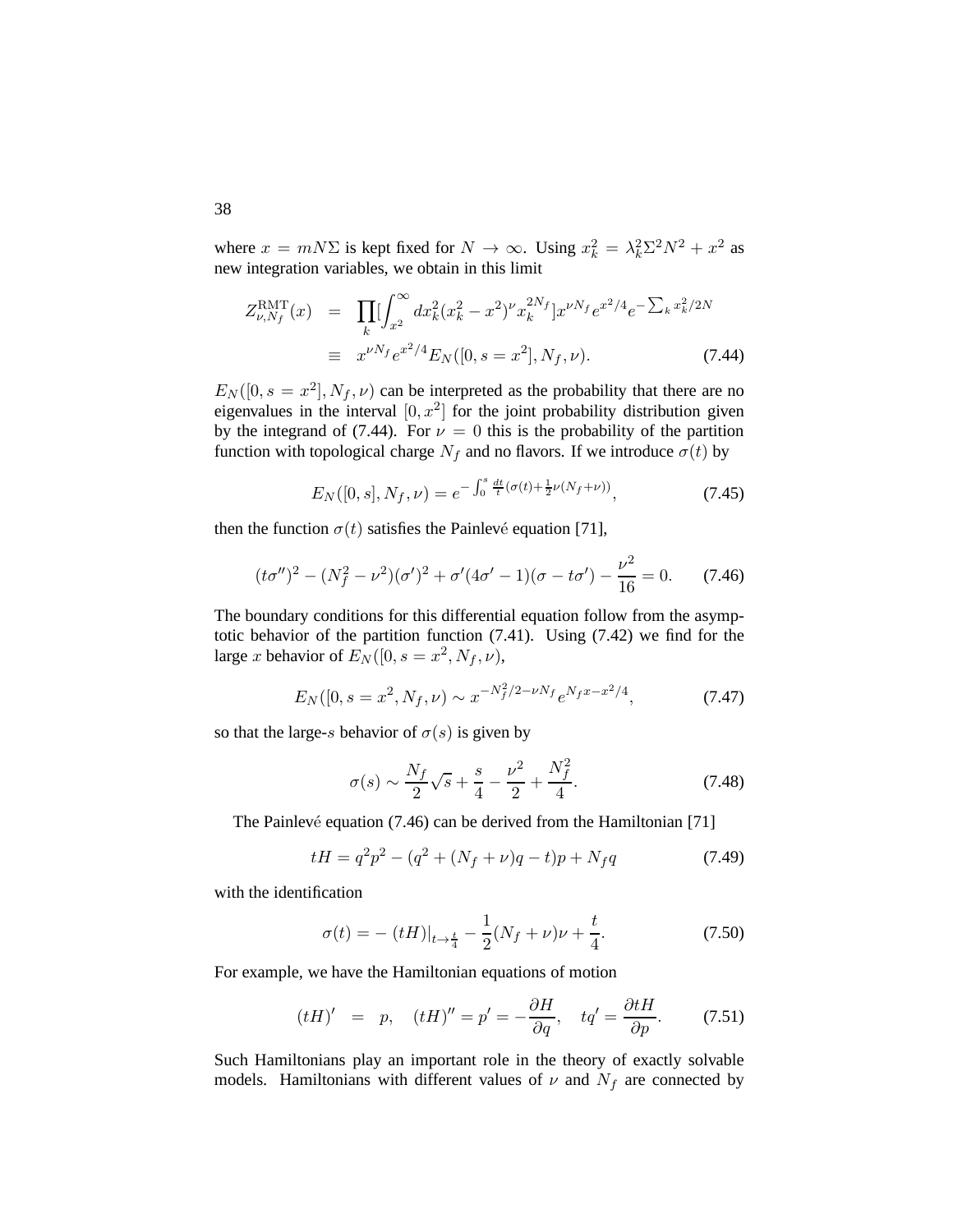a Backlund transformation. This is a canonical transformation together with  $(\nu, N_f) \rightarrow (\bar{\nu}, \bar{N}_f)$  such that, in the new variables, the same Painlevé equation is satisfied. In our case, we have the Backlund transformation (at fixed  $\nu$ )

$$
T: \t N_f \rightarrow N_f + 1,
$$
  
\n
$$
H_{N_f} \rightarrow H_{N_f+1} = H_{N_f} + q_{N_f} - q_{N_f} p_{N_f},
$$
  
\n
$$
q_{N_f} \rightarrow q_{N_f+1},
$$
  
\n
$$
p_{N_f} \rightarrow p_{N_f+1}.
$$
\n(7.52)

Below we do not need the explicit transformation rules of  $q_{N_f}$  and  $p_{N_f}$ , but of the inverse transformation of  $q_{N_f}(p_{N_f}-1)$  which is given by

$$
T^{-1}q_{N_f}(p_{N_f}-1) \to -q_{N_f}(p_{N_f}-1) + N_f + \nu - \frac{N_f}{p_{N_f}}.\tag{7.53}
$$

If we define the  $\tau$ -function by

$$
\tau_{N_f} = e^{\int_0^t H_{N_f} dt},\tag{7.54}
$$

one can easily derive the equalities

$$
t\partial_t \log \frac{\tau_{N_f - 1}\tau_{N_f+1}}{\tau_{N_f}^2} = tH_{N_f - 1} - tH_{N_f} + tH_{N_f+1} - tH_{N_f},
$$
  
=  $-T^{-1}(q_{N_f}(1 - p_{N_f}) + (q_{N_f}(1 - p_{N_f}),$   
=  $t\partial_t \log \partial_t[tH_{N_f}],$   
=  $t\partial_t \log \partial_t[t\partial_t \log \tau_{N_f}].$  (7.55)

To derive the second last equality we have used the inverse Backlund transformation and the Hamilton equations (7.51). Integrating this equation once and putting the integration constant equal to zero we find the Toda lattice equation

$$
(t\partial_t)^2 \log \tau_{N_f} = t \frac{\tau_{N_f + 1} \tau_{N_f - 1}}{\tau_{N_f}^2}.
$$
 (7.56)

**7.4.1** Solutions of the Painlevé equation. The probability  $E([0, s], N_f, \nu)$ is related to the partition function (7.41) by

$$
E([0, s], N_f, \nu) = s^{-N_f \nu/2} e^{-s/4} Z_{\nu, N_f}(\sqrt{s}).
$$
\n(7.57)

For  $N_f = 0$  the partition function is normalized to 1 so that

$$
\sigma_{N_f=0}(s) = \frac{s}{4} - \frac{\nu^2}{2}.\tag{7.58}
$$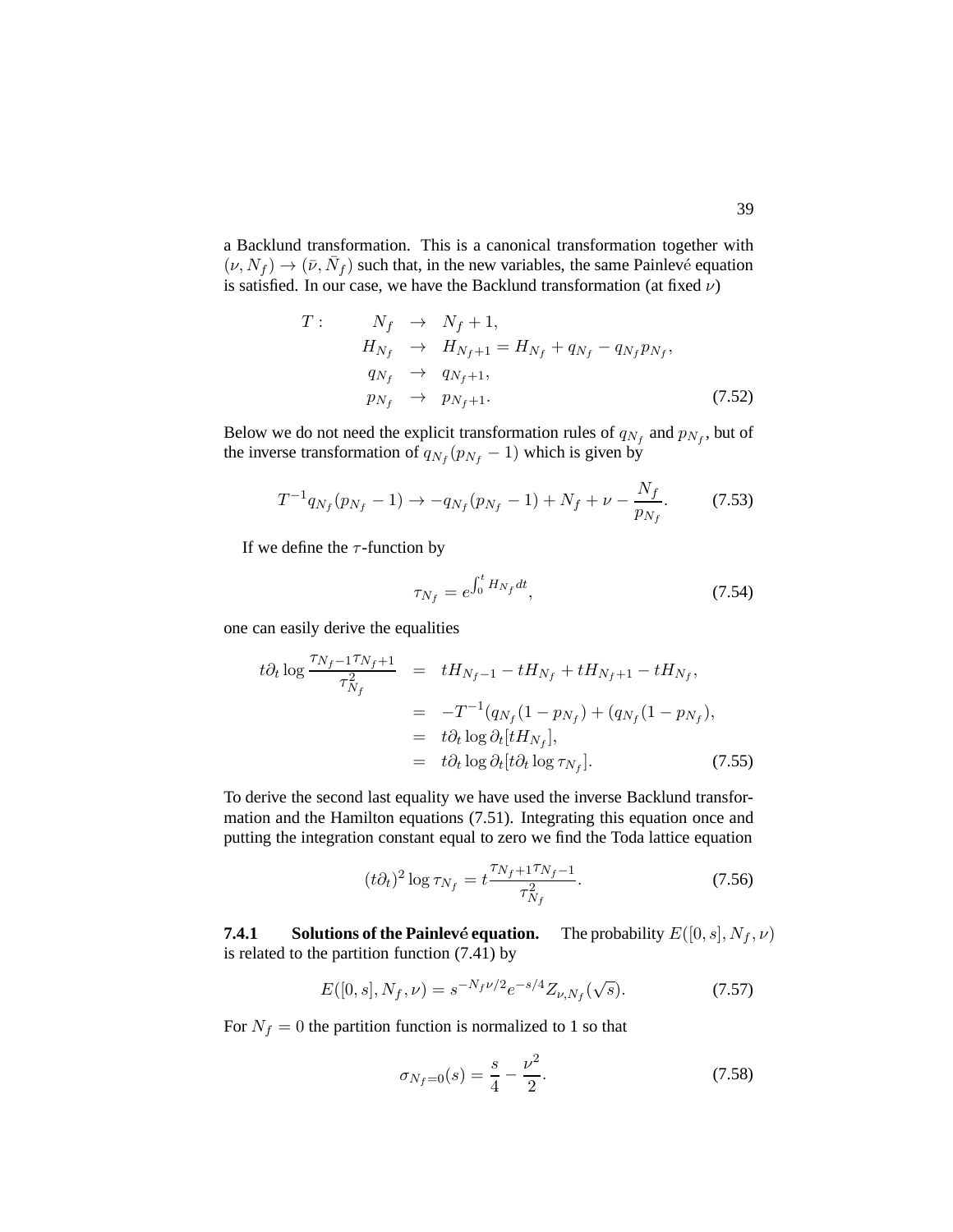Indeed this is a solution of the *PIII* Painlevé equation (7.46).

For  $N_f = 1$  we have that

$$
E([0, s], N_f = 1, \nu) = s^{-\nu/2} e^{-s/4} I_{\nu}(\sqrt{s}) = e^{-\int_0^s \frac{dt}{t} (\sigma(t) + \frac{1}{2}\nu(1+\nu))}, \quad (7.59)
$$

resulting in another solution of (7.46):

$$
\sigma_{N_f=1}(s) = \frac{s}{4} - \frac{\nu^2}{2} - s\frac{d}{ds}\log I_{\nu}(\sqrt{s}).\tag{7.60}
$$

For  $x \to 0$  the modified Bessel function behaves as  $I_{\nu}(x) \sim x^{\nu}$  so that the t-integral in (7.59) is well-behaved for  $t \to 0$ . Only recursion relations for Bessel functions are required to show that  $(7.59)$  is a solution of the Painlevé equation. Since  $(-1)^{\nu}K_{\nu}(x)$  satisfies the same recursion relations as  $I_{\nu}(x)$ this provides us with another solution of the Painlevé equation. This solution corresponds to the partition function with  $N_f = -1$  where

$$
E([0,s], N_f = -1, \nu) = s^{\nu/2} e^{-s/4} K_{\nu}(\sqrt{s}) = e^{-\int_0^s \frac{dt}{t} (\sigma(t) + \frac{1}{2}\nu(-1+\nu))}, \tag{7.61}
$$

and satisfies the boundary condition for  $N_f = -1$ .

**7.4.2 The Bosonic Partition Function.** The natural interpretation of  $N_f = -1$  is as a bosonic flavor. In this section we will derive the low energy limit of the QCD partition function for  $N_f$  bosonic flavors with equal masses. We already have seen in section 3.3.2 that the Goldstone manifold for n bosonic quarks is given by  $Gl(n)/U(n)$ . Using the same invariance arguments as before one obtains the low-energy effective partition function

$$
Z_{\nu,-n} = \int_{Q \in Gl(n)/U(n)} \det^{\nu}(Q) e^{\frac{1}{2}V\Sigma \text{Tr }M(Q+Q^{-1})}.
$$
 (7.62)

In this case Q can be diagonalized as  $Q = U \text{diag}(e^{s_k}) U^{-1}$ , so that an eigenvalue representation of this partition function is given by [73]

$$
\int \prod_k ds_k \prod_k e^{\nu s_k} \prod_{k < l} (e^{s_k} - e^{s_l})(e^{-s_k} - e^{-s_l}) e^{x \sum_k \cosh s_k}.\tag{7.63}
$$

The Vandermonde determinant can be written as

$$
\prod_{k
$$

and a similar expression for  $s_k \rightarrow -s_k$ . By expanding the two determinants the integrals can be written as modified Bessel functions which can be combined into a determinant as follows [73]

$$
Z_{\nu,-n}(x) = c_{-n} \det[K_{\nu+k+l}(x)]_{0 \le k,l \le n-1}.
$$
 (7.65)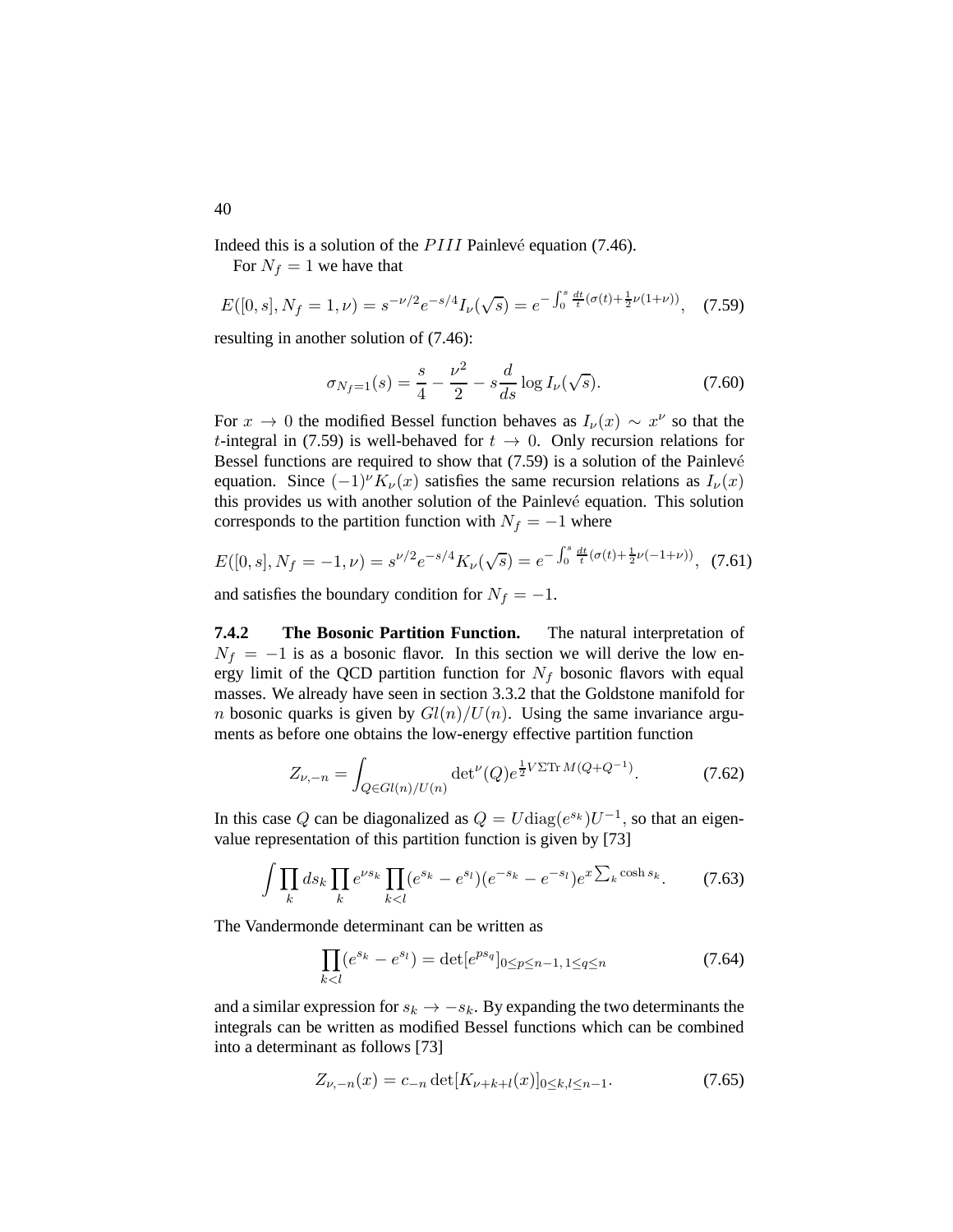From the observation that  $(-1)^{\nu}K_{\nu}(x)$  and  $I_{\nu}(x)$  satisfy the same recursion relations, and that the factor  $(-1)^{\nu}$  does not affect the determinant, (7.65) can be rewritten as the  $\tau$ -function

$$
Z_{\nu,-n}(x) = \frac{c_{-n}}{x^{n(n-1)}} \det[(x\partial_x)^{k+1} Z_{\nu,-1}(x)]_{0 \le k,l \le n-1}.
$$
 (7.66)

with  $Z_{\nu,-1}(x) = K_{\nu}(x)$ . The bosonic partition function can also be analyzed along the same lines as the fermionic partition function. On the other hand this derivation can be simply modified to obtain the partition function for  $N_f$ fermionic flavors with equal mass.

The bosonic partition functions thus satisfy the same Toda lattice equations as the fermionic partition functions. The semi-infinite hierarchies are connected by

$$
\lim_{n \to 0} \frac{1}{n} (x \partial_x)^2 \log Z_{\nu, n}(x),\tag{7.67}
$$

which is related to a derivative of the resolvent.

### **7.5 Replica Limit of the Toda Lattice Equation**

The resolvent can be obtained from the replica limit

$$
G(z) = \lim_{n \to 0} \frac{1}{n} \log Z_{\nu,n}(z).
$$
 (7.68)

If we take the replica limit of the fermionic  $(n > 0)$  or bosonic  $(n < 0)$ partition functions directly, we will obtain a result that differs from the supersymmetric calculation. These problems can be avoided if the take the replica limit of the Toda lattice equation (7.40). With the normalization  $Z_{\nu,0}(x) = 1$ we obtain the relation

$$
x\partial_x xG(x) = 2x^2 Z_{\nu,1}(x)Z_{\nu,-1}(x). \tag{7.69}
$$

Inserting the expressions for  $Z_{\nu,1}$  and  $Z_{\nu,-1}$  we find [23]

$$
G(x) = \frac{\nu}{x} + x(K_{\nu}(x)I_{\nu}(x) + K_{\nu-1}(x)I_{\nu+1}(x)),
$$
\n(7.70)

which agrees with the result obtained from the supersymmetric method (6.30). This result has also been derived from the solution of the Painlevé equation  $(7.46)$  for  $n \to 0$  [24].

The validity of the replica limit of the Toda lattice equation can be proved by extending the Toda lattice hierarchy to include an additional spectator boson with mass  $y$  and using the identity [74]

$$
\lim_{n \to 0} \frac{1}{n} (x \partial_x)^2 \log Z_{\nu, n}(x) = \lim_{y \to x} x \partial_x (x \partial_x + y \partial_y) \log Z_{\nu, 1, -1}(x, y). \tag{7.71}
$$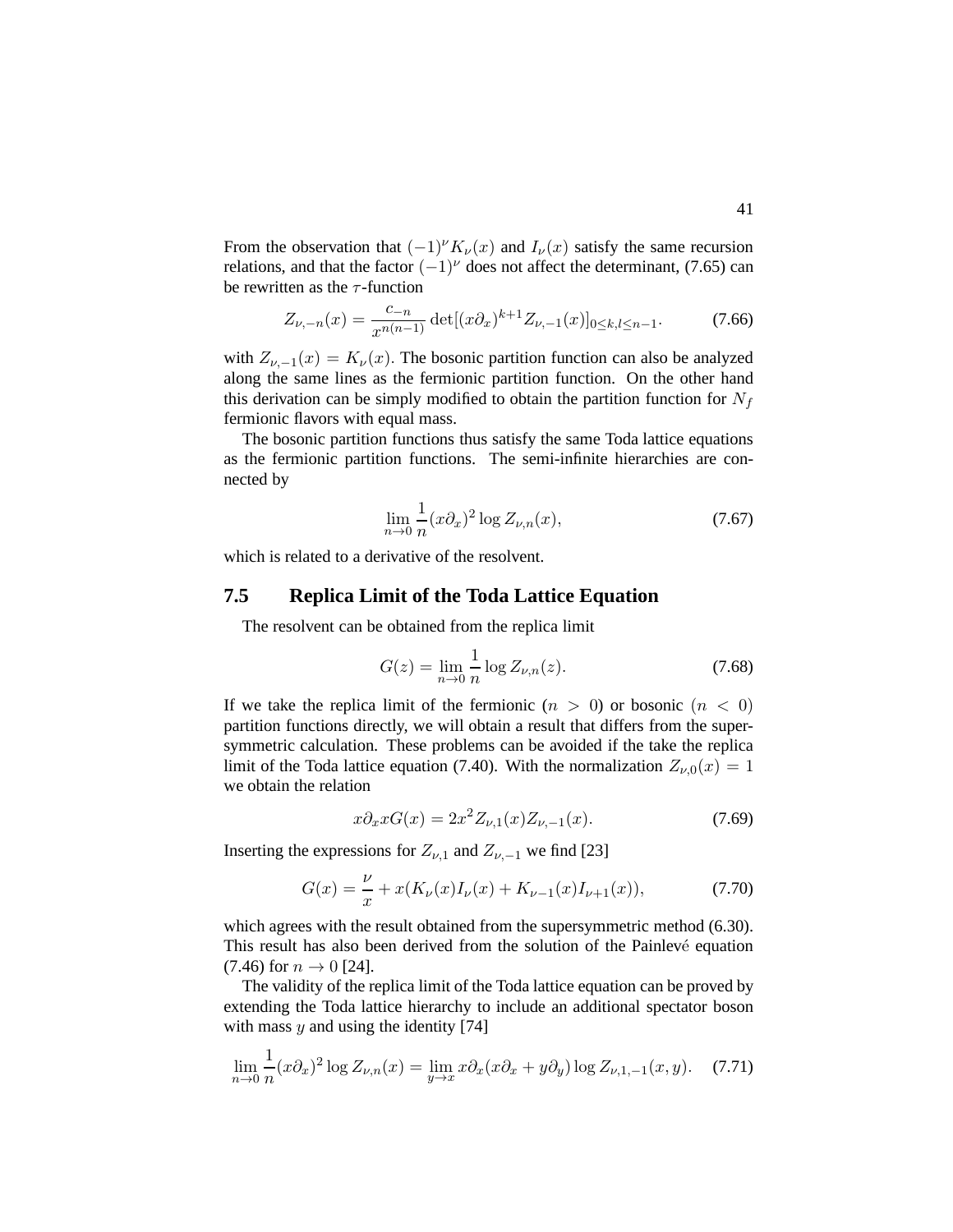## **7.6 Replica Limit for the GUE Two-Point Function**

We have two possibilities for the generating function of the two-point function of the Gaussian Unitary Ensemble: a fermionic generating function or a bosonic generating function. The fermionic (bosonic) generating function for the two-point function is defined by

$$
Z_n(x,y) = \int dH P(H) \det^n(x + i\epsilon + H) \det^n(y - i\epsilon + H), \quad (7.72)
$$

with  $n > 0$  ( $n < 0$ ). We will consider the microscopic limit where  $\pi(x$  $y$ ) $N \rho(x) \equiv r$  is kept fixed for  $N \to \infty$ . In that case the two-point function in the center of the spectrum only depends on  $r$  and is given by

$$
R_2(r) = -\lim_{n \to 0} \frac{1}{n^2} \partial_r^2 Z_n(r),\tag{7.73}
$$

both in the fermionic and the bosonic case. In an eigenvalue representation of the Goldstone fields the microscopic limit of the generating function  $Z_n(r)$ can be written as [21, 37]

$$
Z_n(r) = \int_{-1}^1 \prod_k du_k \prod_{k < l} (u_k - u_l)^2 e^{ir \sum_k u_k}.\tag{7.74}
$$

This partition (7.74) can be written as a  $\tau$ -function. The first step is to expand the Vandermonde determinant

$$
Z_n(r) = \int_{-1}^1 \prod_k du_k \sum_{\sigma \pi} s g(\sigma \pi) u_1^{\sigma(1) + \pi(1)} \cdots u_n^{\sigma(n) + \pi(n)} e^{ir \sum_k u_k}.
$$
 (7.75)

Next we use that

$$
\int_{-1}^{1} du_k u_k^a e^{iru_k} = (\partial_{ir})^a Z_1(r), \tag{7.76}
$$

which results in [75]

$$
Z_n(r) = n! [\det(\partial_{ir})^{i+j} Z_1(x)]_{0 \le i,j \le n-1}.
$$
 (7.77)

The partition function  $Z_1(x)$  is given by

$$
Z_1(r) = \int_{-1}^{1} du e^{iru}.
$$
 (7.78)

The microscopic limit of bosonic partition function can be rewritten similarly. The main difference is the convergence requirements of the bosonic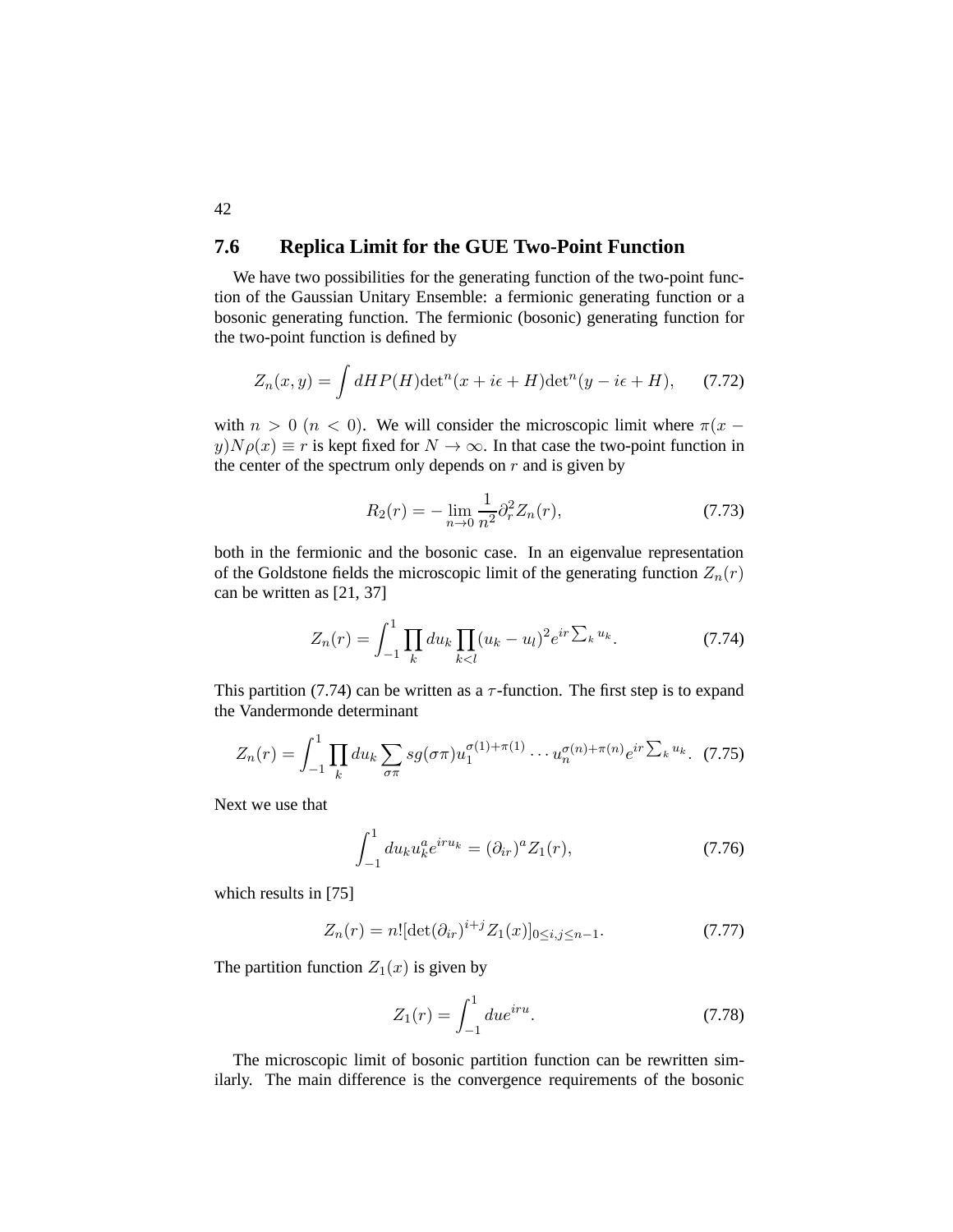integrals which are essential for the structure of the Goldstone manifold. In an eigenvalue representation of the Goldstone fields we find [21]

$$
Z_{-n}(r) = \int_1^{\infty} \prod_k du_k \prod_{k < l} (u_k - u_l)^2 e^{ir \sum_k u_k}.\tag{7.79}
$$

This partition function can also be written as a  $\tau$ -function. By expanding the Vandermonde determinant we can express this generating function as a determinant of derivatives

$$
Z_{-n}(r) = n! [\det(\partial_{ir})^{i+j} Z_{-1}]_{0 \le i,j \le n-1},
$$
\n(7.80)

with  $Z_{-1}(r)$  given by

$$
Z_{-1}(r) = \int_1^\infty du e^{iru}.\tag{7.81}
$$

Because of the derivative structure of the partition function, we can again use the Sylvester identity to derive a Toda lattice equation. In this case we find

$$
\partial_{ir}^2 \log Z_n(x) = n^2 \frac{Z_{n+1}(r)Z_{n-1}(r)}{[Z_n(r)]^2},\tag{7.82}
$$

where the factor  $n^2$  follows from the choice of the normalization constants. We have made this choice because the left hand side is proportional to  $n^2$ . The two-point correlation is given by the replica limit of (7.82)

$$
R_2(r) = -\lim_{n \to 0} \frac{1}{n^2} \partial_r^2 \log Z_n(r) = Z_1(r) Z_{-1}(r)
$$
  
= 
$$
\int_{-1}^1 du e^{iux} \int_1^\infty e^{iux} = 2i \frac{\sin x}{x} \frac{e^{ix}}{x},
$$
 (7.83)

which is the correct analytical result for the two-point function. This derivation explains the factorization of the two-point function into a compact and a non-compact integral which characterizes the result obtained by a supersymmetric calculation [76]. The fermionic partition functions, the bosonic partition functions and the super-symmetric partition function form a single integrable hierarchy which are related by the Toda lattice equation [23]. A closely related way to derive the two-point function of the GUE is to take the replica limit of the corresponding Painlevé equation. For a discussion of this approach we refer to [24] which preceded our work [23] on the Toda lattice.

### **8. QCD at Finite Baryon Density**

In this Chapter we study the quenched microscopic spectrum of the QCD Dirac operator at nonzero chemical potential when the Dirac operator is non-Hermitian with eigenvalues scattered in the complex plane. Using the replica limit of the Toda lattice equation we obtain the exact analytical result for the microscopic spectral density [25].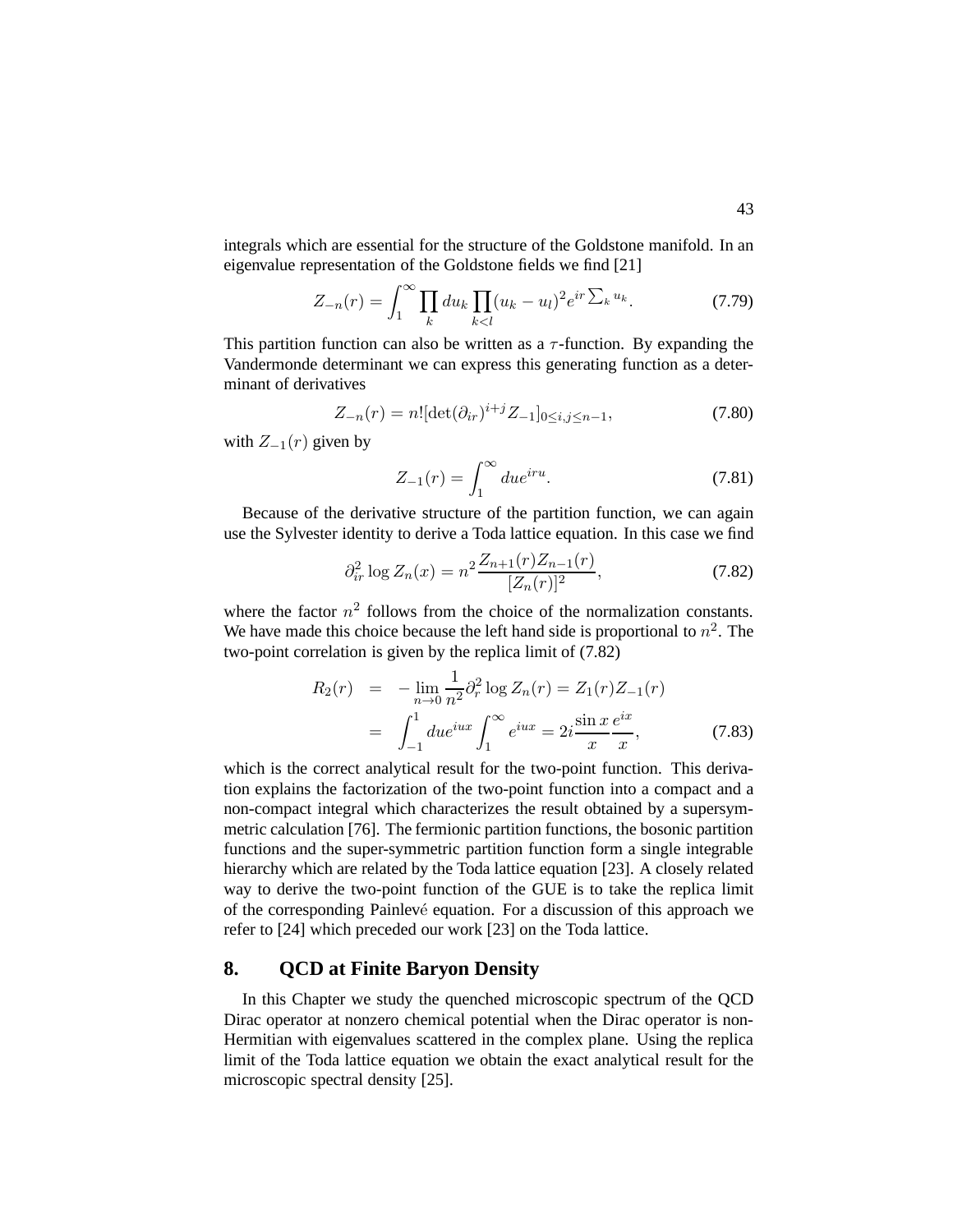### **8.1 General Remarks**

The average spectral density of a non-Hermitian operator is given by

$$
\rho(\lambda) = \langle \sum_{k} \delta^{2} (\lambda - \lambda_{k}) \rangle,
$$
\n(8.1)

and the average resolvent is defined by

$$
G(z) = \left\langle \sum_{k} \frac{1}{i\lambda_k + z} \right\rangle.
$$
 (8.2)

Using that  $\partial_{z^*}(1/z) = \pi \delta^2(z)$  we easily derive

$$
\partial_{z^*} G(z)|_{z=\lambda} = \pi \rho(\lambda). \tag{8.3}
$$

The resolvent can be interpreted as the electric field in the plane at point  $z$  from charges located at the position of the eigenvalues. For example, Gauss law is given by

$$
\oint_C G(z)dz = 2\pi i Q,\tag{8.4}
$$

where  $Q$  is the number of eigenvalues enclosed by  $C$ .

#### **8.2 The Ginibre Ensemble**

The obtain a better understanding of the resolvent for a non-Hermitian random matrix ensemble, we first consider the Ginibre ensemble [77] defined by the probability distribution

$$
\rho(C) = e^{-N \text{Tr} CC^{\dagger}},\tag{8.5}
$$

with C a complex  $N \times N$  matrix. The eigenvalues of C are given by the solutions of the secular equation det $(C - \lambda_k) = 0$ . If all eigenvalues are different, the matrix  $C$  can be decomposed as

$$
C = V\Lambda V^{-1},\tag{8.6}
$$

where V is a similarity transformation and  $\Lambda = \text{diag}(\lambda_1, \dots, \lambda_N)$ . The joint eigenvalue distribution is obtained by using the decomposition

$$
C = UTU^{-1},\tag{8.7}
$$

with  $U$  a unitary matrix and  $T$  an triangular matrix with the eigenvalues of  $C$ on the diagonal. After integrating out the upper triangular matrix elements we obtain (see the lectures by Zabrodin [78] for a derivation),

$$
\rho(\{\lambda_k\}) = |\Delta(\{\lambda_k\})|^2 e^{-N \sum_k |\lambda_k|^2}.\tag{8.8}
$$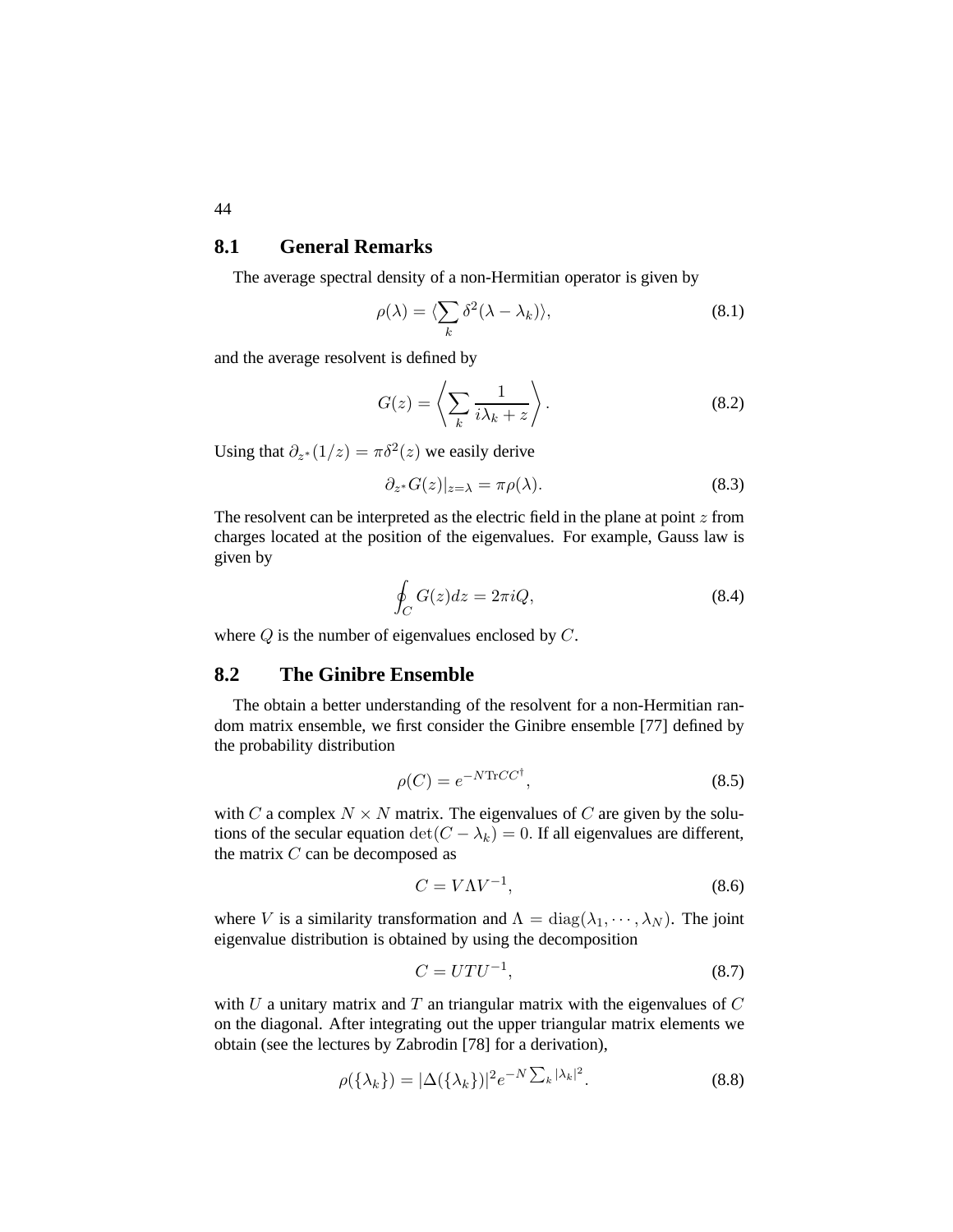This distribution can be interpreted as repulsive charges in the plane balanced by an external force  $N|z|$ . The resolvent is equal to the electric field of the eigenvalues. For an equilibrium distribution we have  $G(z) = N|z|$ . Using that the eigenvalue density is spherically symmetric, we find from Gauss law

$$
2\pi r|G| = 2\pi \int_0^r \rho(r')dr',\tag{8.9}
$$

so that  $\rho(r) = N/\pi$ . Because the total number of eigenvalues is equal to N, they are located inside the circle  $|z| = 1$ . The resolvent is thus given by

$$
G(z) = Nz^*\theta(1-|z|) + \frac{N}{z}\theta(|z|-1). \tag{8.10}
$$

### **8.3 QCD at Nonzero Chemical Potential**

The QCD partition function at nonzero chemical potential  $\mu$  is given by

$$
Z_{\rm QCD} = \sum_{k} e^{-\beta (E_k - \mu N_k)},\tag{8.11}
$$

where  $E_k$  is the energy of the state, and  $N_k$  is the quark number of the state. At zero temperature ( $\beta \to \infty$ ) the partition function does not depend on  $\mu$  for  $\mu < m_N/N_N$ , where N is the particle with the smallest value of  $m_N/N_N$ . For QCD N is the nucleon with quark number  $N_N = 3$ . This implies that the chiral condensate does not depend on  $\mu$  for  $\mu < m_N/N_N$ .

The QCD partition function can be written as a Euclidean path integral with the fermionic part of the Lagrangian density given by

$$
\mathcal{L} = \bar{\psi} D\psi + m\bar{\psi}\psi + \mu\bar{\psi}\gamma_0\psi.
$$
 (8.12)

with D the anti-Hermitian Dirac operator. Since  $\mu\gamma_0$  is Hermitian, the Dirac operator as a whole is non-Hermitian. As a consequence, the eigenvalues are scattered in the complex plane [79]. The fermion determinant is in general complex. This means that it is not possible to study the QCD partition function by means stochastic methods which severely limits our knowledge of QCD at nonzero chemical potential.

The question we wish to address is if there is a domain where the fluctuations of the Dirac eigenvalues are universal and can be obtained from a random matrix partition function with the global symmetries QCD, or equivalently from a chiral Lagrangian. In this domain we will calculate the resolvent and the spectral density from the replica limit of the Toda lattice equation [25, 26].

**8.3.1 Generating Function for the Quenched Spectral Density.** The quenched spectral density is given by the replica limit [80, 81, 82]

$$
\rho^{\text{quen}}(z, z^*, \mu) = \lim_{n \to 0} \frac{1}{\pi n} \partial_z \partial_{z^*} \log Z_{\nu, n}(z, z^*, \mu), \tag{8.13}
$$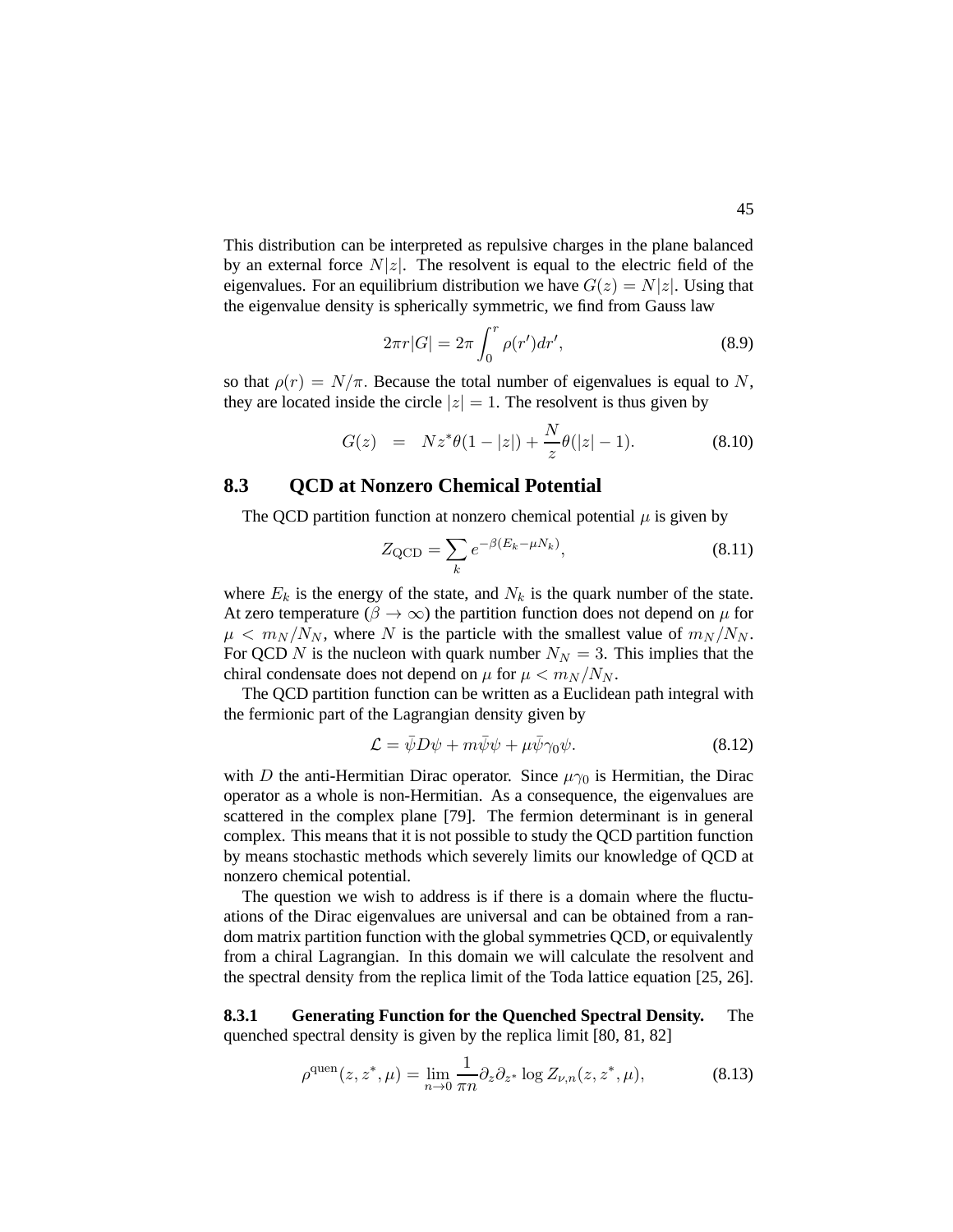with generating function given by

$$
Z_{\nu,n}(z, z^*, \mu) = \langle \det^n(D + \mu \gamma_0 + z) \det^n(-D + \mu \gamma_0 + z^*) \rangle.
$$
 (8.14)

The product of the determinants in (8.14) can be written as the determinant of [83, 84]

$$
\begin{pmatrix}\nid + \mu & 0 & z & 0 \\
0 & id - \mu & 0 & z^* \\
z & 0 & id^{\dagger} + \mu & 0 \\
0 & z^* & 0 & id^{\dagger} - \mu\n\end{pmatrix} \equiv \begin{pmatrix}\nd + \mu_1 & M_{RL} \\
M_{LR} & id^{\dagger} + \mu_2\n\end{pmatrix}.
$$
\n(8.15)

Here we have used the decomposition of the Dirac operator given in (3.9). We observe that the  $U(2n) \times U(2n)$  flavor symmetry is broken by the chemical potential term and the mass term. Invariance is recovered by transforming the mass term as in the case of zero chemical potential (see (5.2)) and the chemical potential term by a local gauge transformation [85]. For the chemical potential matrices the latter transformation is simply given by

$$
\mu_1 \to U_R \mu_1 U_R^{-1}, \qquad \mu_2 \to U_L \mu_2 U_L^{-1}.
$$
 (8.16)

The low-energy limit of quenched QCD should have the same transformation properties. In the domain  $\mu \ll 1/L$  and  $z\Sigma \ll F^2/L^2$ , we only have to consider the zero momentum modes. Using that the Goldstone fields transform as  $U \to U_R U U_L^{-1}$  we can write down the following invariants to first order in the quark mass and to second order in the chemical potential

 $\text{Tr}\mu_k^2$ ,  $\text{Tr}U^{-1}\mu_1 U \mu_2$ ,  $\text{Tr}M_{RL}U^{-1}$ ,  $\text{Tr}M_{LR}U$ . (8.17)

The low energy effective partition function is therefore given by

$$
Z_{\nu,n}(z,z^*,\mu) = \int_{U(2n)} dU \det^{\nu} U \, e^{-\frac{F^2 \mu^2 V}{4} \text{Tr}[U,B][U^{-1},B] + \frac{\Sigma V}{2} \text{Tr}M(U+U^{-1})},
$$
(8.18)

where

$$
B = \begin{pmatrix} \mathbf{1}_n & 0 \\ 0 & -\mathbf{1}_n \end{pmatrix}, \qquad M = \begin{pmatrix} z\mathbf{1}_n & 0 \\ 0 & z^* \mathbf{1}_n \end{pmatrix}. \tag{8.19}
$$

**8.3.2 Random Matrix Model.** The partition function (8.18) can be obtained from the large  $N$  limit of a random matrix model with the global symmetries of the QCD partition function. For  $\nu = 0$ , the model is defined by an integral over  $N/2 \times N/2$  complex matrices [14, 86, 82],

$$
Z_{\nu=0}(m_f, \mu) = \int dW \prod_{f=1}^{N_f} \det(D(\mu) + m_f) e^{-\frac{N}{2} \Sigma^2 \text{Tr} W W^{\dagger}}.
$$
 (8.20)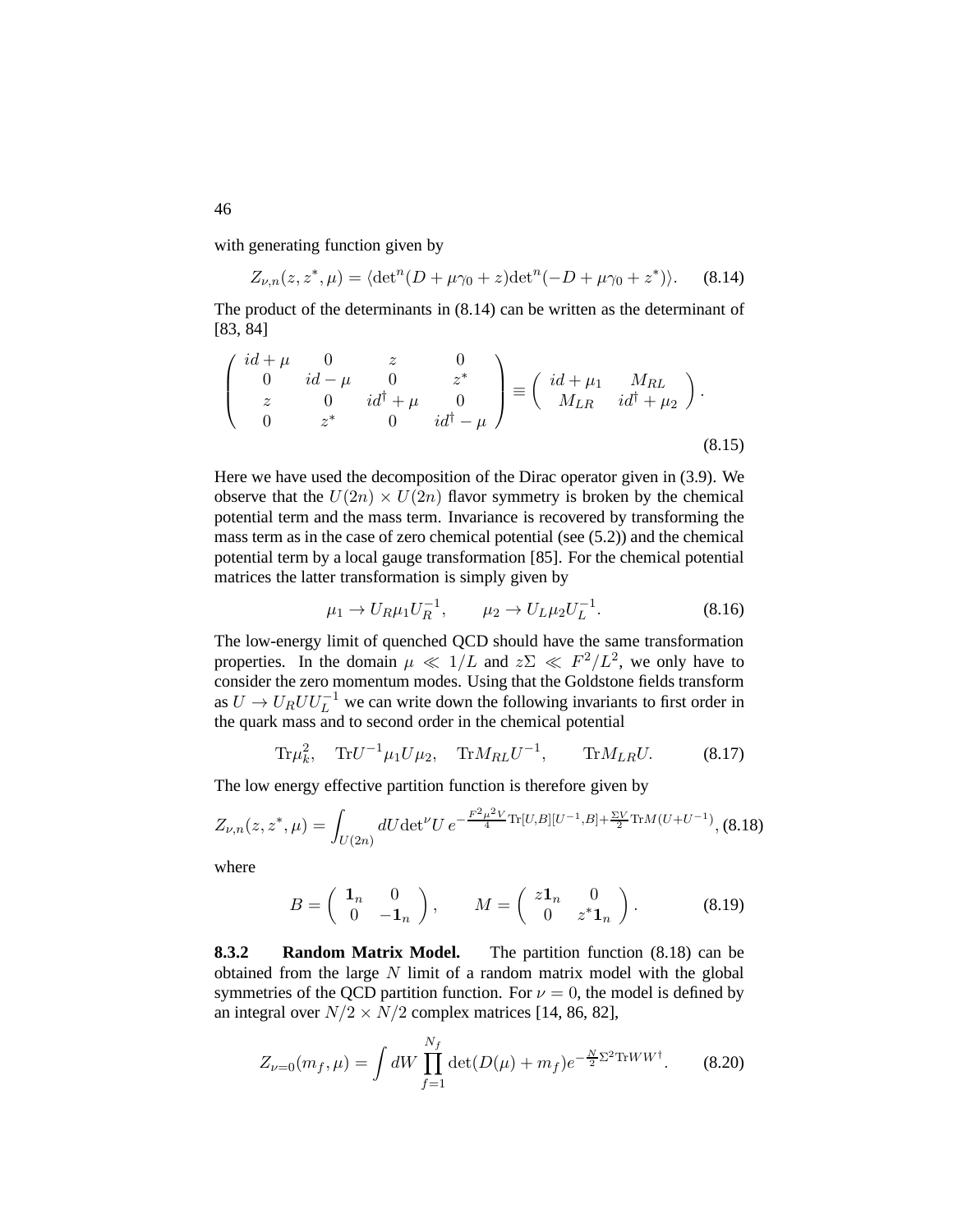The Dirac matrix has the structure

$$
D(\mu) = \begin{pmatrix} 0 & iW + \mu \\ iW^{\dagger} + \mu & 0 \end{pmatrix}.
$$
 (8.21)

For QCD with three or more colors in the fundamental representation, the matrix W is complex ( $\beta_D = 2$ ). One can also introduce random matrix ensembles with  $\beta_D = 1$  or  $\beta_D = 4$  by choosing the matrix elements of W real or quaternion real, respectively [87].

An alternative random matrix model [27] is obtained by replacing the identity matrix that multiplies  $\mu$  by a complex matrix with the same distribution as W. This random matrix model is in the same universality class but turns out to be mathematically simpler. In particular, the joint eigenvalue distribution has been derived [27] which makes it possible to calculate correlation functions by means of the orthogonal polynomial method.

**8.3.3 Mean Field Analysis.** The macroscopic spectral density of the partition function (8.18) can be easily obtained by means of a saddle point approximation [84]. Using an Ansatz that is diagonal in replica space,

$$
U = \begin{pmatrix} \cos \theta & e^{i\phi} \sin \theta \\ -e^{-i\phi} \sin \theta & \cos \theta \end{pmatrix},
$$
 (8.22)

the partition function is given by

$$
Z_n(z, z^*, \mu) = e^{nV[2\mu^2 F^2 \sin^2 \theta + \Sigma(z + z^*) \cos \theta]}.
$$
 (8.23)

The extrema are at

$$
\cos \theta = 1
$$
, or  $\cos \theta = \frac{\Sigma (z + z^*)}{4F^2 \mu^2}$ . (8.24)

The critical value of  $\mu$  is at the point where the two saddle points coincide,

$$
\mu_c^2 = \frac{\Sigma |z + z^*|}{4F^2}.\tag{8.25}
$$

The partition function at the saddle point is given by

$$
\mu < \mu_c \quad : \quad Z_n(z, z^*, \mu) = e^{nV\Sigma(z + z^*)},
$$
\n
$$
\mu > \mu_c \quad : \quad Z_n(z, z^*, \mu) = e^{nV(2\mu^2 F^2 + \Sigma^2(z + z^*)^2/(8F^2\mu^2))}. \tag{8.26}
$$

For the resolvent and the spectral density we thus find

$$
\mu < \mu_c \quad : \quad G^{\text{quen}}(z, z^*, \mu) = V\Sigma, \quad \rho^{\text{quen}}(z, z^*, \mu) = 0,\tag{8.27}
$$
\n
$$
\mu > \mu_c \quad : \quad G^{\text{quen}}(z, z^*, \mu) = \frac{V\Sigma^2(z + z^*)}{4\mu^2 F^2}, \quad \rho^{\text{quen}}(z, z^*, \mu) = \frac{\Sigma^2 V}{4\mu^2 F^2}.
$$

The eigenvalues are located inside a strip of width  $4F^2\mu^2/\Sigma$ .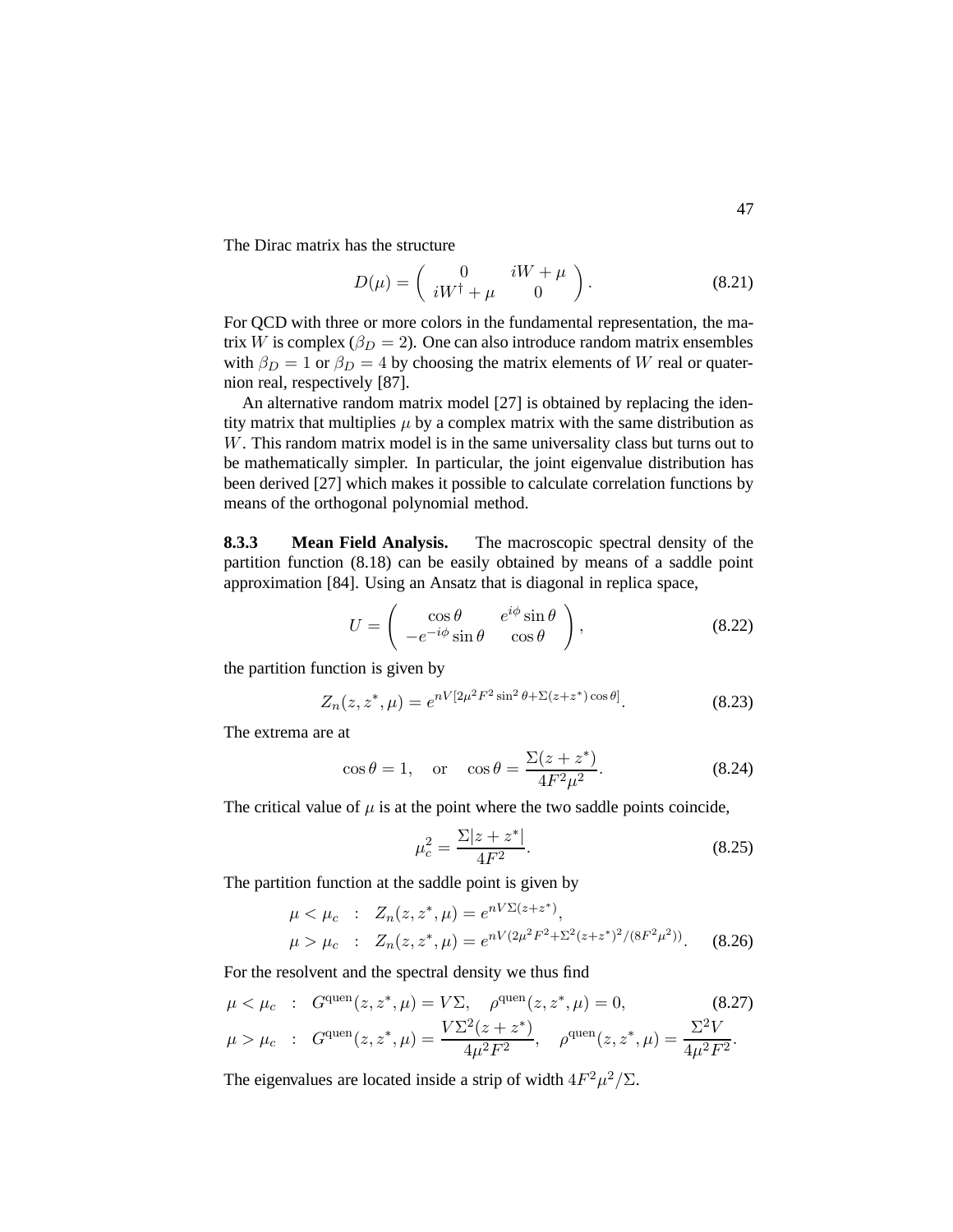### **8.4 The Microscopic Spectral Density**

The microscopic spectral density cannot be obtained from a mean field analysis. The assumption in the derivation of the previous section is that saddle point is proportional to the identity in replica space, so that the replica limit can be obtained from the calculation with one replica. The generating function for the microscopic spectral density depends in a nontrivial way on the number of replicas which, as we have seen before, can be obtained from the replica limit of a Toda lattice equation. In this subsection we closely follow [25]. The starting point is a remarkable integration formula to be discussed next.

**8.4.1** Integration Formula. By decomposing a  $U(2n)$  matrix as

$$
U = \begin{pmatrix} u_1 \\ u_2 \end{pmatrix} \begin{pmatrix} v_1 \\ v_2 \end{pmatrix} \begin{pmatrix} \sqrt{1-b^2} & b \\ b & -\sqrt{1-b^2} \end{pmatrix} \begin{pmatrix} v_1^{\dagger} \\ v_2^{\dagger} \end{pmatrix}, (8.28)
$$

with  $u_1, u_2, v_1 \in U(n)$ ,  $v_2 \in U(n)/U^n(1)$  and b a diagonal matrix, the following integration formula can be proved [25]

$$
\int_{U(2n)} dU \det^{\nu} U e^{\frac{1}{2} \text{Tr}[M(U+U^{-1}]+\sum_{p} a_{p} \text{Tr}[(UBU^{-1}B)^{p}]} \n= \frac{c_{n}}{(xy)^{n(n-1)}} \det[(x \partial_{x})^{k} (y \partial_{y})^{l} Z_{\nu,1}(x, y)]_{0 \leq k,l \leq n-1},
$$
\n(8.29)

where  $c_n$  is an *n*-dependent constant and

$$
Z_{\nu,1}(x,y) = \int_0^1 \lambda d\lambda I_\nu(\lambda x) I_\nu(-\lambda y) e^{2 \sum_p a_p \cos(2p \cos^{-1} \lambda)}.
$$
 (8.30)

**8.4.2 Toda Lattice Equation at Nonzero Chemical Potential.** Using the integration formula (8.29) for  $p = 1$  we find that the zero momentum partition function  $Z_{\nu,n}(z,z^*,\mu)$  (see Eq. (8.18)) can be written as

$$
Z_{\nu,n}(z,z^*,\mu) = \frac{c_n}{(zz^*)^{n(n-1)}} \det[(z\partial_z)^k (z^*\partial_{z^*})^l Z_{\nu,1}(z,z^*)]_{0 \le k,l \le n-1} (8.31)
$$

where

$$
Z_{\nu,1}(z,z^*,\mu) = \int_0^1 \lambda d\lambda e^{-2VF^2\mu^2(\lambda^2 - 1)} |I_{\nu}(\lambda z V \Sigma)|^2.
$$
 (8.32)

By applying the Sylvester identity to the determinant in (8.31) for  $i = j =$  $n - 1$  and  $p = q = n$  and expressing the cofactors as derivatives, we find a recursion relation that can be written in the form of the Toda lattice equation

$$
z\partial_z z^* \partial_{z^*} \log Z_{\nu,n}(z, z^*, \mu) = \frac{\pi n}{2} (zz^*)^2 \frac{Z_{\nu,n+1}(z, z^*, \mu) Z_{\nu,n-1}(z, z^*, \mu)}{[Z_{\nu,n}(z, z^*, \mu)]^2}.
$$
(8.33)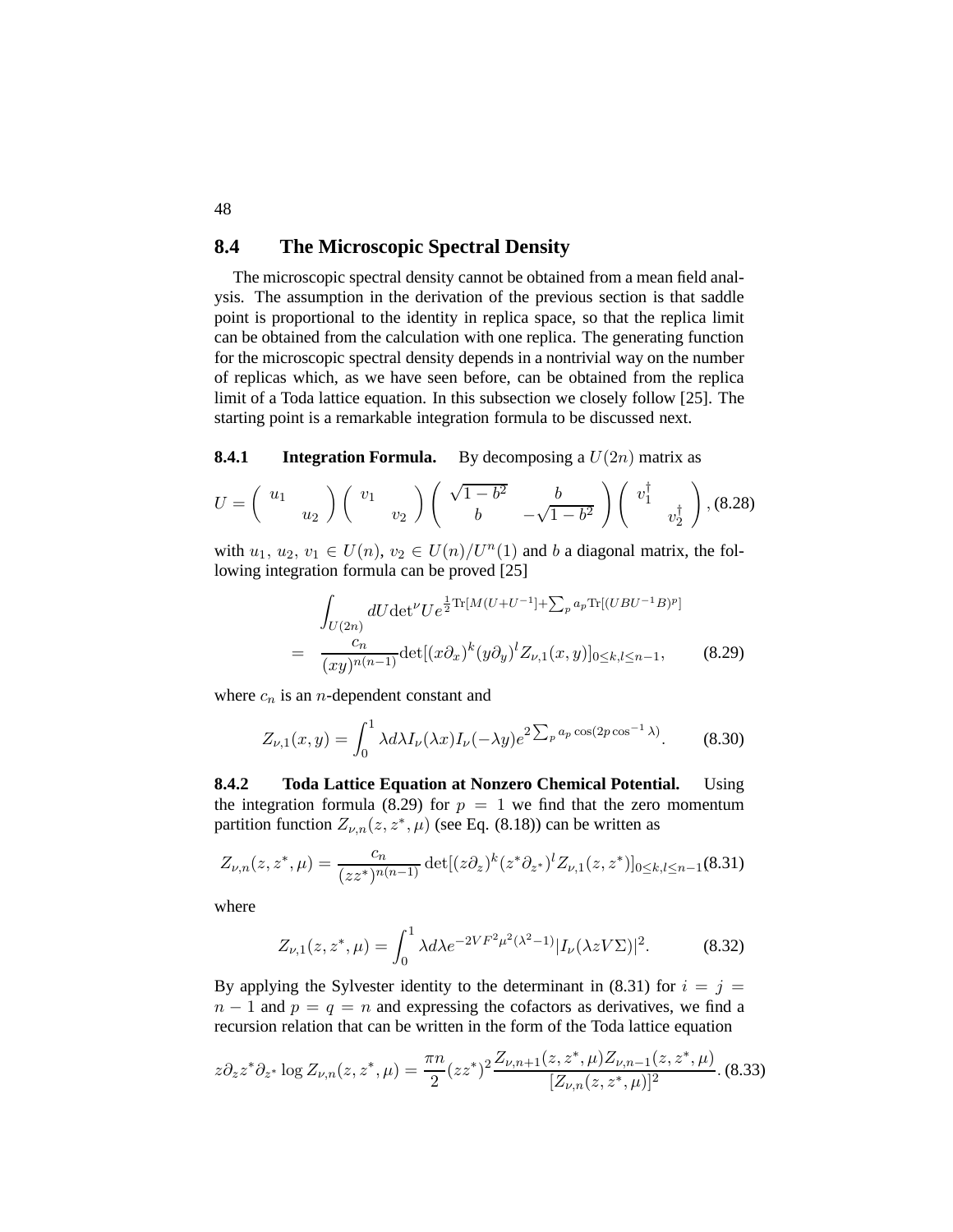For the spectral density we find the simple expression  $(Z_{\nu,0}(z,z^*,\mu)=1)$ 

$$
\rho^{\text{quen}}(z, z^*, \mu) = \lim_{n \to 0} \frac{1}{\pi n} \partial_z \partial_{z^*} \log Z_{\nu, n}(z, z^*) = \frac{z z^*}{2} Z_{\nu, 1}(z, z^*) Z_{\nu, -1}(z, z^*).
$$
\n(8.34)

What remains to be done is to calculate the bosonic partition function for  $n =$ −1 which will be completed in the next subsections.

**8.4.3 The Bosonic Partition Function.** In this subsection we evaluate the low-energy limit of the QCD partition function at nonzero chemical potential for one bosonic quark and one conjugate bosonic quark and  $\nu = 0$ . We closely follow [25]. Because of convergence requirements, the inverse determinants of nonhermitian operators have to be regulated. This is achieved by expressing them as the determinant of a larger Hermitian operator [83]

$$
\det^{-1}\begin{pmatrix} z & id+\mu \\ id^{\dagger}+\mu & z \end{pmatrix} \det^{-1}\begin{pmatrix} z^* & -id+\mu \\ -id^{\dagger}+\mu & z^* \end{pmatrix}
$$
  
=  $\lim_{\epsilon \to 0} \det^{-1}\begin{pmatrix} \epsilon & 0 & z & id+\mu \\ 0 & \epsilon & id^{\dagger}+\mu & z \\ z^* & -id+\mu & \epsilon & 0 \\ -id^{\dagger}+\mu & z^* & 0 & \epsilon \end{pmatrix}$  (8.35)  
=  $\int \exp[i\sum_{j=1}^{N/2} \phi_k^{j*}\begin{pmatrix} \epsilon & z & id+\mu & 0 \\ z^* & \epsilon & 0 & id-\mu \\ -id^{\dagger}+\mu & 0 & \epsilon & -z^* \\ 0 & -id^{\dagger}-\mu & -z & \epsilon \end{pmatrix}_{kl}$ 

The mass matrices are given by

$$
\zeta_1 = \begin{pmatrix} \epsilon & z \\ z^* & \epsilon \end{pmatrix} \quad \text{and} \quad \zeta_2 = \begin{pmatrix} \epsilon & -z^* \\ -z & \epsilon \end{pmatrix} = -I\zeta_1I. \quad (8.36)
$$

with  $I \equiv i\sigma_2$ . For the random matrix model (8.21) we have that  $d = W$ . The Gaussian integral over W results in the 4-boson term  $\exp[-2 \text{Tr} \overline{Q_1} \overline{Q_2}/N]$ with

$$
\overline{Q_1} \equiv \begin{pmatrix} \phi_1^* \cdot \phi_1 & \phi_1^* \cdot \phi_2 \\ \phi_2^* \cdot \phi_1 & \phi_2^* \cdot \phi_2 \end{pmatrix}, \qquad \overline{Q_2} \equiv \begin{pmatrix} \phi_3^* \cdot \phi_3 & \phi_3^* \cdot \phi_4 \\ \phi_4^* \cdot \phi_3 & \phi_4^* \cdot \phi_4 \end{pmatrix}, \quad (8.37)
$$

and we have used the notation  $\phi_k^* \cdot \phi_l = \sum_{i=1}^{N/2} \phi_k^{i*} \phi_l^i$ . Instead of the usual Hubbard-Stratonovitch transformation, we linearize the 4-boson interaction term by the Hermitian matrix  $\delta$  function

$$
\delta(Q_i - \overline{Q_i}) = \frac{1}{(2\pi)^4} \int dF e^{-i \text{Tr} F(Q_i - \overline{Q_i})},\tag{8.38}
$$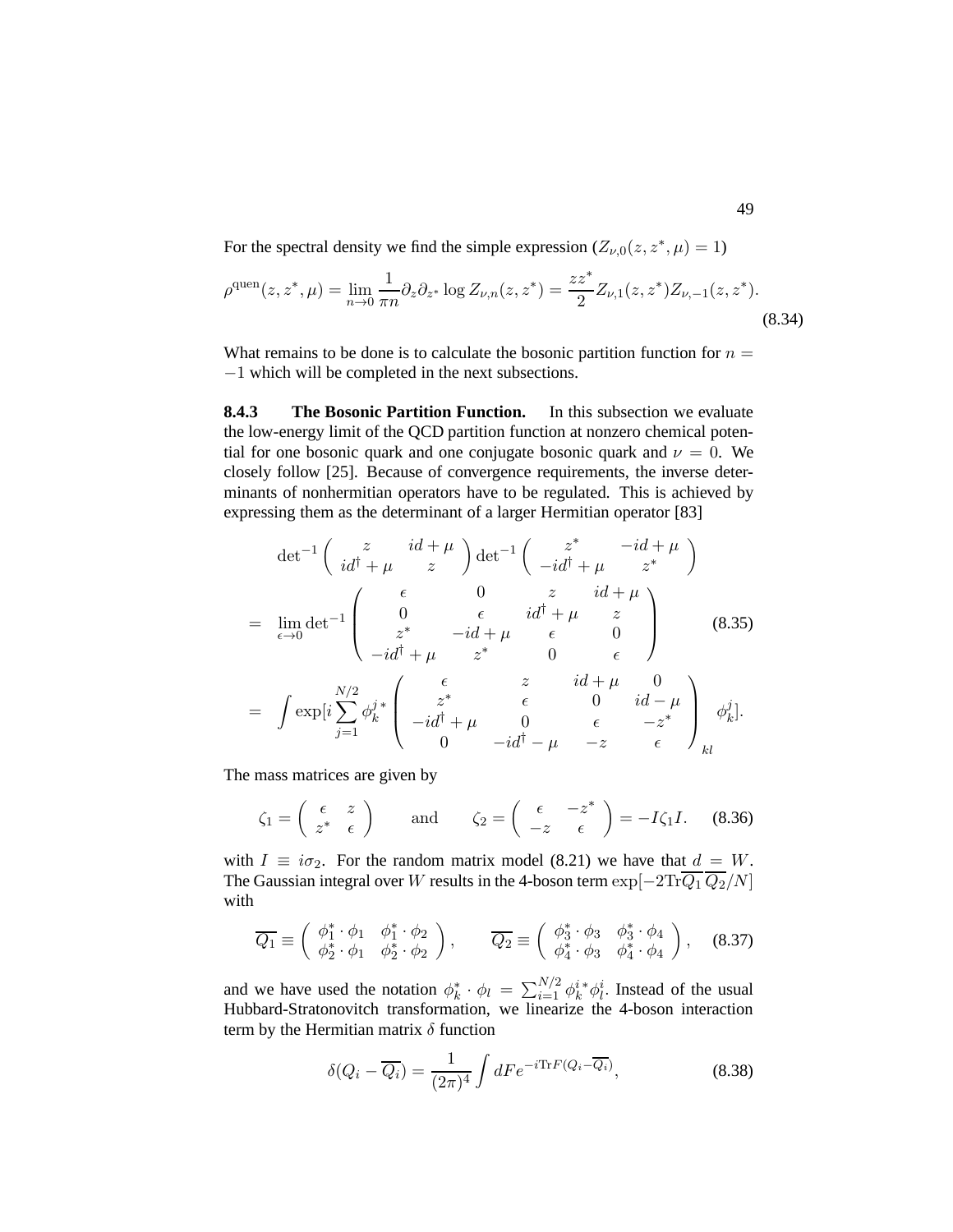where the integral is over Hermitian matrices  $F$ . We thus find the identity

$$
\exp\left[-\frac{2}{N}\text{Tr}\overline{Q_1}\ \overline{Q_2}\right] \sim \int dQ_1 dQ_2 \int dF dG e^{\text{Tr}\left[-iF(Q_1-\overline{Q_1})iG(Q_2-\overline{Q_2})-\frac{2}{N}Q_1Q_2\right]}\tag{8.39}
$$

The integral over the  $\phi_k$  is uniformly convergent in F and G which justifies the interchange of the order of the integrals. This results in the partition function

$$
Z_{-1} = \int dQ_1 dQ_2 \int dF dG e^{\text{Tr}\left[-i\frac{N}{2}FQ_1 - i\frac{N}{2}GQ_2 + i\frac{N}{2}\zeta_1^T(Q_1 - IQ_2I) - \frac{N}{2}Q_1Q_2\right]} \times \det^{-\frac{N}{2}} \begin{pmatrix} \epsilon + F & \mu\sigma_3 \\ \mu\sigma_3 & \epsilon + G \end{pmatrix},
$$
\n(8.40)

where we have used a block notation and the mass matrices (8.36). We have also simplified this integral by changing integration variables according to  $F \to F - \zeta_1^T$  and  $G \to G + I \zeta_1^T I$  and  $Q_i \to N Q_i/2$ ,  $i = 1, 2$ . For reasons of convergence we have kept the infinitesimal increments inside the determinant. In the weak nonhermiticity limit, where  $\mu^2 N$  is kept fixed for  $N \to \infty$ , the determinant can be approximated by

$$
\det^{-\frac{N}{2}} \begin{pmatrix} \epsilon + F & \mu \sigma_3 \\ \mu \sigma_3 & \epsilon + G \end{pmatrix} = \det^{-\frac{N}{2}} (\epsilon + F) \det^{-\frac{N}{2}} (\epsilon + G) \qquad (8.41)
$$

$$
\times \exp \left[ \frac{N\mu^2}{2} \frac{1}{\epsilon + F} \sigma_3 \frac{1}{\epsilon + G} \sigma_3 \right] (1 + \mathcal{O} \left( \frac{1}{N} \right)).
$$

The F and G variables in the  $\mu^2 N$  term can be replaced the saddle point values of F and G at  $\mu = 0$  given by  $(\epsilon + F)Q_1 = i$  and  $(\epsilon + G)Q_2 = i$ . The remaining integrals over  $F$  and  $G$  are Ingham-Siegel integrals given by [88]

$$
\int dF \det^{-n} (\epsilon + F) e^{i \text{Tr} QF} \sim \theta(Q) \det^{n-p}(Q) e^{-i\epsilon \text{Tr} Q}, \tag{8.42}
$$

where the integral is over  $p \times p$  Hermitian matrices, Im $\epsilon < 0$ , and  $\theta(Q)$  denotes that Q is positive definite. These manipulations result in

$$
Z_{-1}(z, z^*, \mu) = \int dQ_1 dQ_2 \theta(Q_1) \theta(Q_2) \det^{\frac{N}{2}-2}(Q_1 Q_2)
$$
(8.43)  
 
$$
\times e^{\text{Tr}[i\frac{N}{2}\zeta_1^T(Q_1 - IQ_2 I) - \frac{N}{2}Q_1 Q_2 - \frac{N}{2}\mu^2 Q_1 \sigma_3 Q_2 \sigma_3]}
$$

In the limit  $N \to \infty$  the integrals over the massive modes can be performed by a saddle point approximation. The saddle point equations are given by

$$
Q_1^{-1} - Q_2 = 0, \qquad Q_2^{-1} - Q_1 = 0. \tag{8.44}
$$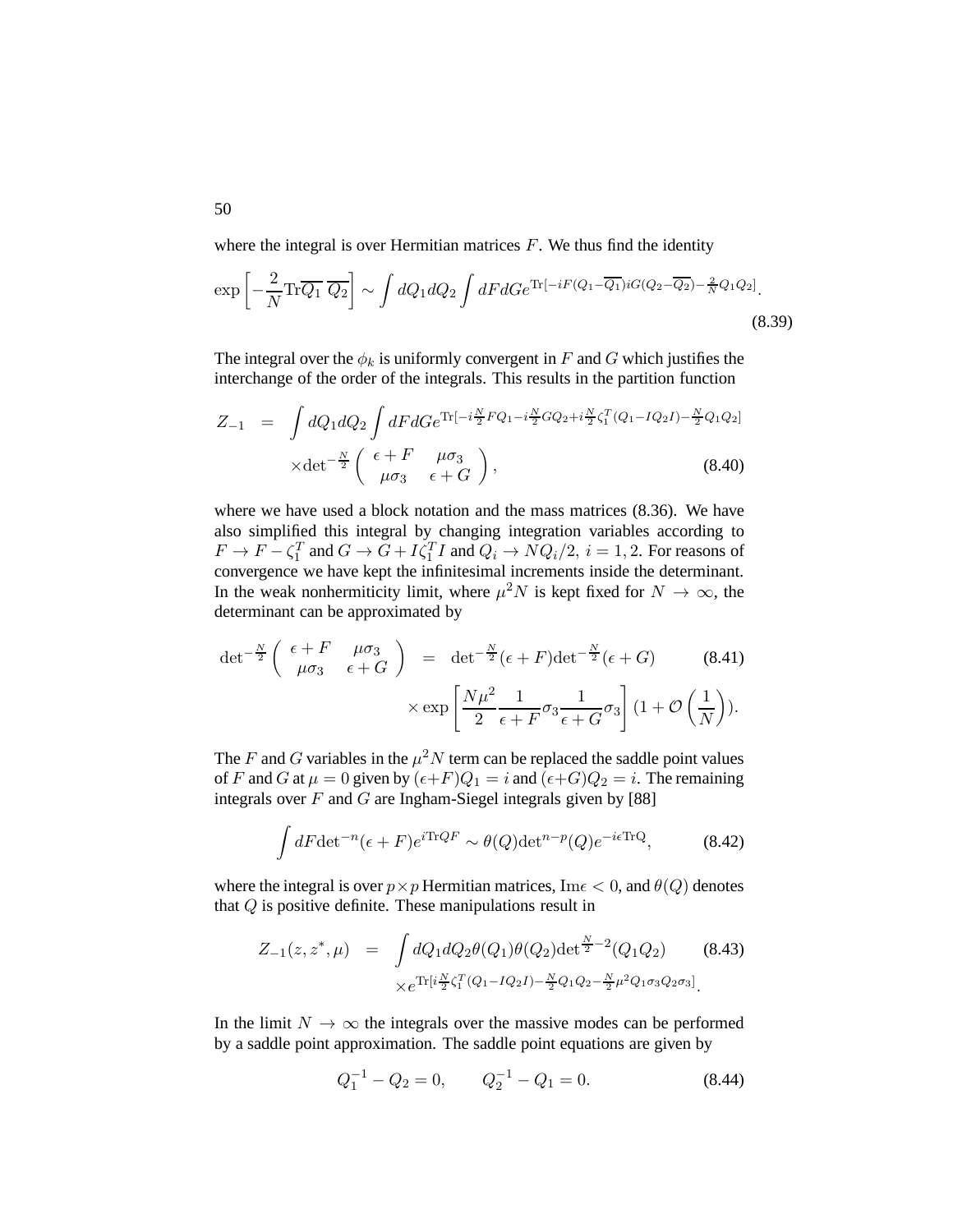Both equations can be rewritten as

$$
Q_1 = Q_2^{-1}, \t\t(8.45)
$$

and therefore only four of the modes, which we choose to be  $Q_2$ , can be integrated out by a saddle-point approximation. The quadratic fluctuations give rise to a factor  $\pi^2/\text{det}^2 \tilde{Q}_1$ . The integral over the remaining modes has to be performed exactly. We thus arrive at the partition function [25]

$$
Z_{-1}(z, z^*, \mu) = \int \frac{dQ_1}{\det^2 Q_1} \theta(Q_1) e^{\text{Tr}[i\frac{N}{2}\zeta_1^T (Q_1 - IQ_1^{-1}I) - \frac{N}{2}\mu^2 Q_1 \sigma_3 Q_1^{-1} \sigma_3]}.
$$
(8.46)

Before evaluating this integral, we rederive this partition function based on the symmetries of the QCD partition function.

**8.4.4** Symmetries of  $Z_{-1}(\mu)$ . For  $\mu = 0$  and  $\zeta_1 = \zeta_2 = 0$  the symmetry of the partition function (8.35) are the  $Gl(2) \times Gl(2)$  transformations,

$$
\begin{pmatrix}\n\phi_1 \\
\phi_2\n\end{pmatrix} \rightarrow U_1 \begin{pmatrix}\n\phi_1 \\
\phi_2\n\end{pmatrix}, \qquad \begin{pmatrix}\n\phi_1^* \\
\phi_2^*\n\end{pmatrix} \rightarrow \begin{pmatrix}\n\phi_1^* \\
\phi_2^*\n\end{pmatrix} U_2^{-1},
$$
\n
$$
\begin{pmatrix}\n\phi_3 \\
\phi_4\n\end{pmatrix} \rightarrow U_2 \begin{pmatrix}\n\phi_3 \\
\phi_4\n\end{pmatrix}, \qquad \begin{pmatrix}\n\phi_3^* \\
\phi_4^*\n\end{pmatrix} \rightarrow \begin{pmatrix}\n\phi_3^* \\
\phi_4^*\n\end{pmatrix} U_1^{-1}, \qquad (8.47)
$$

where we have disregarded convergence. This symmetry can be extended to nonzero mass or chemical potential if we adopt the transformation rules

$$
\zeta_1 \to U_2 \zeta_1 U_1^{-1}, \qquad \zeta_2 \to U_1 \zeta_2 U_2^{-1}, \n\mu_1 \to U_2 \mu_1 U_2^{-1}, \qquad \mu_2 \to U_1 \mu_2 U_1^{-1}, \qquad (8.48)
$$

where  $\mu_1$  is the chemical potential matrix that is added *id* and  $\mu_2$  is the chemical potential matrix that is added to  $-i d^{\dagger}$ . These matrices are introduced for the sake of discussing the transformation properties of the partition function (8.35) and will ultimately be replaced by their original values  $\mu_1 = \mu_2 = \mu \sigma_3$ . The chiral symmetry is broken spontaneously to  $Gl(2)$  by the chiral condensate. Because the bosonic integral has to converge, the Goldstone manifold is not  $Gl(2)$  but rather  $Gl(2)/U(2)$ , i.e. the coset of positive definite matrices as in the case of zero chemical potential. Under a  $Gl(2) \times Gl(2)$  transformation the Goldstone fields transform as

$$
Q \to U_1 Q U_2^{-1}.
$$
\n(8.49)

The low energy effective partition function should have the same transformation properties as the microscopic partition function (8.35). To second order in  $\mu$  and first order in the mass matrix we can write down the following invariants

$$
\text{Tr}\zeta_1 Q, \quad \text{Tr}\zeta_2 Q^{-1}, \quad \text{Tr}Q\mu_1 Q^{-1}\mu_2, \quad \text{Tr}\mu_1^2, \quad \text{Tr}\mu_2^2. \tag{8.50}
$$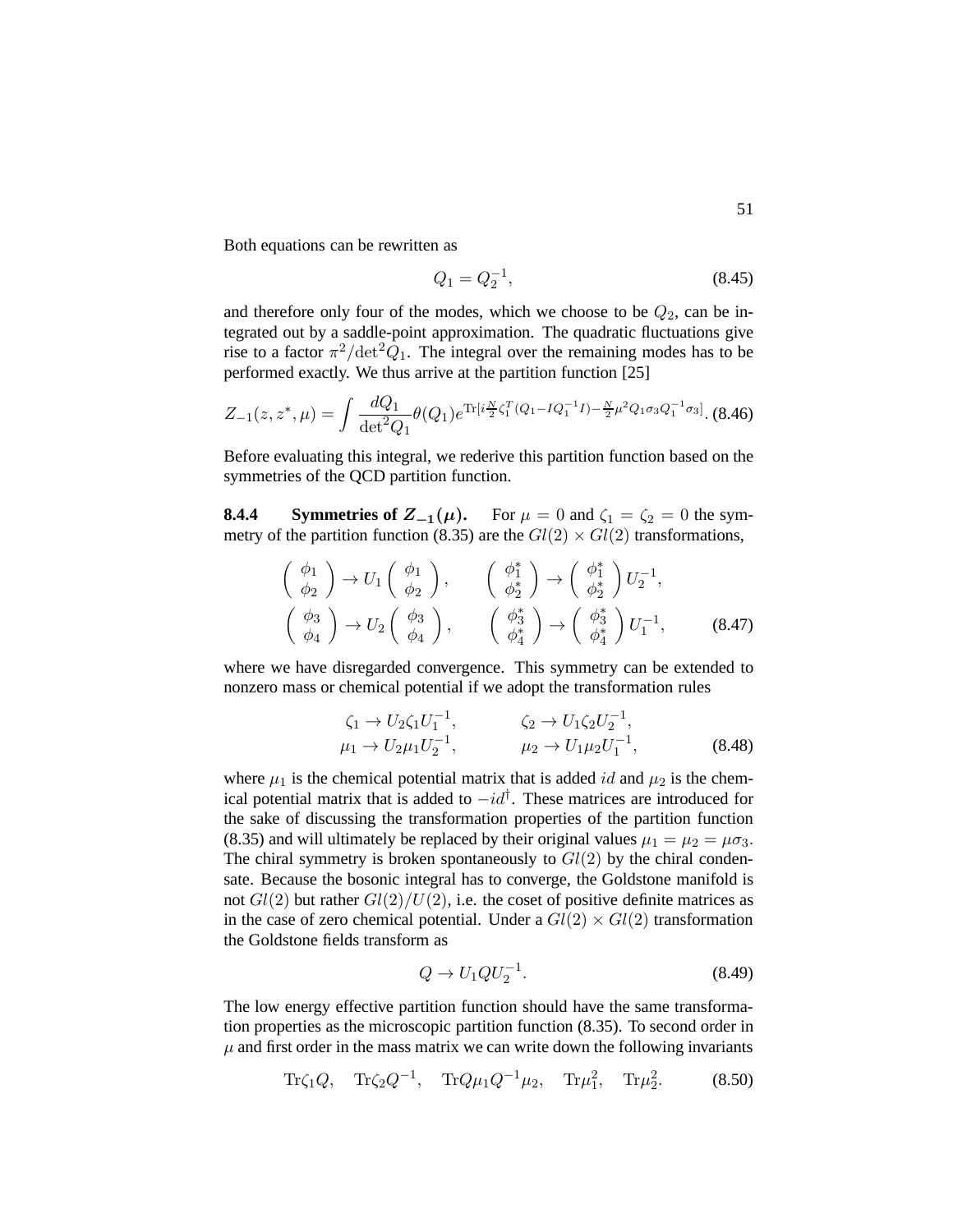We also have the discrete symmetry that the partition function is invariant under the interchange of  $\zeta_1$  and  $\zeta_2$ . This symmetry implies that the coefficients of the two mass terms in the effective partition function are the same. Using that the integration measure on positive definite Hermitian matrices is given by  $dQ/\text{det}^2Q$ , we finally arrive at the effective partition function

$$
Z_{\nu,-1}(z,z^*) = \int_{Q \in Gl(2)/U(2)} \frac{\det^{\nu}(Q) dQ}{\det^2(Q)} e^{-\frac{F^2 \mu^2 V}{4} \text{Tr}[Q,B][Q^{-1},B] + \frac{i\Sigma V}{2} \text{Tr}(\zeta_1 Q + \zeta_2 Q^{-1})},\tag{8.51}
$$

The partition function (8.46) for  $\nu = 0$  is recovered after making the identification  $V \to N$ ,  $\Sigma \to 1$  and  $F^2 \to 1$  and  $Q \to Q^T$ .

**8.4.5 Calculation of the Integral over** Q**.** To evaluate the integral (8.51) we use the parameterization

$$
Q = e^t \begin{pmatrix} e^r \cosh s & e^{i\theta} \sinh s \\ e^{-i\theta} \sinh s & e^{-r} \cosh s \end{pmatrix}.
$$
 (8.52)

where

$$
r \in \langle -\infty, \infty \rangle, \quad s \in \langle -\infty, \infty \rangle, \quad t \in \langle -\infty, \infty \rangle, \quad \theta \in \langle 0, \pi \rangle \quad . \tag{8.53}
$$

The Jacobian relating the measures  $dQ/\text{det}^2Q$  and  $drdsdt d\theta$  is given by

$$
J = 4e^{4t} \cosh s \sinh s. \tag{8.54}
$$

We first perform the integral over r, which gives a factor  $2K_0(2N\epsilon \cosh s \cosh t)$ with leading singularity given by  $\sim -\log \epsilon$ . This factor is absorbed in the normalization of the partition function. Then the integral over  $\theta$  gives a Bessel function. Introducing  $u = \sinh s$  as new integration variable we find [25]

$$
Z_{\nu,-1}(z,z^*,\mu) = C_{-1} \int_{-\infty}^{\infty} dt \int_0^{\infty} du e^{2\nu t} J_0(2Vu(x^2 \cosh^2 t + y^2 \sinh^2 t)^{1/2})
$$
  
 
$$
\times e^{-\mu^2 F^2 V(1+2u^2)}.
$$
 (8.55)

To do the integral over  $u$  we use the known integral

$$
\int_0^\infty dx x^{a+1} e^{-\alpha x^2} J_a(\beta x) = \frac{\beta^a}{(2\alpha)^{a+1}} e^{-\beta^2/4\alpha}.
$$
 (8.56)

This results in

$$
Z_{\nu,-1}(z,z^*,\mu) = \frac{C_{-1}e^{-V\mu^2F^2}}{4\mu^2F^2V} \int_{-\infty}^{\infty} dt e^{2\nu t} e^{-\frac{V(x^2\cosh^2 t + y^2\sinh^2 t)}{2\mu^2F^2}}.
$$
\n(8.57)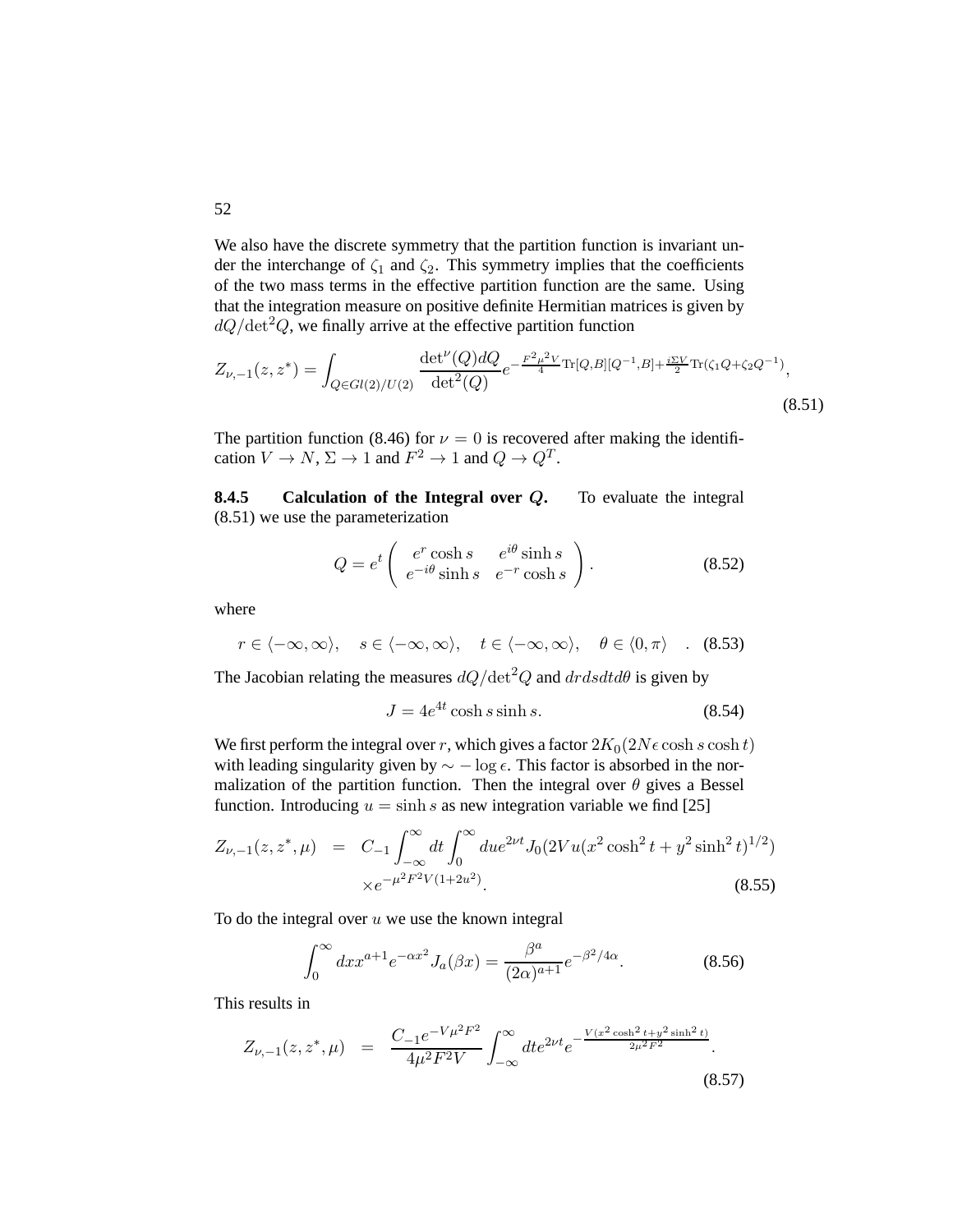Using that  $\cosh^2 t = \frac{1}{2} + \frac{1}{2}$  $\frac{1}{2} \cosh 2t$  and  $\sinh^2 t = -\frac{1}{2} + \frac{1}{2}$  $\frac{1}{2}$  cosh 2t, the integral over  $t$  can be rewritten as a modified Bessel function resulting in [25]

$$
Z_{\nu,-1}(z=x+iy,z^*) = C_{-1} e^{\frac{V\Sigma^2(y^2-x^2)}{4\mu^2 F^2}} K_{\nu} \left(\frac{V\Sigma^2(x^2+y^2)}{4\mu^2 F^2}\right).
$$
 (8.58)

**8.4.6 The Dirac Spectrum at Nonzero Chemical Potential.** The final result for the quenched spectral density is obtained by substituting the partition functions  $Z_{\nu,1}^{\nu}(z, z^*, \mu)$  and  $Z_{\nu,-1}(z = x + iy, z^*, \mu)$  in expression (8.34) obtained from the replica limit of the Toda lattice equation. We find,

$$
\rho^{\text{quen}}(x, y, \mu) = \frac{V^3 \Sigma^4}{2\pi F^2 \mu^2} (x^2 + y^2) e^{\frac{V \Sigma^2 (y^2 - x^2)}{4\mu^2 F^2}} K_{\nu} \left( \frac{V \Sigma^2 (x^2 + y^2)}{4\mu^2 F^2} \right) \times \int_0^1 \lambda d\lambda e^{-2V F^2 \mu^2 \lambda^2} |I_{\nu}(\lambda z V \Sigma)|^2.
$$
\n(8.59)

The normalization constant has been chosen such that the  $\mu \rightarrow 0$  limit of  $\rho^{\text{quen}}(x, y, \mu)$  for large y is given by  $\Sigma V/\pi$  (see below).

In the limit  $\text{Re}(z)\Sigma/\mu^2F^2 \ll 1$  the upper limit of the integral in (8.59) can be extended to infinity. Using the known integral

$$
\int_0^\infty \lambda d\lambda e^{-2VF^2\mu^2\lambda^2} |I_\nu(\lambda zV\Sigma)|^2 = \frac{e^{\frac{(z^2+z^*)\Sigma^2 V}{8\mu^2 F^2}}}{4\mu^2 F^2 V} I_\nu \left(\frac{z z^* V \Sigma^2}{4\mu^2 F^2}\right), \tag{8.60}
$$

the spectral density can be expressed as

$$
\rho^{\text{quen}}(x, y, \mu) = \frac{2}{\pi} u^2 z z^* K_\nu (z z^* u) I_\nu (z z^* u) \quad \text{with} \quad u = \frac{V \Sigma^2}{4\mu^2 F^2}.
$$
 (8.61)

Therefore, the spectral density becomes a universal function that only depends on a single parameter  $u$ . This parameter can be rewritten in a more physical way as  $u = \pi \rho^{\text{asym}}(x, y, \mu)$ . For the dimensionless ratio we obtain

$$
\frac{\rho^{\text{quen}}(x, y, \mu)}{\rho_{\text{asym}}(x, y, \mu)} = 2uzz^* K_\nu(zz^*u) I_\nu(zz^*u),\tag{8.62}
$$

which is universal combination that depends only on a single universal combination  $zz^*u$ . (This result was obtained in collaboration with Tilo Wettig).

In the thermodynamic limit the Bessel functions can be approximated by their asymptotic limit. This results in

$$
\rho^{\text{quen}}(x, y, \mu) = \frac{V^2 \Sigma^2}{2\pi F \mu \sqrt{2\pi V}} \int_0^1 d\lambda e^{-2VF^2 \mu^2 (\lambda - \frac{|x| \Sigma}{2F^2 \mu^2})^2} .
$$
 (8.63)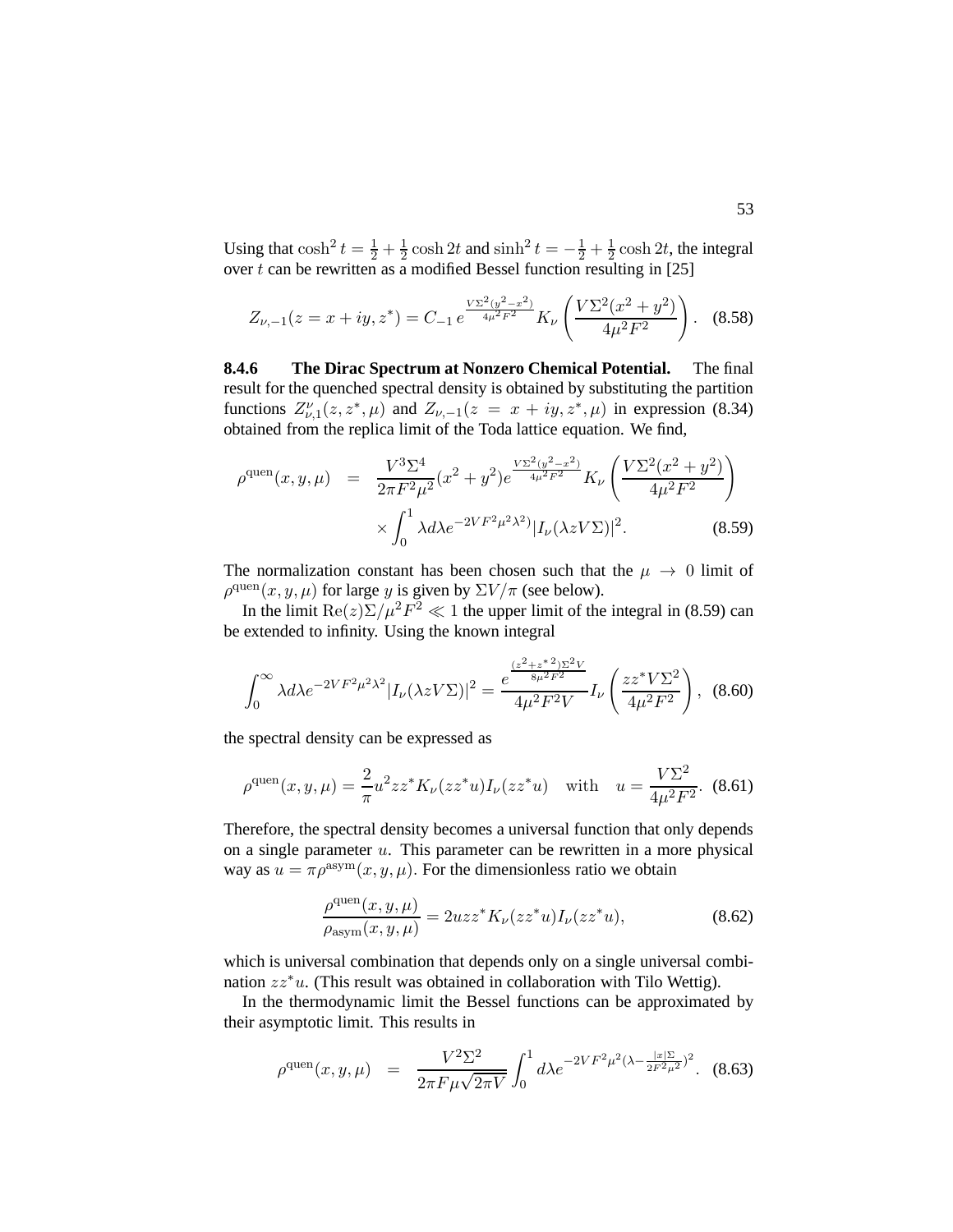For  $V \to \infty$  the integral over  $\lambda$  can be performed by a saddle point approximation. If the saddle point is outside the range  $[0, 1]$  the integral vanishes for  $V \rightarrow \infty$ . We thus find for the spectral density

$$
\rho^{\text{quen}}(x, y, \mu) = \frac{V\Sigma^2}{4\pi\mu^2 F^2} \quad \text{for} \quad |x| < \frac{2F^2\mu^2}{\Sigma} \tag{8.64}
$$

and  $\rho^{\text{quen}}(x, y, \mu) = 0$  outside this strip. This result is in agreement with the mean field analysis [84] of the effective partition function given in section 8.3.3. For the integrated eigenvalue density we find

$$
\int_{-\infty}^{\infty} dx \rho^{\text{quen}}(x, y, \mu) = \frac{\Sigma V}{\pi}
$$
\n(8.65)

in agreement with the eigenvalue density at  $\mu = 0$ .

### **9. Full QCD at Nonzero Chemical Potential**

In quenched QCD the chiral condensate  $G(m, \mu) \sim m/\mu^2$  in the region where the eigenvalues are located. In section 8.3 we have argued that that chiral condensate in full QCD does not depend on  $\mu$  for  $\mu < m_N/N_N$ . The conclusion is that the presence of the fermion determinant completely alters the vacuum structure of the theory. The question we wish to address is how we can understand this based on the spectrum of the QCD Dirac operator. For simplicity we only consider the case of  $N_f = 1$  and  $\nu = 0$ .

The average spectral density in full QCD is defined by

$$
\rho^{\text{full}}(x, y, \mu) = \langle \sum_{k} \delta^{2}(x + iy - \lambda_{k}) \det(D + m + \mu \gamma_{0}) \rangle.
$$
 (9.1)

The low-energy limit of the generating function for the spectral density can again be written as a  $\tau$ -function [26]. The spectral density is then obtained from the replica limit of the corresponding Toda lattice equation. The result is

$$
\rho^{\text{full}}(x, y, \mu) = \frac{V^3(x^2 + y^2)\Sigma^4}{2\pi\mu^2 F^2} e^{\frac{V(y^2 - x^2)\Sigma^2}{4\mu^2 F^2}} K_0(\frac{V(x^2 + y^2)\Sigma^2}{4\mu^2 F^2}) \qquad (9.2)
$$

$$
\times \int_0^1 t dt e^{-2V\mu^2 F^2 t} (I_0^*(z\Sigma Vt) - \frac{I_0^*(z\Sigma V)I_0 mV\Sigma t}{I_0(mV\Sigma)}) I_0(z\Sigma Vt).
$$

It was first obtained from the random matrix model [27] using the method of complex orthogonal polynomials developed in [89, 90]. To appreciate this result, we considers its asymptotic expansion for  $V \to \infty$ . For  $m = 0$  and  $x > 0$  we can derive the asymptotic result for the difference

$$
\rho^{\text{quen}}(x, y, \mu) - \rho^{\text{full}}(x, y, \mu) \sim \frac{\sqrt{z\sum} \, e^{\frac{Vz^* \, 2\sum^2}{8\mu^2 F^2} - \frac{Vx^2 \Sigma^2}{2\mu^2}} e^{z^* \Sigma V} . \tag{9.3}
$$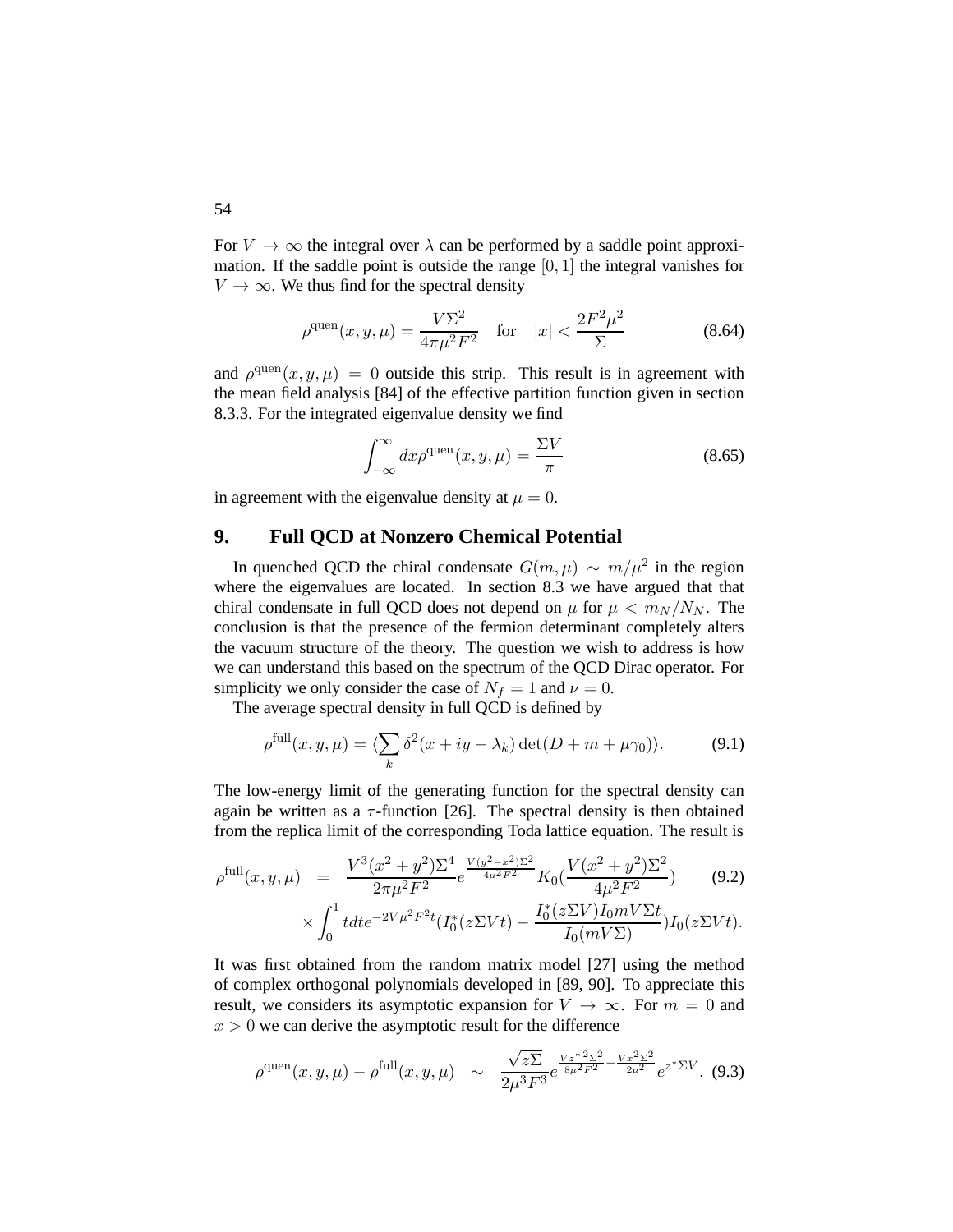The behavior near the extremum at  $(x, y) = (4\mu^2 F^2/3\Sigma, 0)$  is given by

$$
\rho^{\text{quen}}(x, y, \mu) - \rho^{\text{full}}(x, y, \mu) \sim e^{\frac{2}{3}\mu^2 F^2 V} e^{\frac{2}{3}iy \Sigma V}.
$$
 (9.4)

We have oscillations on the scale  $1/\Sigma V$  with an amplitude that diverges exponentially with the volume [26]. In the thermodynamic limit, these oscillations are visible in a domain where the real part of the exponent in (9.3) is positive. This region is given by intersection of the inside of the ellipses

$$
3(x \pm \frac{4}{3}\mu^2 F^2 \Sigma)^2 + y^2 = \frac{16}{3}\mu^4 F^2 \Sigma^2
$$
 (9.5)

and the strip  $|x| < 2F^2\mu^2/\Sigma$ . At the mean field level this can be reinterpreted as a region where Kaon condensation takes place [94, 95].

#### **10. Conclusions**

The existence of two formulations of QCD at low energy, first as a microscopic theory of quarks and gluons and second as an effective theory of weakly interacting Goldstone bosons, imposes powerful constraints on either of the theories. The effective theory is completely determined by the symmetries of the microscopic theory, and the mass dependence of the effective theory imposes sum rules on the inverse Dirac eigenvalues. In particular this means that any theory with the same symmetry breaking pattern and a mass gap will be subject to the same constraints. The simplest microscopic theory is chiral Random Matrix Theory.

However, more can be done than constraining the inverse Dirac eigenvalues by sum rules. The key observation is that the generating function for the resolvent amounts to a partition function with additional flavors with a mass  $z$  equal to the value for which the resolvent is calculated. Again we have a microscopic theory and an effective theory with the same low energy limit. Because  $z$  is a free parameter, it can always be chosen such that the Compton wavelength of the corresponding Goldstone boson is much larger than the size of the box. In this region the  $z$  dependence of the partition function is determined by the mass term of the chiral Lagrangian which is a simple matrix integral.

To obtain the Dirac spectrum we have to quench the determinant corresponding to z. This can be done in two ways: by the replica trick or by the supersymmetric method. Although, the supersymmetric method is straightforward, the *naive* replica trick is technically somewhat simpler. The problem is that the *naive* replica trick does not give correct nonperturbative results. One way out is if the dependence on the number of replicas  $n$  is known as an analytical function of n around  $n = 0$ . It was shown by Kanzieper that the  $n$ -dependence can be obtained from the solution of the Painlevé equation. The other way out, which has been advocated in these lectures, is if the partition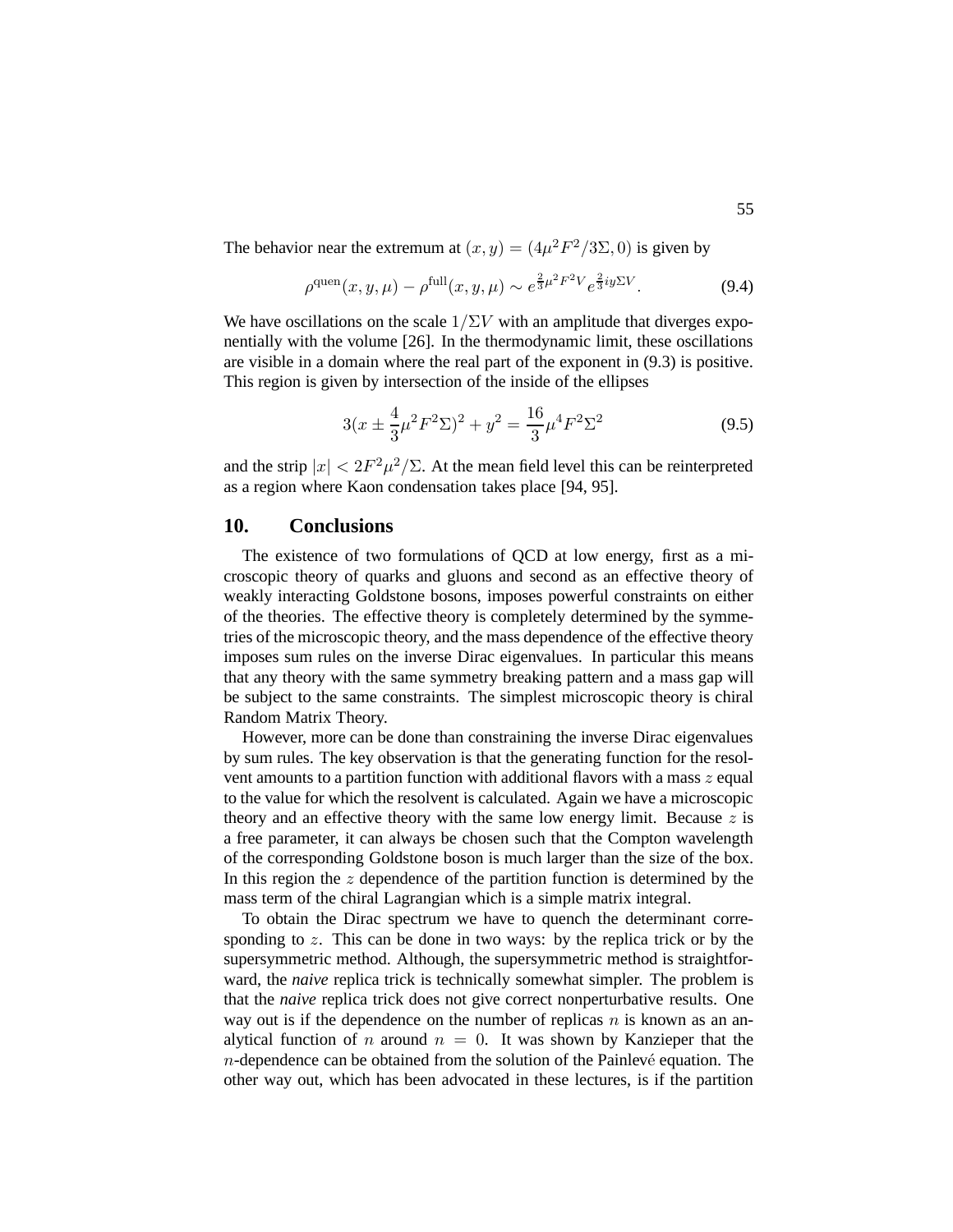function for  $n = 0$  is related by a recursion relation to partition functions with a nonzero integer number of flavors. The replica limit of this Toda lattice equation gives us nonperturbative correlation functions. This is an efficient formulation of the problem. The structure of the final answer already has the factorized structure of the Toda lattice formulation. We could also say that the supersymmetric partition function connects two semi-infinite hierarchies.

New results with the Toda lattice method were obtained for QCD at nonzero chemical potential. In this case the low-energy effective partition functions are also related by the Toda lattice equation. This made it possible to express the microscopic spectral density as the product of the partition function with one fermionic flavor and the partition function with one bosonic flavor. This result has later been reproduced by RMT with the method of orthogonal polynomials.

More surprisingly the Toda lattice method also gives the correct result for QCD at nonzero chemical potential with dynamical fermions. Because of the phase of the fermion determinant, a breakdown of this method for this case would not have been a surprise. However, the concept of integrability that also reigns this case, is so powerful that replica limit can be taken in exactly the same way as in the quenched case. The result for the spectral density shows oscillations on the scale of  $1/V$  and an amplitude that diverges exponentially with  $V$ . This structure is necessary to obtain a nonzero chiral condensate in the chiral limit.

The Toda lattice method has been applied to quite a few cases in the symmetry class  $\beta = 2$  (see [24, 23, 92, 25, 26, 93]). Our conjecture is that all microscopic correlation functions in this class can be obtained from the replica limit of a Toda lattice equation. A much tougher problem is analysis of the replica limit for the other Dyson classes. We are not aware of any progress on this problem and encourage the reader to confront this challenge.

#### **Acknowledgments**

The organizers of the 2004 Les Houches Summer School on Applications of Random Matrices in Physics are thanked for giving me the opportunity to present these lectures as well as for providing a pleasant and stimulating atmosphere. G. Akemann, D. Dalmazi, P. Damgaard, A. Halasz, J.C. Osborn, M. Sener, L. Shifrin, K. Splittorff, M. Stephanov, D. Toublan, H.A. Weidenmueller, T. Wettig and M.R. Zirnbauer are thanked for sharing their insights which led to the joint publications on which these lectures are based. Kim Splittorff is thanked for a critical reading of the manuscript.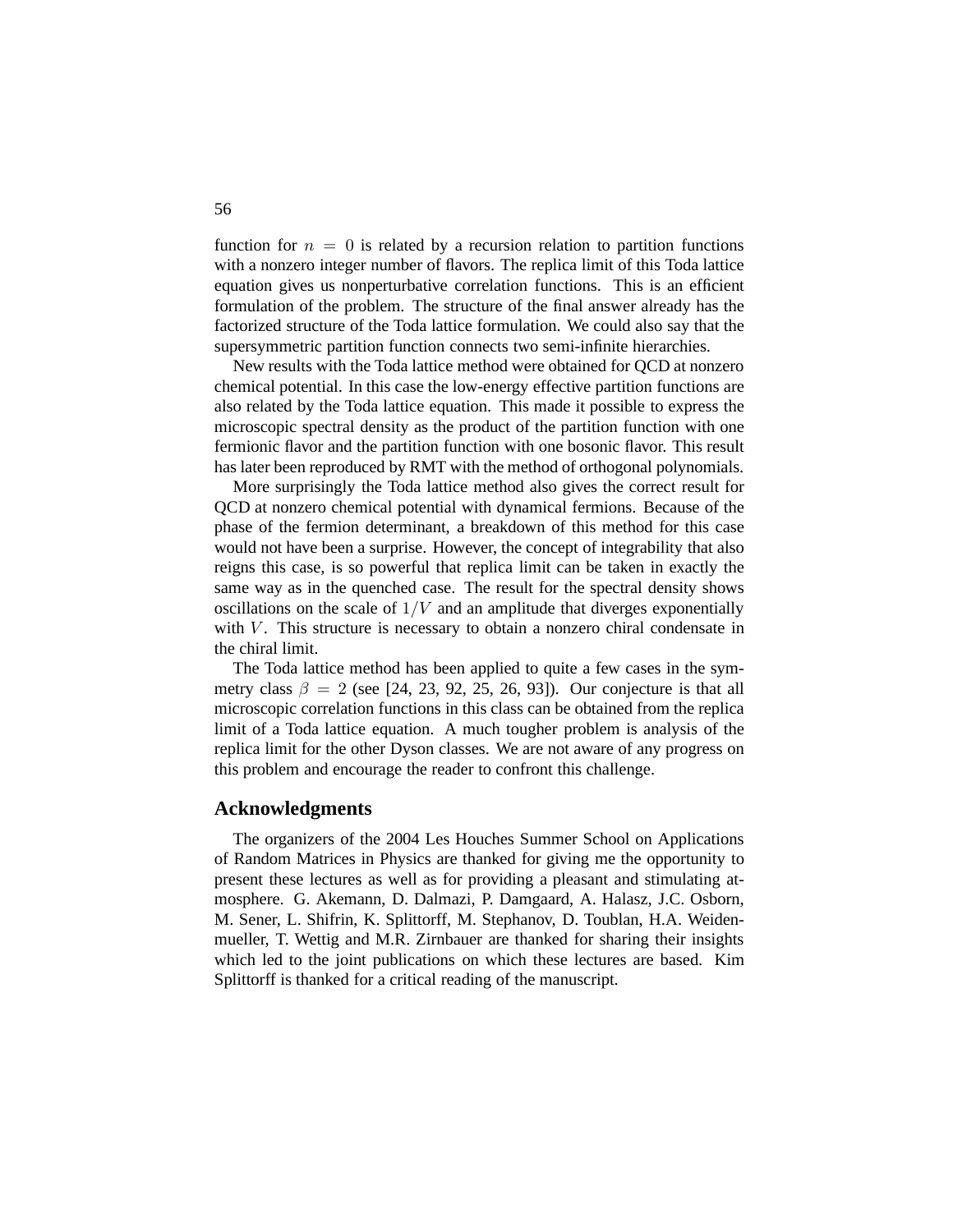# **References**

- [1] E.P. Wigner, Ann. Math. **62**, 548 (1955).
- [2] G. 't Hooft, Nucl. Phys. B **75**, 461 (1974).
- [3] E. Brezin, C. Itzykson, G. Parisi and J. B. Zuber, Commun. Math. Phys. **59**, 35 (1978).
- [4] P. Di Francesco, this volume, arXiv:math-ph/0406013.
- [5] D. J. Gross and E. Witten, Phys. Rev. D **21**, 446 (1980).
- [6] E. Brezin and D. J. Gross, Phys. Lett. B **97**, 120 (1980).
- [7] T. Eguchi and H. Kawai, Phys. Rev. Lett. **48**, 1063 (1982).
- [8] V. A. Kazakov and A. A. Migdal, Nucl. Phys. B **397**, 214 (1993).
- [9] I. Bars and F. Green, Phys. Rev. D **20**, 3311 (1979).
- [10] G. Bhanot, U. M. Heller and H. Neuberger, Phys. Lett. B **113**, 47 (1982).
- [11] I. I. Kogan, G. W. Semenoff and N. Weiss, Phys. Rev. Lett. **69**, 3435 (1992).
- [12] J. Gasser and H. Leutwyler, Phys. Lett. **188B**, 477 (1987).
- [13] H. Leutwyler and A. Smilga, Phys. Rev. **D46**, 5607 (1992).
- [14] E.V. Shuryak and J.J.M. Verbaarschot, Nucl. Phys. **A560**, 306 (1993).
- [15] J.J.M. Verbaarschot, Phys. Rev. Lett. **72**, 2531 (1994); Phys. Lett. **B329**, 351 (1994).
- [16] J. J. M. Verbaarschot and T. Wettig, Ann. Rev. Nucl. Part. Sci. **50**, 343 (2000).
- [17] P. H. Damgaard, Nucl. Phys. Proc. Suppl. **106**, 29 (2002). [arXiv:hep-lat/0110192].
- [18] G. Akemann, P. H. Damgaard, U. Magnea and S. Nishigaki, Nucl. Phys. B **487**, 721 (1997).
- [19] J.C. Osborn, D. Toublan and J. J. M. Verbaarschot, Nucl. Phys. **B 540**, 317 (1999).
- [20] P.H. Damgaard, J.C. Osborn, D. Toublan and J.J.M. Verbaarschot, Nucl. Phys. **B 547**, 305 (1999).
- [21] J.J.M. Verbaarschot and M.R. Zirnbauer, J. Phys. **A18**, 1093 (1985).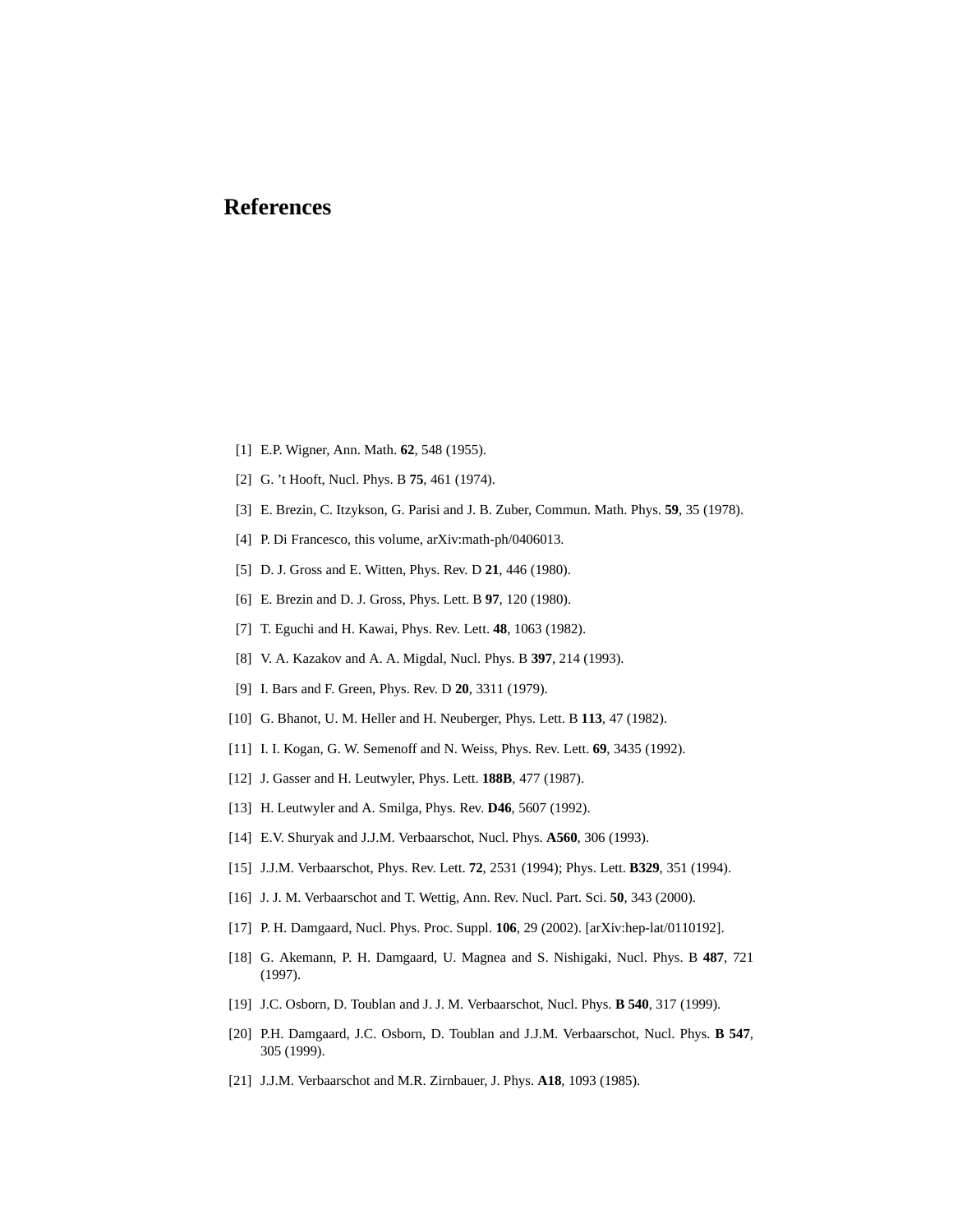- [22] A. Mironov, A. Morozov and G. W. Semenoff, Int. J. Mod. Phys. A **11**, 5031 (1996).
- [23] K. Splittorff and J.J.M. Verbaarschot, Phys. Rev. Lett. **90**, 041601 (2003).
- [24] E. Kanzieper, Phys. Rev. Lett. **89**, 250201 (2002).
- [25] K. Splittorff and J. J. M. Verbaarschot, Nucl. Phys. B **683**, 467 (2004).
- [26] G. Akemann, J. C. Osborn, K. Splittorff and J. J. M. Verbaarschot, arXiv:hep-th/0411030.
- [27] J. C. Osborn, Phys. Rev. Lett. **93**, 222001 (2004).
- [28] M.L. Mehta, *Random Matrices*, 3rd edition, Elsevier, Amsterdam 2004.
- [29] P. Forrester, *Log-gases and Random matrices*, Web Book - available at http://www.ms.unimelb.edu.au/∼matpjf/matpjf.html.
- [30] T. Guhr, A. Mueller-Groeling, and H.A. Weidenmueller, Phys. Rep. **299** (1998) 189.
- [31] *Special Issue: Random Matrix Theory*, J. Phys. **A 36** (2003), P.J. Forrester, N.C. Snaith and J.J.M. Verbaarschot, eds..
- [32] K.B. Efetov, *Supersymmetry in disorder and chaos*, Cambridge University Press, 1997.
- [33] C.W.J. Beenakker, Rev. Mod. Phys. **69**, 731 (1997).
- [34] P. Di Francesco, P. H. Ginsparg and J. Zinn-Justin, Phys. Rep. **254**, 1 (1995). Kluwer Academic Publishers, Dordrecht, 1990.
- [35] M. Stephanov, J.J.M. Verbaarschot and T. Wettig, in Supplement 1 of *Wiley Encyclopedia of Electrical and Electronics Engineering*, J.G. Webster, Ed., Wiley, 2001.
- [36] Y. Fyodorov, in *Mesoscopic Quantum Physics*, Elsevier Science, 1995.
- [37] J. J. M. Verbaarschot, arXiv:hep-th/0410211.
- [38] M. Creutz, *Quarks, Gluons, and Lattices*, Cambridge University Press, Cambridge 1983.
- [39] H.J. Rothe, *Lattice Gauge Theories: an Introduction*, World Scientific, Singapore 1992.
- [40] I. Montvay, *Quantum Fields on a Lattice*, Cambridge University Press, Cambridge 1994.
- [41] C. Vafa and E. Witten, Nucl. Phys. **B234**, 173 (1984).
- [42] M. Peskin, Nucl. Phys. **B175**, 197 (1980); S. Dimopoulos, Nucl. Phys. **B168**, 69 (1980); M. Vysotskii, Y. Kogan and M. Shifman, Sov. J. Nucl. Phys. **42**, 318 (1985).
- [43] C.E. Porter, *Statistical Theory of Spectra: Fluctuations*, Academic Press, New York, 1965.
- [44] T. Banks and A. Casher, Nucl. Phys. **B 169**, 103 (1980).
- [45] K. Splittorff and J. J. M. Verbaarschot, arXiv:hep-th/0408107.
- [46] D. Toublan and J. J. M. Verbaarschot, arXiv:hep-th/0008086.
- [47] S. Weinberg, Physica A **96**, 327 (1979).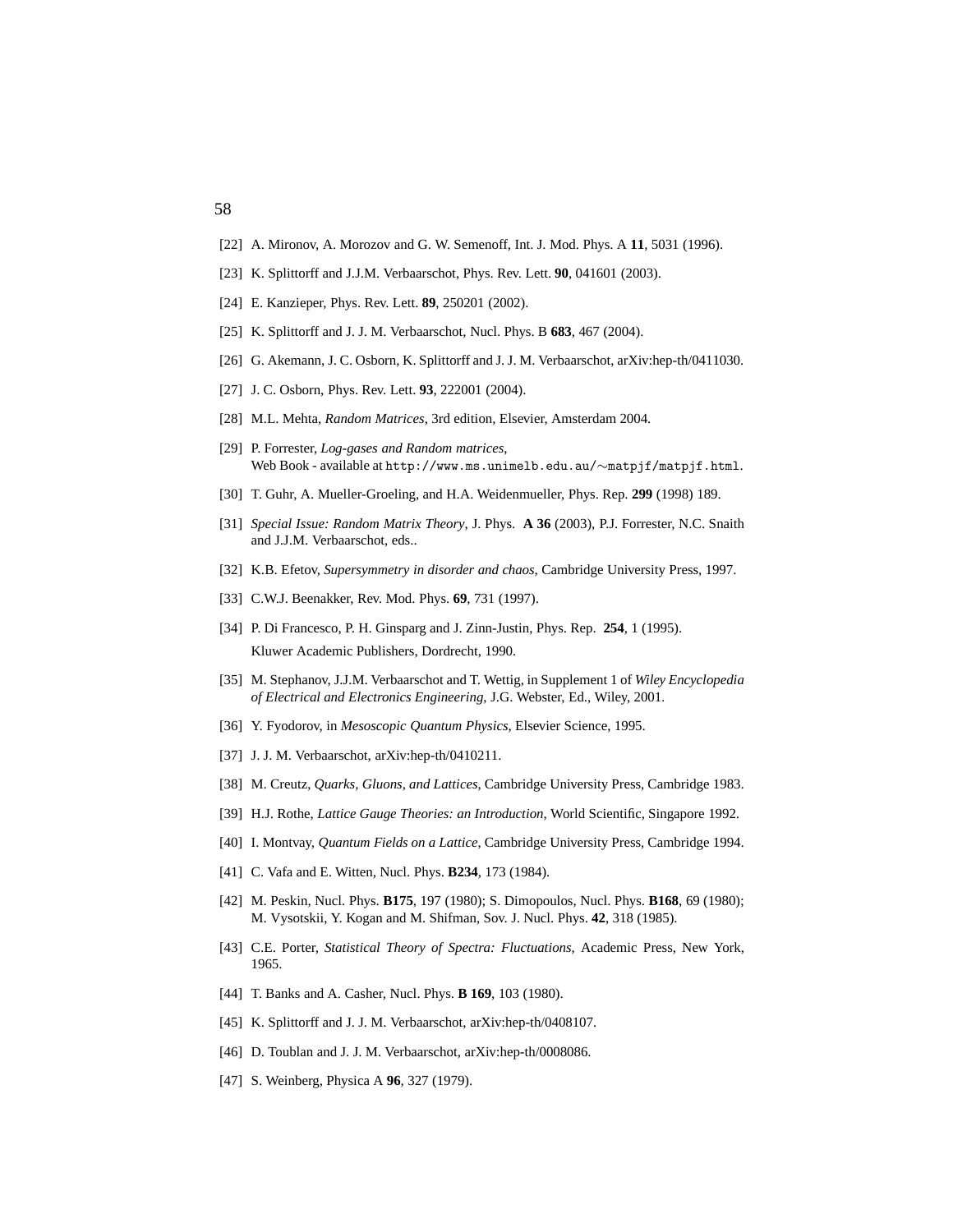- [48] J. Gasser and H. Leutwyler, Ann. Phys. **158**, 142 (1984); Nucl. Phys. B **250**, 465 (1985); H. Leutwyler, Ann. Phys. **235**, 165 (1994).
- [49] M.R. Zirnbauer, J. Math. Phys. **37**, 4986 (1996).
- [50] R. Narayanan and H. Neuberger, arXiv:hep-lat/0405025.
- [51] J.J.M. Verbaarschot, Phys. Lett. **B368**, 137 (1996).
- [52] J. C. Osborn and J. J. M. Verbaarschot, Phys. Rev. Lett. **81**, 268 (1998).
- [53] B.L. Altshuler, I.Kh. Zharekeshev, S.A. Kotochigova and B.I. Shklovskii, Zh. Eksp. Teor. Fiz. **94**, 343 (1988); B.L. Altshuler and B.I. Shklovskii, Zh. Exp. Teor. Fiz. **91** , 220 (1986).
- [54] G. Montambaux, cond-mat/9602071.
- [55] P. H. Damgaard and K. Splittorff, Phys. Rev. D **62**, 054509 (2000).
- [56] M.R. Zirnbauer and F.D.M. Haldane, Phys. Rev. **B52**, 8729 (1995); P.B. Gossiaux, Z. Pluhar and H.A. Weidenmueller, Ann. Phys. **268**, 273 (1998).
- [57] J. J. M. Verbaarschot and I. Zahed, Phys. Rev. Lett. **70**, 3852 (1993).
- [58] S. Chandrasekharan, Nucl. Phys. Proc. Suppl. **42**, 475 (1995); S. Chandrasekharan and N. Christ, Nucl. Phys. Proc. Suppl. **42**, 527 (1996); N. Christ, Lattice 1996.
- [59] M. Berbenni-Bitsch, S. Meyer, A. Schafer, J. Verbaarschot and T. Wettig, Phys. Rev. Lett. **80**, 1146 (1998); R. Edwards, U. Heller and R. Narayanan, Phys. Rev. D **60**, 034502 (1999); M. Gockeler, H. Hehl, P. Rakow, A. Schafer and T. Wettig, Phys. Rev. D **59**, 094503 (1999) and Phys. Rev D **65** 034503 (2002); P. Damgaard, U. Heller, R. Niclasen and K. Rummukainen Nucl. Phys. Proc. Suppl. **83**, 197 (2000); P. Damgaard, M. Diamantini, P. Hernandez and K. Jansen, Nucl. Phys. Proc. Suppl. **106**, 772 (2002); L. Giusti, M. Luscher, P. Weisz and H. Wittig, JHEP **0311**, 023 (2003).
- [60] P. H. Damgaard and K. Splittorff, Nucl. Phys. B **572**, 478 (2000).
- [61] D. Dalmazi and J. J. M. Verbaarschot, Phys. Rev. D **64**, 054002 (2001).
- [62] J. J. M. Verbaarschot, arXiv:hep-th/9710114.
- [63] T. Guhr and T. Wettig, J. Math. Phys. **37**, 6395 (1996); A. D. Jackson, M. K. Sener and J. J. M. Verbaarschot, Phys. Lett. B **387**, 355 (1996).
- [64] F.A. Berezin and F.I.Karpelevich, Doklady Akad. Nauk. SSSR **118**, 9 (1958).
- [65] R.C. Brower and M. Nauenberg, Nucl. Phys. B **180**, 221 (1981); R. Brower, P. Rossi and C. I. Tan, Nucl. Phys. B **190**, 699 (1981).
- [66] J. B. Kogut, M. Snow and M. Stone, Nucl. Phys. B **200**, 211 (1982).
- [67] G. Akemann and P. H. Damgaard, Phys. Lett. B **432**, 390 (1998); G. Akemann and P. H. Damgaard, Nucl. Phys. B **576**, 597 (2000).
- [68] S. Kharchev, A. Marshakov, A. Mironov, A. Morozov and A. Zabrodin, Nucl. Phys. B **380**, 181 (1992).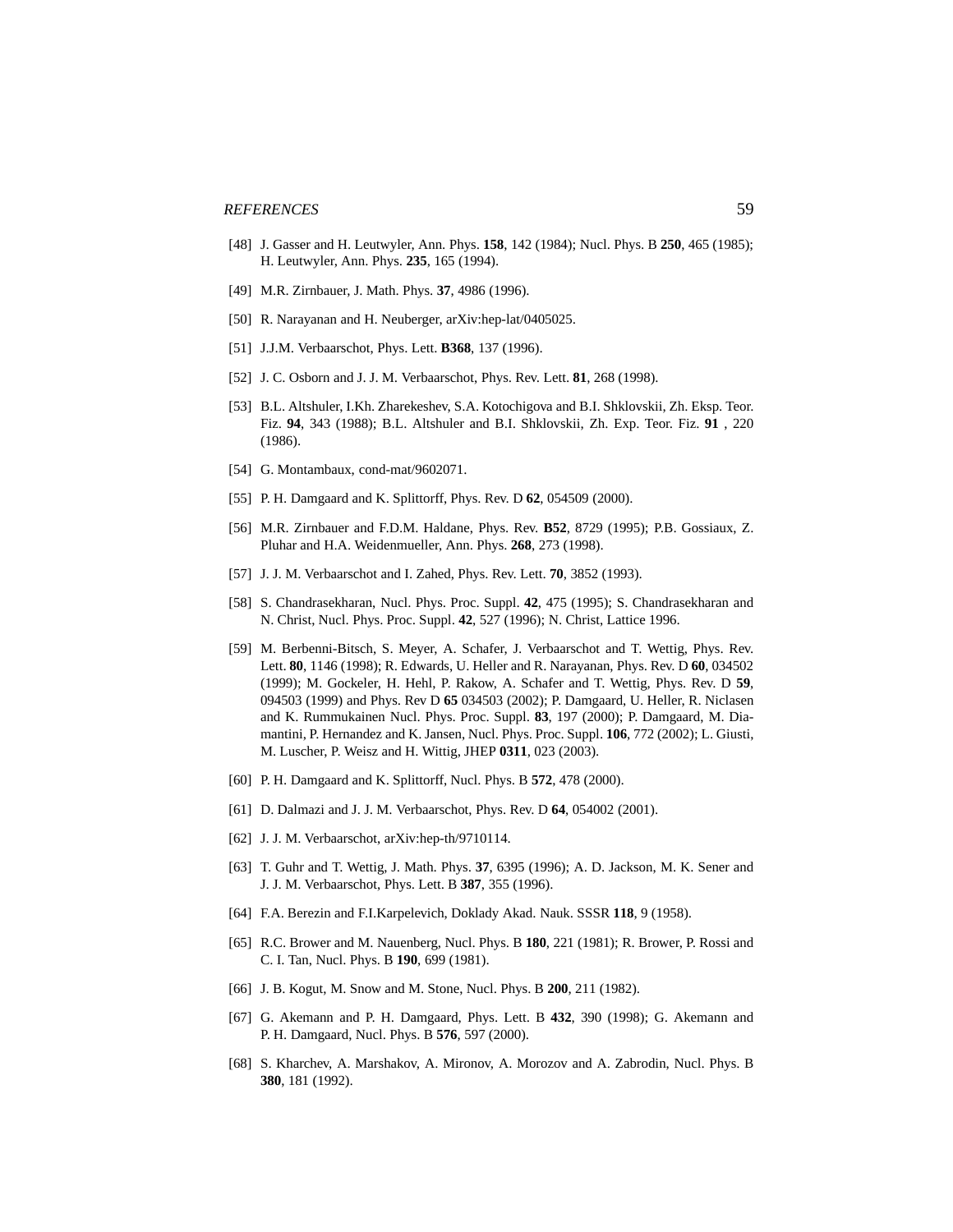- [69] G. Dunne, *Self-Dual Chern-Simons Theories*, Lect. Not. in Phys. 36, Springer, 1995.
- [70] C.A. Tracy and H.A. Widom, Comm. Math. Phys. **159**, 151 (1994).
- [71] P.J. Forrester and N.S. Witte, Comm. P. Appl. Math. **55**, 679 (2002).
- [72] J.J. Sylvester, Compt. Rend. Acad. Sc. **54**, 129 (1862).
- [73] D. Dalmazi and J. J. M. Verbaarschot, Nucl. Phys. B **592**, 419 (2001).
- [74] K. Splittorff and J. J. M. Verbaarschot, Nucl. Phys. B **695**, 84 (2004).
- [75] E. Kanzieper, Nucl. Phys.**B 596**, 5 (2001).
- [76] K.B. Efetov, Adv. Phys.**32**, 53 (1983).
- [77] J. Ginibre, J. Math. Phys. **6**, 440 (1965).
- [78] A. Zabrodin, arXiv:hep-th/0412219.
- [79] I. Barbour, N. Behilil, E. Dagotto, F. Karsch, A. Moreo, M. Stone, and H. Wyld, Nucl. Phys. **B 275**, 296 (1986); M. Lombardo, J.Kogut, and D. Sinclair, Phys. Rev. **D 54**, 2303 (1996); H. Markum, R. Pullirsch and T. Wettig, Phys. Rev. Lett. **83**, 484 (1999); E. Bittner, M. Lombardo, H. Markum and R. Pullirsch, Nucl. Phys. Proc. Suppl. **106**, 468 (2002); E. Bittner, S. Hands, H. Markum and R. Pullirsch, Prog. Theor. Phys. Suppl. **153**, 295 (2004); G. Akemann and T. Wettig, Nucl. Phys. Proc. Suppl. **129**, 527 (2004).
- [80] V.L. Girko, *Theory of random determinants* Kluwer Academic Publishers, 1990.
- [81] A. Goksch, Phys. Rev. **D 37** , 1014 (1988).
- [82] M.A. Stephanov, Phys. Rev. Lett. **76**, 4472 (1996).
- [83] J. Feinberg and A. Zee, Nucl. Phys. B **504**, 579 (1997); Nucl. Phys. B **501**, 643 (1997).
- [84] D. Toublan and J.J.M. Verbaarschot, Int. J. Mod. Phys. **B 15**, 1404 (2001).
- [85] J. B. Kogut, M. A. Stephanov and D. Toublan, Phys. Lett. B **464**, 183 (1999).
- [86] A. D. Jackson and J. J. M. Verbaarschot, Phys. Rev. D **53**, 7223 (1996).
- [87] M. A. Halasz, J. C. Osborn and J. J. M. Verbaarschot, Phys. Rev. D **56**, 7059 (1997).
- [88] Y. V. Fyodorov, Nucl. Phys. B **621**, 643 (2002).
- [89] Y.V. Fyodorov, H.-J. Sommers and B.A. Khoruzhenko, Ann. Inst. H. Poin. Phys. Theor. **68**, 449 (1998).
- [90] G. Akemann, Phys. Rev. Lett. **89**, 072002 (2002); J.Phys. A **36**, 3
- [91] 363 (2003).
- [92] E. Kanzieper, arXiv:cond-mat/0312006.
- [93] T. Andersson, P. H. Damgaard and K. Splittorff, arXiv:hep-th/0410163.
- [94] J.B. Kogut and D. Toublan, Phys. Rev. D **64**, 034007 (2001).
- [95] J. C. Osborn, K. Splittorff and J. J. M. Verbaarschot, arXiv:hep-th/0501210.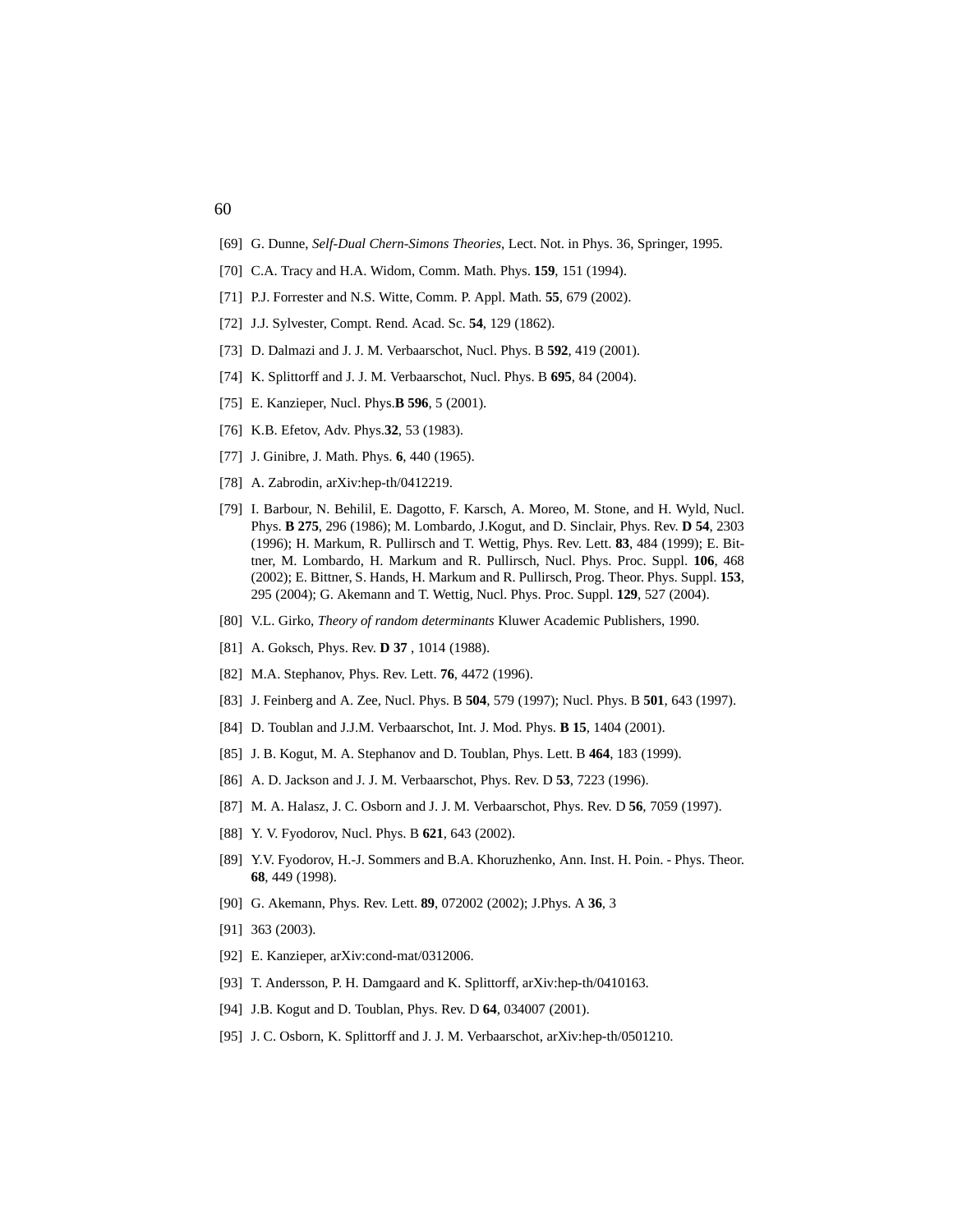